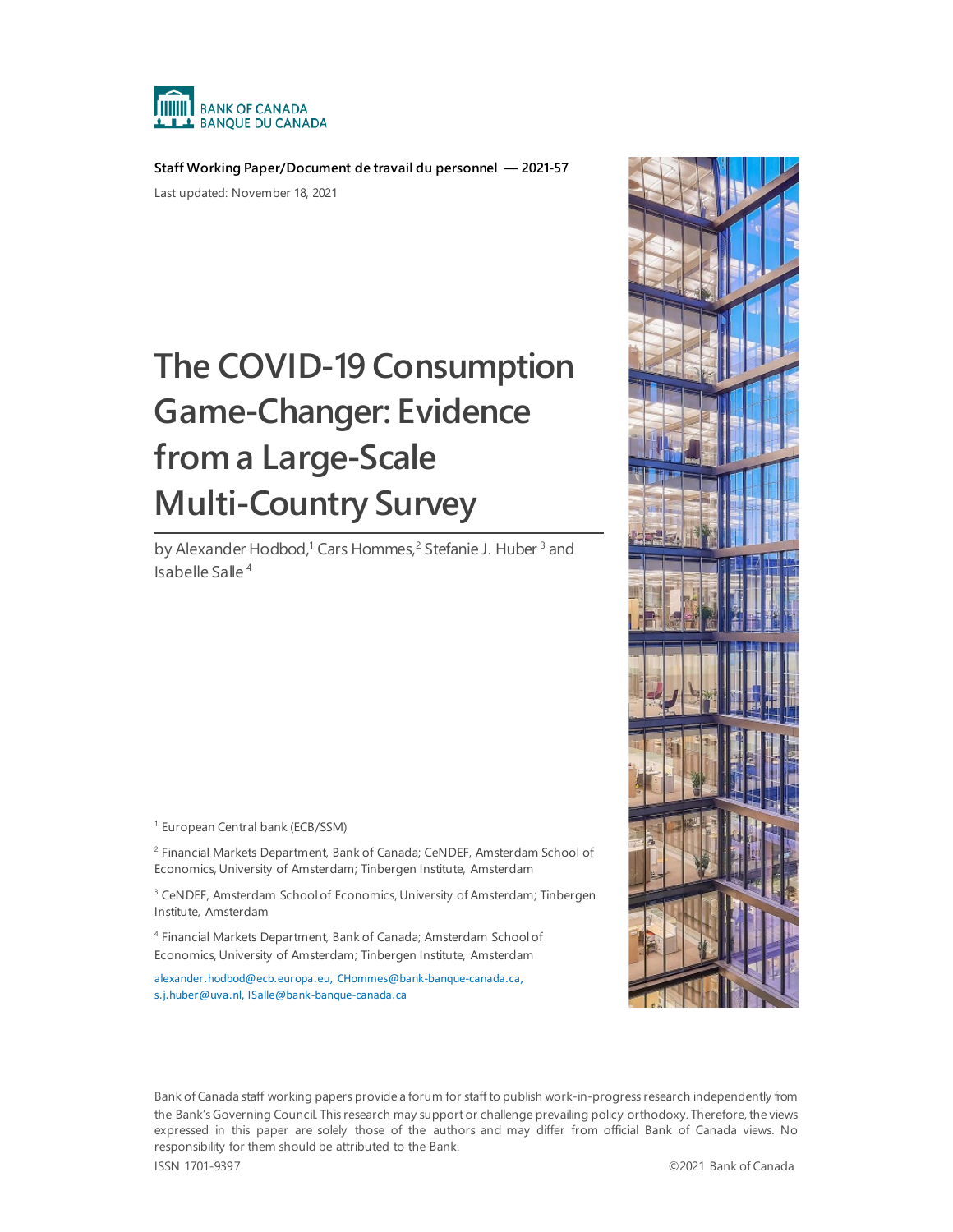## **Acknowledgements**

We are indebted to the Amsterdam Centre for European Studies (ACES), Radboud Universiteit Nijmegen, and Gent University for funding this project. We are grateful to two anonymous reviewers for their constructive comments on an earlier draft of the paper. We would also like to thank the participants at the JHU-LSE conference on "Behavioral Economics Experiments & Insights on Covid-19," the 2021 ZEW Public Finance Conference, the RCEA Future of Growth Conference, the 36th Annual Congress of the European Economic Association (EEA), and the IAAE 2021 Annual Conference for comments and suggestions. The views and opinions expressed in this article are those of the authors and do not necessarily reflect the view of the Bank of Canada or the European Central Bank.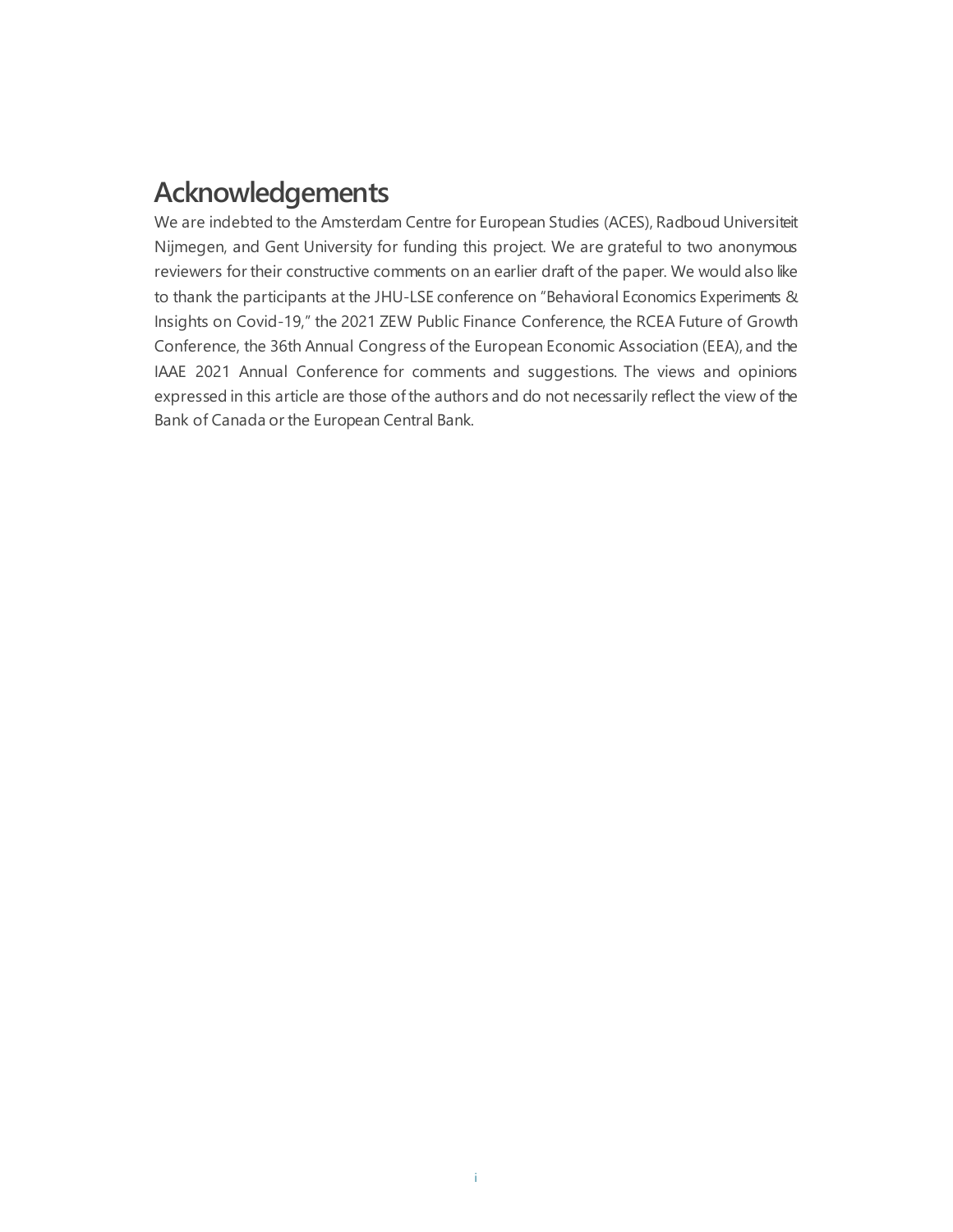## **Abstract**

Prospective economic developments depend on the behavior of consumer spending. A key question is whether private expenditures recover once social distancing restrictions are lifted or whether the COVID-19 crisis had a sustained impact on consumer confidence, preferences, and hence, spending. The elongated and profound experience of the COVID-19 crisis may durably affect consumer preferences. We conducted a representative consumer survey in five European countries in summer 2020 after the release of the first wave's lockdown restrictions. We document the underlying reasons for households' reduction in consumption in five key sectors: tourism, hospitality, services, retail, and public transports. We identify a large confidence shock in the Southern European countries and a shift in consumer preferences in the Northern European countries, particularly among high-income earners. We conclude that the COVID-19 experience has altered consumer behavior and that long-term sectoral consumption shifts may occur.

*Topics: Coronavirus disease (COVID-19), Domestic demand and components, Firm dynamics, Fiscal policy, Recent economic and financial developments JEL codes: D12, D81, D84, E21, E60, E71*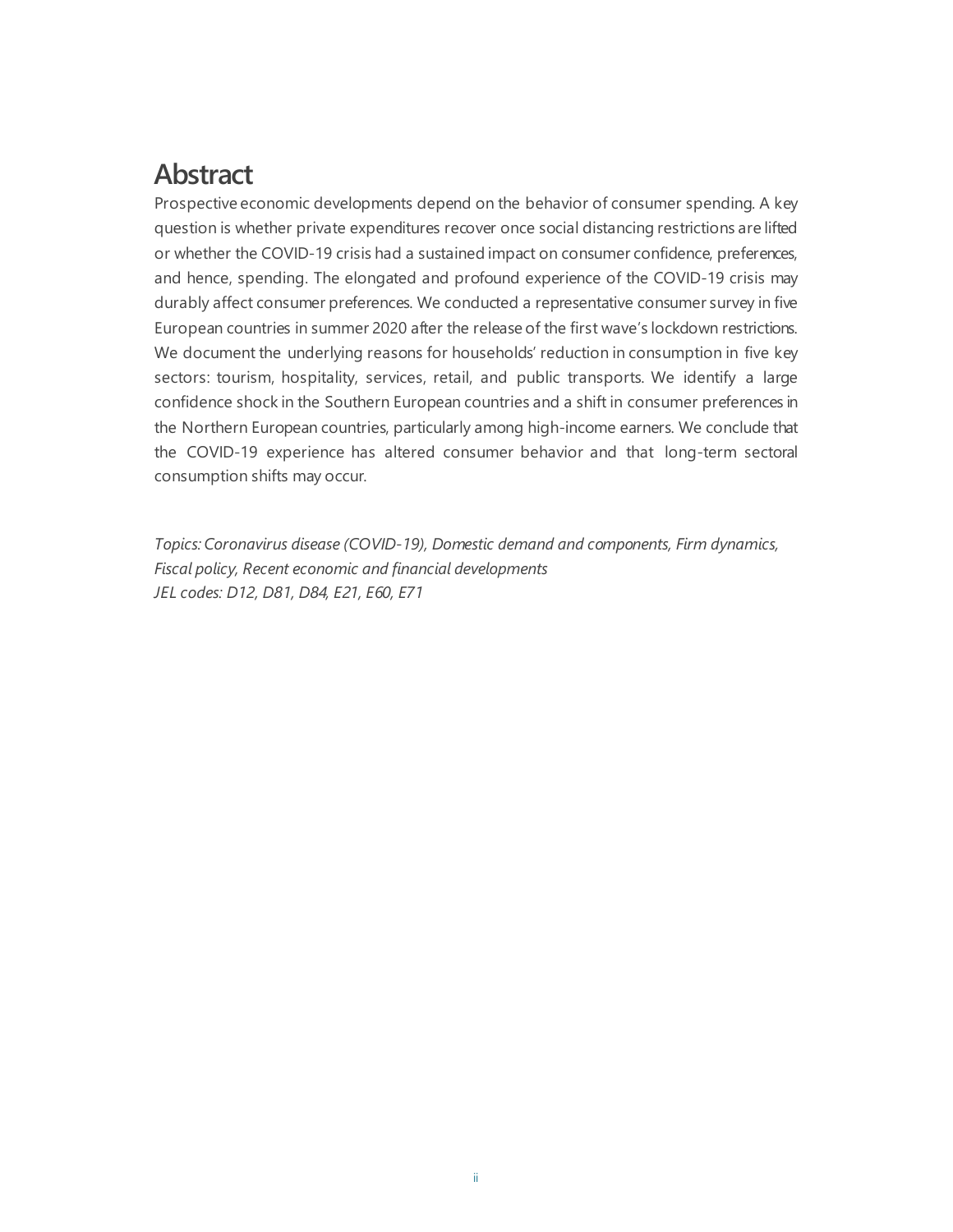### 1 Introduction

"Recovery is sound only if it does come of itself. For any revival which is merely due to artificial stimulus leaves part of the work of depressions undone." [Schumpeter](#page-44-0) [\(1934\)](#page-44-0)

The COVID-19 pandemic swiftly transformed life as we knew it and plunged the world into the worst economic downturn since the 1930s [\(IMF, 2020\)](#page-43-0). Following the onset of the COVID-19 crisis, governments initially responded with a huge fiscal stimulus, including a range of generous support packages for firms. The premise of these wholesale support schemes was that businesses were faced with a temporary liquidity shock, and that normal revenues would resume once this difficult period was bridged. However, as the extended duration of the crisis is becoming clear, governments are facing critical questions about how best to design their continuing support for the economy. The longer the crisis lasts, the higher the likelihood that the post-COVID-19 economy will fundamentally differ from what preceded it. If consumer preferences have changed in response to the COVID-19 experience, many firms and sectors will become obsolete. Bailing out such firms is likely to create unsustainable so-called "zombies" and a mismatch in unemployment in the long run.

This paper uses a large-scale, multi-country survey to provide insight into how the post-COVID-19 equilibrium might differ from what preceded it. We are primarily interested in whether the profound lockdown experience may have altered consumption trends and whether long-term sectoral consumption shifts may result. This question is motivated by recent research in behavioral macroeconomics and finance that documents robust and permanent experience effects on agents' preferences, expectations, and resulting economic behaviors.<sup>[1](#page-3-0)</sup> Our study falls within this literature, as it treats the COVID-19 pandemic as a profound personal experience that could induce durable effects on consumers' preferences. To the best of our knowledge, this paper is the first to study whether and how the personal lockdown experience altered households' consumption behavior.

<span id="page-3-0"></span><sup>&</sup>lt;sup>1</sup>The examples in the related literature are numerous. Extrapolative behaviors from local experiences to aggregate conditions have been widely documented; see, for example, [Andrade et al.](#page-42-0) [\(2022\)](#page-42-0). In the same vein, [Malmendier and Nagel](#page-43-1) [\(2011\)](#page-43-1) show that personal experience of stock returns influences financial expectations and long-run investing behavior among households, while [Malmendier and Nagel](#page-43-2) [\(2016\)](#page-43-2) report on how recent inflation experience shapes inflation expectations and the resulting lending and borrowing behaviors of households. [Kuchler and Zafar](#page-43-3) [\(2019\)](#page-43-3) find that personal experience of unemployment induces pessimistic views about economic outlooks. Growing up under adverse economic conditions has been found to permanently alter preferences, be it political preferences and beliefs [\(Giu](#page-43-4)[liano and Spilimbergo, 2014\)](#page-43-4) or job preferences [\(Cotofan et al., 2022\)](#page-42-1). Overall, the literature shows that personal experiences of large macroeconomic shocks have the potential to permanently change preferences and behavior.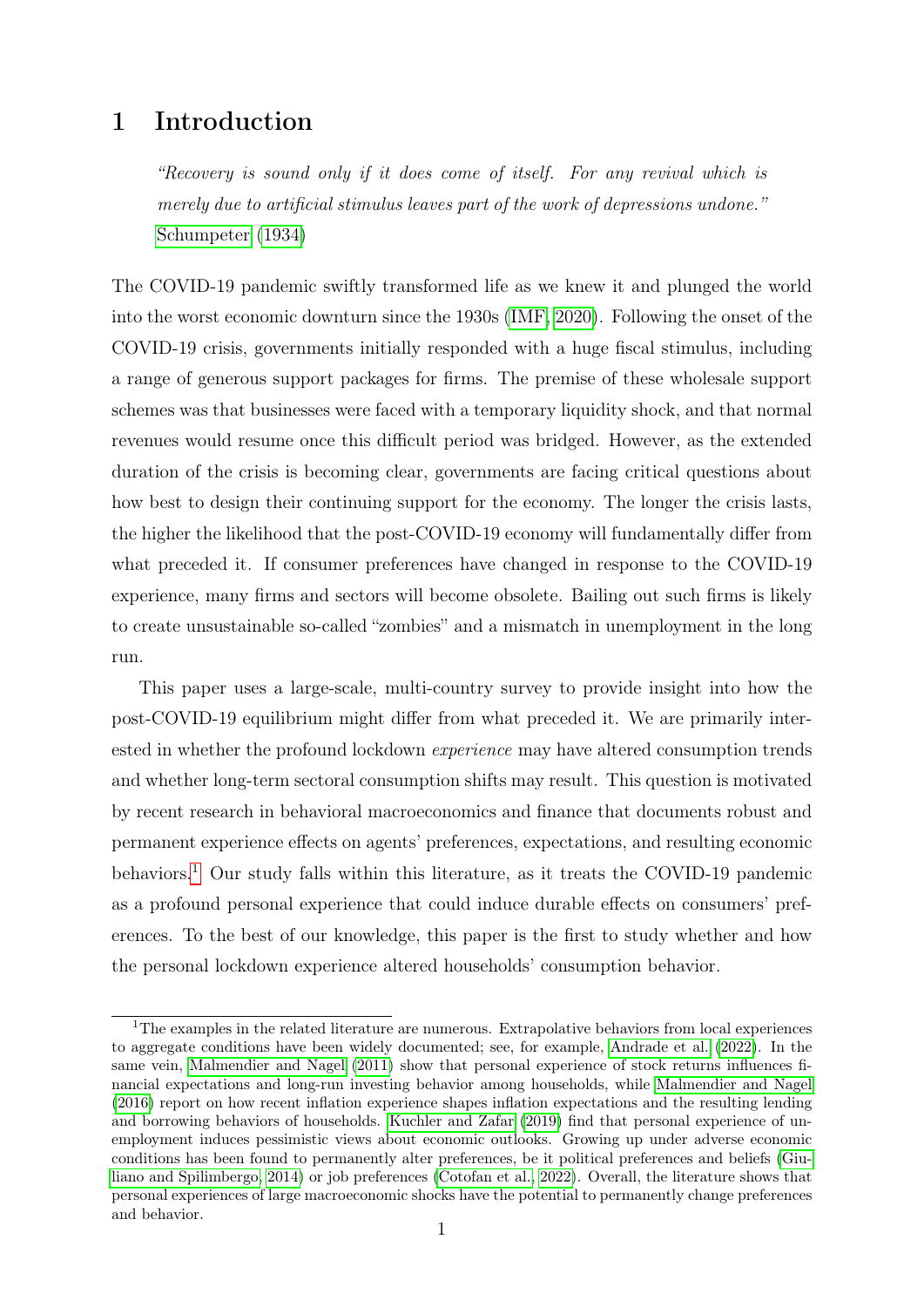For this purpose, a survey method is needed to provide insights into why consumption is shifting.[2](#page-4-0) The sample consists of 7,500 households and is representative of the general population in France, Germany, Italy, the Netherlands, and Spain. These five countries represent most of the EU economy but have experienced differing health crisis severities and lockdown intensities.[3](#page-4-1)

We collected the data after the first lockdown experience in July 2020, at a point when those initial restrictions were completely lifted and all surveyed consumption and travel possibilities were available, as illustrated in Figure [1.](#page-5-0) Further, the COVID-19 health impact was less salient in July 2020 than at other times during the pandemic, such as spring 2020. These two factors (lockdown restrictions lifted, low health risk) combine to allow one to identify rather cleanly the effect of the lockdown experience on post-lockdown consumption choices.[4](#page-4-2)

The survey covers five sectors and activities: tourism (traveling abroad for private reasons), hospitality (restaurants, bars, and cafés), services (such as hairdressers), retail (shopping in malls and other stores), and public transport. The survey asks households how their consumption has changed as a result of the COVID-19 lockdown experience. Households are specifically asked to state the main reason for their consumption changes. We focus on five possible drivers of consumption changes: (i) financial constraints, (ii) worry of infection risk, (iii) lack of confidence in the future that induces a rise in precautionary savings, (iv) substitution to online alternatives, and (v) permanent shifts in taste and preferences arising from the lockdown experience. We focus on these key reasons as each would imply a different optimal policy response.

Our focus on households' self-reported reasoning for the shifts in their consumption behavior allows us to identify the underlying drivers for consumption changes for each sector. We thus provide initial evidence on the nature of the COVID-19 demand shock, and on how durable the reported consumption shifts could turn out in the post-COVID-19 environment. Are we merely experiencing a transitory income shock or a shock to consumer confidence? Or is the COVID-19 experience a game-changer, creating permanent

<span id="page-4-0"></span><sup>&</sup>lt;sup>2</sup>The revealed preferences approach could provide a more precise quantitative estimate of how consumption aggregates are shifting. However, this paper aims not to predict quantitative consumption changes, but instead to identify the underlying drivers and potential persistence of consumption changes. [Parker and Souleles](#page-43-5) [\(2019\)](#page-43-5) study the difference between reported (survey) data and revealed consumption expenditures. This research shows that self-reported data work well in predicting consumption behavioral changes and in estimating population aggregates—which is the goal of this study.

<span id="page-4-1"></span><sup>&</sup>lt;sup>3</sup>In 2019, these five countries account for 70 percent of the EU's GDP; 25 percent was generated by Germany, followed by France at 17 percent and Italy at 13 percent, ahead of Spain at 9 percent and the Netherlands at 6 percent (Eurostat).

<span id="page-4-2"></span><sup>4</sup>For instance, the average number of daily COVID-19-related deaths across the whole EU had fallen below 100 during July 2020 after a peak of above 3,000 in April 2020 (source: Johns Hopkins CSSE, 2020).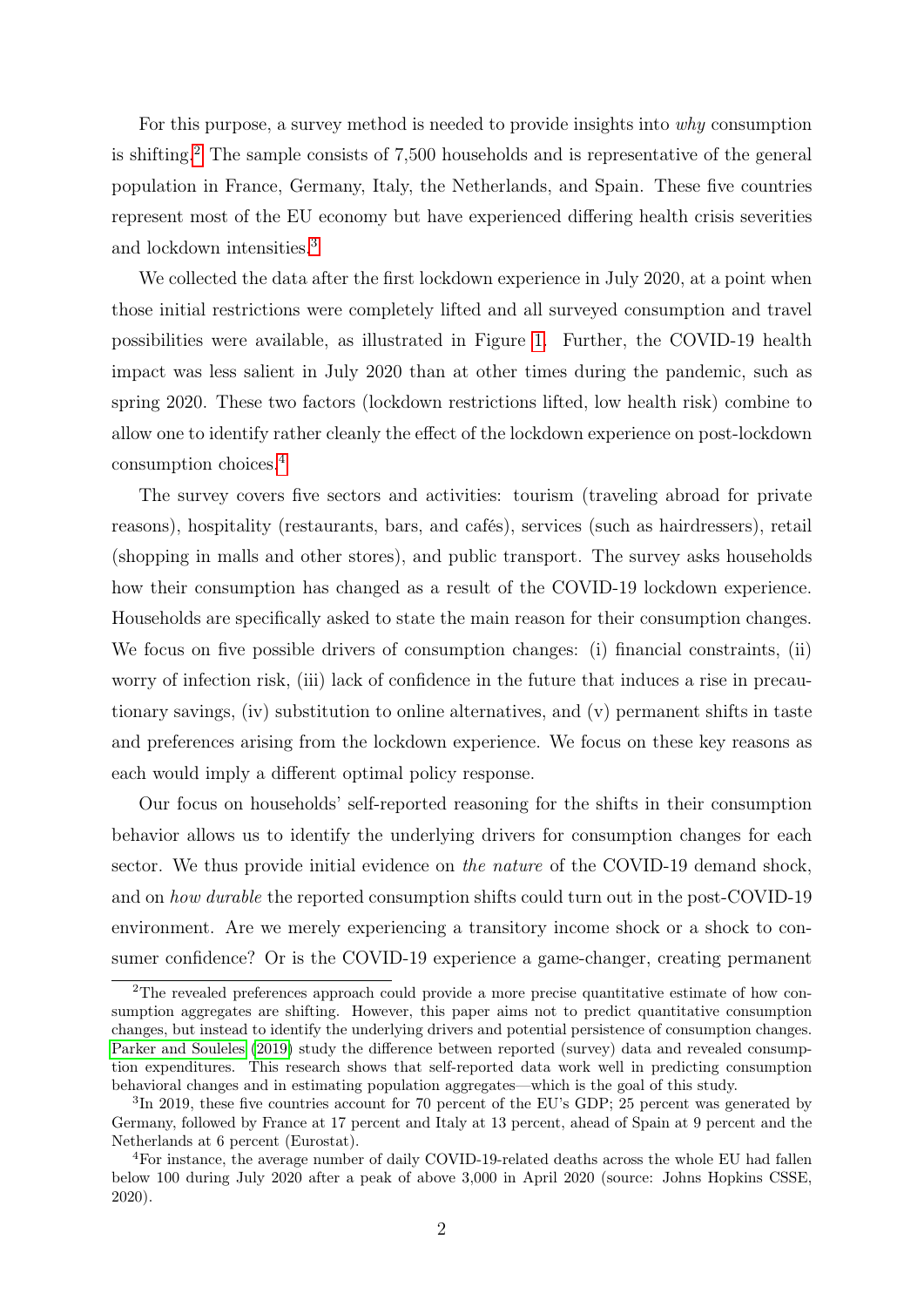<span id="page-5-0"></span>

Source: government response tracker team at Oxford University; [https://www.bsg.ox.ac.uk/](https://www.bsg.ox.ac.uk/research/research-projects/covid-19-government-response-tracker) [research/research-projects/covid-19-government-response-tracker](https://www.bsg.ox.ac.uk/research/research-projects/covid-19-government-response-tracker), the raw data are retrieved from [https://raw.githubusercontent.com/OxCGRT/covid-policy-tracker/master/data/OxCGRT\\_](https://raw.githubusercontent.com/OxCGRT/covid-policy-tracker/master/data/OxCGRT_latest_responses.csv) [latest\\_responses.csv](https://raw.githubusercontent.com/OxCGRT/covid-policy-tracker/master/data/OxCGRT_latest_responses.csv)

Figure 1: Timing of the adoption and easing of restrictive COVID-19-related policies in the countries and sectors included in our survey in 2020

#### shifts in consumer preferences?

More broadly, our paper contributes to the fast-emerging literature studying the effect of the COVID-19 outbreak on households' consumption behavior. This related literature is generally descriptive in nature, quantifying shifting consumption patterns during the first lockdown in spring  $2020$ —often using financial transaction data<sup>[5](#page-5-1)</sup> and, less frequently, large-scale survey data from households.<sup>[6](#page-5-2)</sup> [Zwanka and Buff](#page-44-1)  $(2021)$  discuss the potential channels through which the COVID-19 crisis could generate lasting changes to consumption habits, and conclude by emphasizing the need for detailed empirical work.

We add three dimensions to this literature. First, and most importantly, the data on households' self-reported reasons for consumption changes allow us to go beyond the mere description of realized consumption changes. The reasons for consumption drops can vary across sectors and countries and may be related to households' health and economic experiences during the pandemic. Second, the cross-country dimension allows us to link the survey outcomes to the economic fundamentals and the intensity of the COVID-19

<span id="page-5-1"></span><sup>&</sup>lt;sup>5</sup>[Andersen et al.](#page-41-0) [\(2020\)](#page-42-3) for Denmark; [Baker et al.](#page-42-2) (2020) for the US; [Bounie et al.](#page-42-3) (2020) for France; [Carvalho et al.](#page-42-4) [\(2020\)](#page-42-4) for Spain; [Chronopoulos et al.](#page-42-5) [\(2020\)](#page-42-5) for the UK.

<span id="page-5-2"></span><sup>6</sup>For the US, [Coibion et al.](#page-42-6) [\(2020a\)](#page-42-6) document the impact of lockdown measures on a wide range of household variables, including consumption patterns. [Coibion et al.](#page-42-7) [\(2020b\)](#page-42-7) show that public communication amid the COVID-19 crisis had little impact on households' beliefs and consumption decisions. [Guglielminetti and Rondinelli](#page-43-6) [\(2021\)](#page-43-6) show how the pandemic impacted household consumption and saving patterns in Italy. Using cross-country survey data, [Adams-Prassl et al.](#page-41-1) [\(2020\)](#page-41-1) find that the COVID-19 crisis exacerbated inequalities in the UK, US, and German labor market. [Piyapromdee and Spittal](#page-44-2) [\(2020\)](#page-44-2) report similar findings for the UK.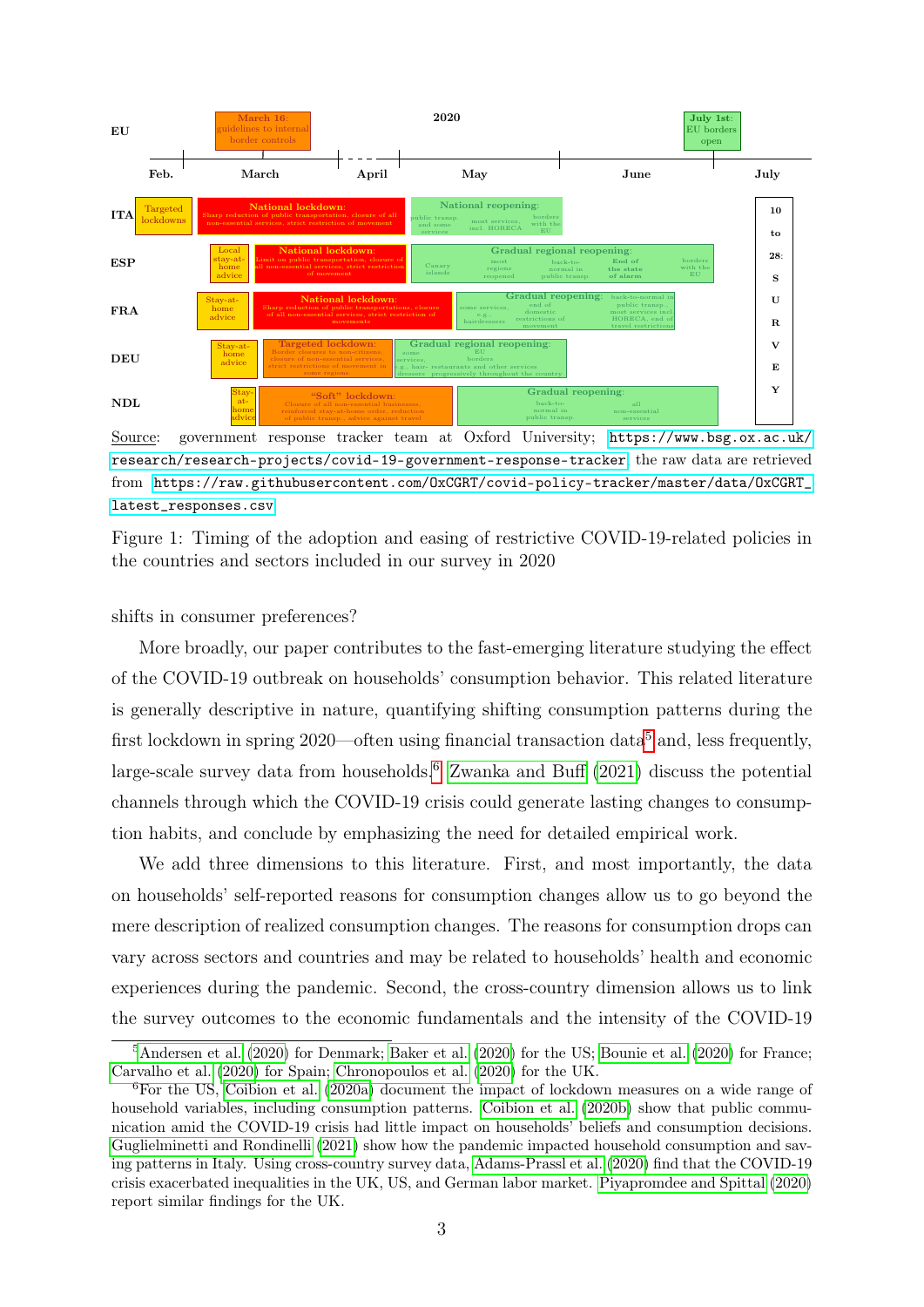experience. Third, we identify which types of consumers are shifting their consumption the most, and for what reasons. We need to know why consumption patterns are shifting and who is shifting them to support policy-makers in devising the optimal design of fiscal policies.

Our analysis reveals six main findings, each of which has relevant policy implications. First, compared to before the COVID-19 outbreak, a large proportion of households report consuming "less than before" or "not at all," ranging between 38 and 66 percent depending on the consumption category. We observe the largest decline for the tourism sector: 66 percent of households report that they will now travel less abroad for private reasons. The second-largest drop is found in the public transport sector, with 58 percent of households reporting that they use public transport less. The third-largest drop concerns the hospitality sector, with 55 percent of households reporting a drop in their appetite to visit restaurants, bars, and cafés.<sup>[7](#page-6-0)</sup> A similarly large impact in consumption demand is observed in the retail sector, with 46 percent of households reporting a drop in the frequency of their visits to shops, malls, and other physical retail outlets. Services such as hairdressers see the smallest decline, with 38 percent of households reporting that they use these services less often. It is important to stress that these drops are not due to lockdown measures, as these restrictions were not in place in July 2020 at the point when the survey was carried out.

Second, for almost all sectors and countries, the fraction of households reducing their consumption correlates with the severity of the COVID-19 health crisis. A personal COVID-19 infection experience explains a substantial part of households' consumption reduction, while standard socio-economic household characteristics such as income and education are not relevant. By contrast, behavioral factors such as personal experiences, macroeconomic expectations (pessimism), and psychological factors such as fear about the future matter for households' change in consumption. This finding confirms that the COVID-19 crisis may be understood as a profound experience that may, as such, durably affect behavior beyond the adverse economic effect.

Third, the largest fraction of households that now report consuming "less often than before" or "not at all" cite the infection risk as the main reason for changing their behavior. This result holds for all sectors and countries.

Fourth, the fraction of households reporting that they consume less because the lockdown has changed their preferences is substantial. Specifically, we observe high propor-

<span id="page-6-0"></span><sup>7</sup>This sector faces the second-largest decline in France, Germany, and Spain; and the third-largest decline in Italy and the Netherlands. The drop ranges from 66 percent of households visiting restaurants less often in Spain to 48 percent in France.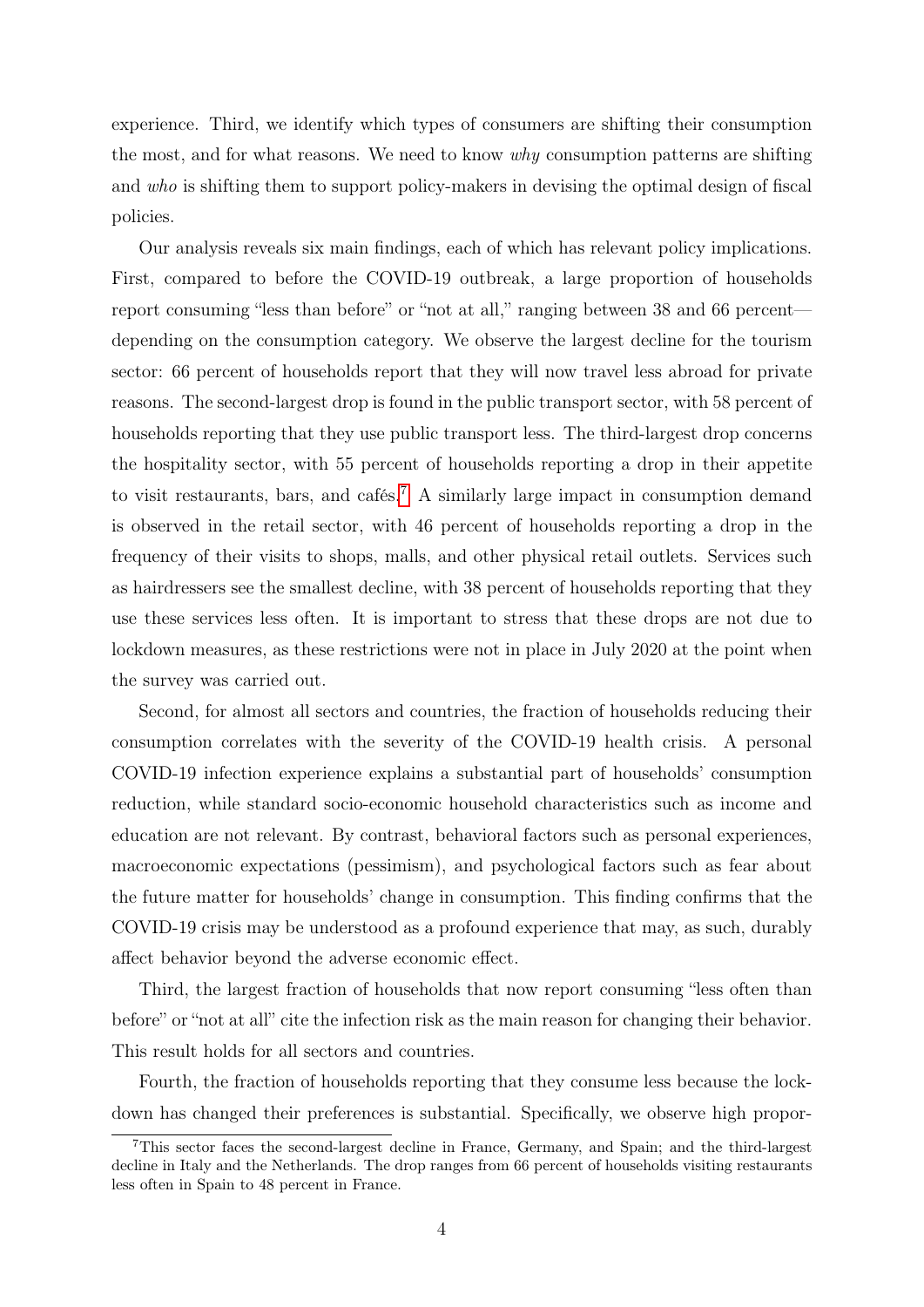tions of households reporting the "realization of not missing" consuming certain products and services that they consumed before the COVID-19 outbreak. Such preference shifts are particularly apparent in the services and hospitality sectors. For example, the fraction of households realizing that they do not miss services such as hairdressers amounts to 23 percent in France. Similarly, the fraction of households realizing that they do not miss going to restaurants amounts to 21 percent in Germany. In France and Germany, households report that—across all sectors—"not missing it" is the second most powerful driver for households' reduced consumption in summer 2020. Similarly, in the Netherlands, the preference shift is the second most frequently cited reason for reduced consumption in all but one sector.[8](#page-7-0) Interestingly, these households are mainly middle-aged, high-income households and are the least likely to have had a personal COVID-19 infection experience. The fact that mainly high-income households realized, through the lockdown experience, that they do not miss consuming certain things might reinforce the magnitude of the change in consumption habits.

Fifth, precautionary saving is a substantial driver for changing consumption patterns in Spain and, to a lesser extent, in Italy. In these countries, increased saving is the second most important reason for reductions in consumption for almost all product categories. In Germany, France, and the Netherlands, the saving motive is the third most popular reason—after the infection risk and the preference shift. Households citing the precautionary saving motive are mainly young families.

Sixth, the fraction of households reporting "financial constraints" as the main reason for reducing consumption is small. The fraction of households that cite either "precautionary saving motives" or "changes in preferences" as the key reason for lower consumption is far greater than the fraction reporting "financial constraints." This observation is valid for all countries and sectors. This result surely reflects the unprecedented size of the governmental financial support programs that have protected households to a great extent in all countries during 2020.

The remainder of this paper is organized as follows. Section 2 describes the data and the survey design. Section 3 summarizes our key findings, and Section 4 concludes and highlights the policy implications of this paper.

<span id="page-7-0"></span><sup>&</sup>lt;sup>8</sup>In the retail sector, Dutch households' second primary reason is the substitution for online shopping.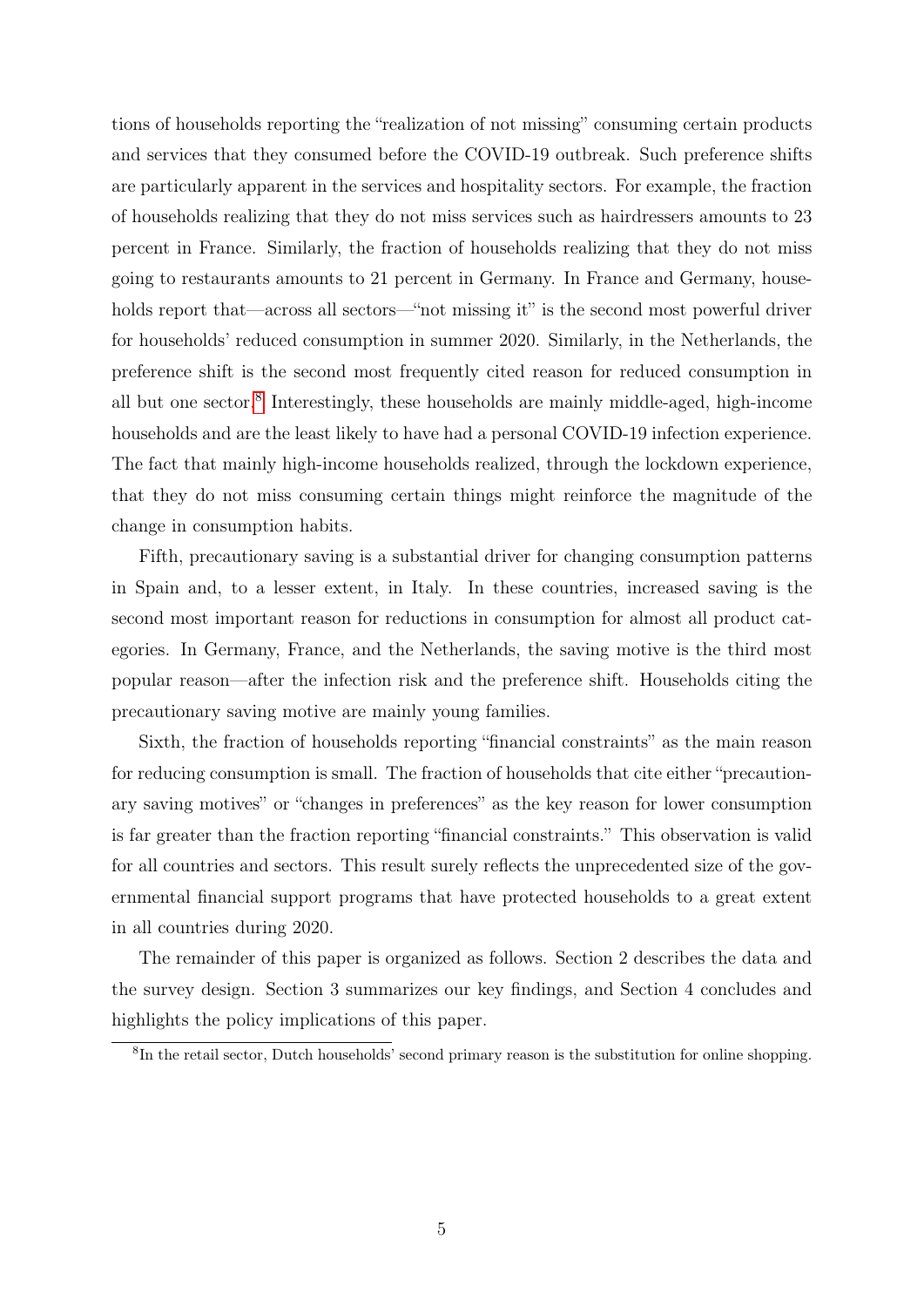### <span id="page-8-2"></span>2 Survey Design and Data

### 2.1 Data Collection

To investigate households' consumption behavior during the COVID-1[9](#page-8-0) "dance phase,"<sup>9</sup> we conducted a representative survey in five countries: France, Germany, Italy, the Netherlands, and Spain. The company IPSOS collected the data on our behalf using their online i-Say panel of consumers (IIS). Panel members were contacted via email or via the app they had installed on their phone, and were then invited to fill out the questionnaire in an online environment (device agnostic). The survey was conducted from July 10th–28th, 2020. The sample size was 7,501 (see Appendix Table [A1\)](#page-45-0).

The representativeness of the samples is ensured by setting a non-interlocking quota. Samples were selected based on (1) the selected background variables and (2) the response rates, which are based on records of respondents' participation in previous surveys. Taking into account both the desired representativeness of the sample and response rates, sampling algorithms design the optimal sample composition.<sup>[10](#page-8-1)</sup> The representativeness of our sample is investigated in detail in Appendix [2,](#page-8-2) which shows that the samples are representative for the general population (aged 18 years and older) in terms of gender, age, education, region of residence, and—to a lesser extent— occupation and income (based on the one-digit ISCO-classification).

### 2.2 Descriptive Statistics

The survey first collected background information on the households. Data were collected on households' socio-economic situation, personal experience with a COVID-19 infection, concerns related to the COVID-19 crisis, macroeconomic expectations, and levels of trust and satisfaction with their government. Having answered these background questions, households were asked questions about their consumption behavior. This section provides descriptive statistics of the data.

<span id="page-8-0"></span><sup>9</sup>The "hammer" phase refers to the lockdown. The "dance" phase describes times when lockdown restrictions are entirely lifted, while no effective treatment or vaccine is widely available (i.e., infection risk remains). We borrow this terminology from [Pueyo](#page-44-3) [\(2020\)](#page-44-3), who describes this "hammer and dance" pandemic management from an epidemiological perspective.

<span id="page-8-1"></span> $10$ For example, the algorithm would oversample younger respondents if the sample needs to be representative on age since it is known that younger respondents have lower response rates than older respondents.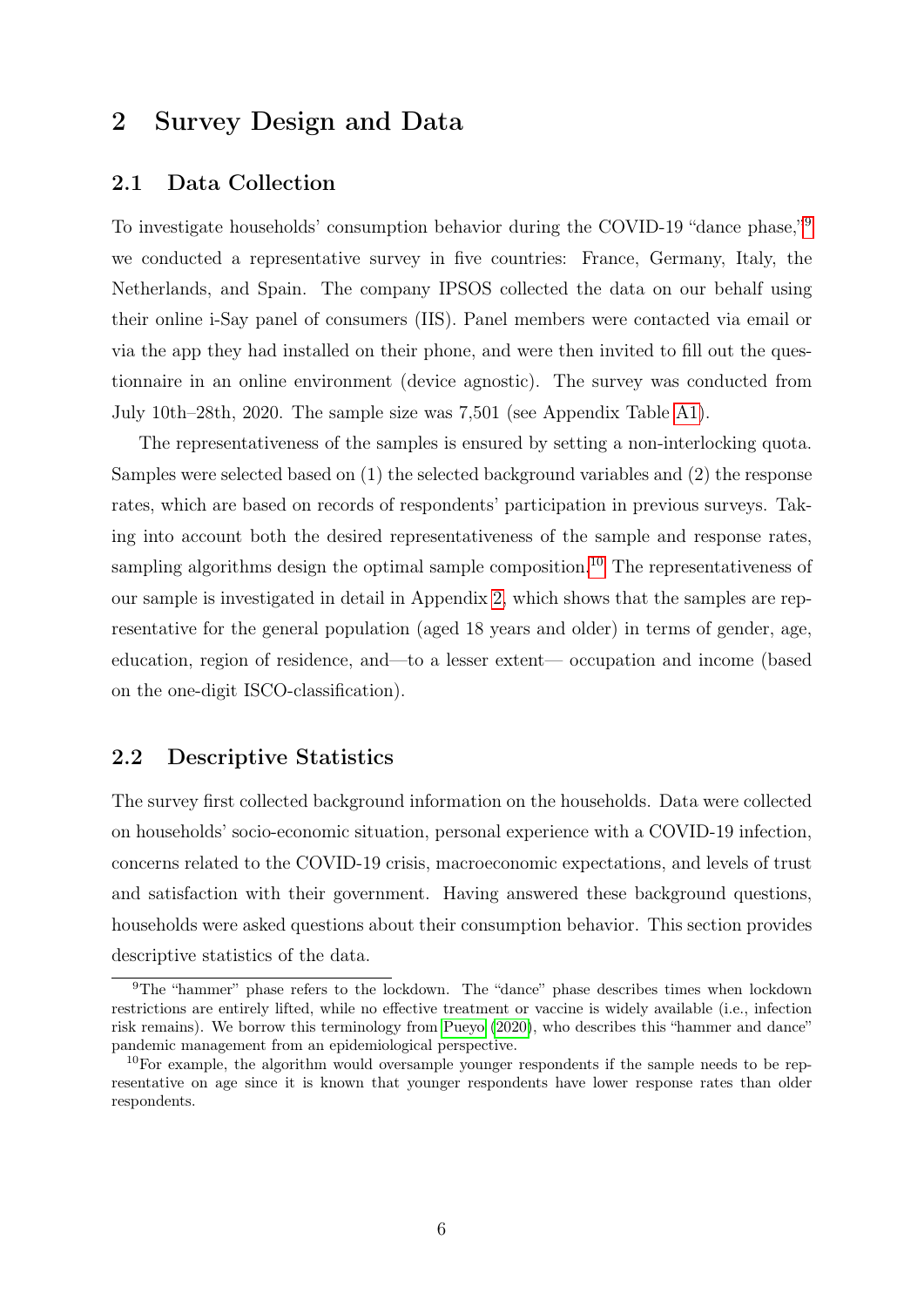#### 2.2.1 Households' socio-economic background

For each country, Appendix Tables [A2–](#page-46-0)[A4](#page-48-0) report descriptive statistics of the socioeconomic characteristics of the sample. Appendix Table [A2](#page-46-0) documents that the average respondent is 50 years old and shows the average household size and the distribution across three education categories (low, middle, high).

Financial Statistics: The distribution of households' income—yearly total income, after tax and compulsory deductions, from all sources (per deciles)—is reported in Appendix Table [A4.](#page-48-0) Column 5 of Appendix Table [A3](#page-47-0) shows the fraction of households having the ability to make an unexpected payment of one-month of income. More than two-thirds of the households have this ability. Interestingly, the variation across countries is negligible  $(\chi^2(4) = 7.71).^{11}$  $(\chi^2(4) = 7.71).^{11}$  $(\chi^2(4) = 7.71).^{11}$ 

Column 6 of Appendix Table [A3](#page-47-0) reports households' perception of how they cope financially with their current income. The survey question is, "Which of these descriptions comes closest to how you feel about your household's income nowadays?," with five answer categories, ranging from 1="Very difficult on present income and insufficient to cover all the expenses" to 5= "Living comfortably on present income and able to save." The cross-country variation is significant, ranging from 2.6 to 3.5 ( $\chi^2(4) = 456$ <sup>\*\*\*</sup>). The average household is coping with their current income in most countries. Spanish households are facing the most financial difficulties, with an average value of 2.6.

Employment Statistics: Appendix Table [A3](#page-47-0) reports the employment statistics. Column 1 reports the fraction of households in paid work, Column 2 the fraction not being part of the labor force, and Column 3 the unemployment rate. Column 4 reports the fraction of households that experienced an unemployment spell for more than three months over the past five years. The fraction of households falling into this category significantly varies between 13 percent in Germany and 39 percent in Spain  $(\chi^2(4) = 341^{***})$ .

#### 2.2.2 Households' COVID-19 experience, concerns, and expectations

Personal Experiences: Table [1](#page-10-0) documents the number of confirmed COVID-19 deaths per 1M population (July 10th, 2020) and the fraction of households that report having been personally exposed to a COVID-19 infection. Households were asked, "Did you or a person close to you suffer from severe COVID-19 infection?" Spain reports the highest fraction with 17 percent, followed by the Netherlands (9 percent), France (8 percent),

<span id="page-9-0"></span><sup>&</sup>lt;sup>11</sup>Here and in the subsequent sections, we use the Kruskal-Wallis test when comparing distributions of multiple-point scaled answers, the two-sided Pearson's chi-squared statistic when comparing proportions, and the Marascuilo procedure in case of rejection of the null hypothesis of equality of proportions to identify which pairs of proportion values are statistically different from each other. We then report the corresponding test statistic along with the significance levels: \*\*\* p<0.01, \*\* p<0.05, \* p<0.1.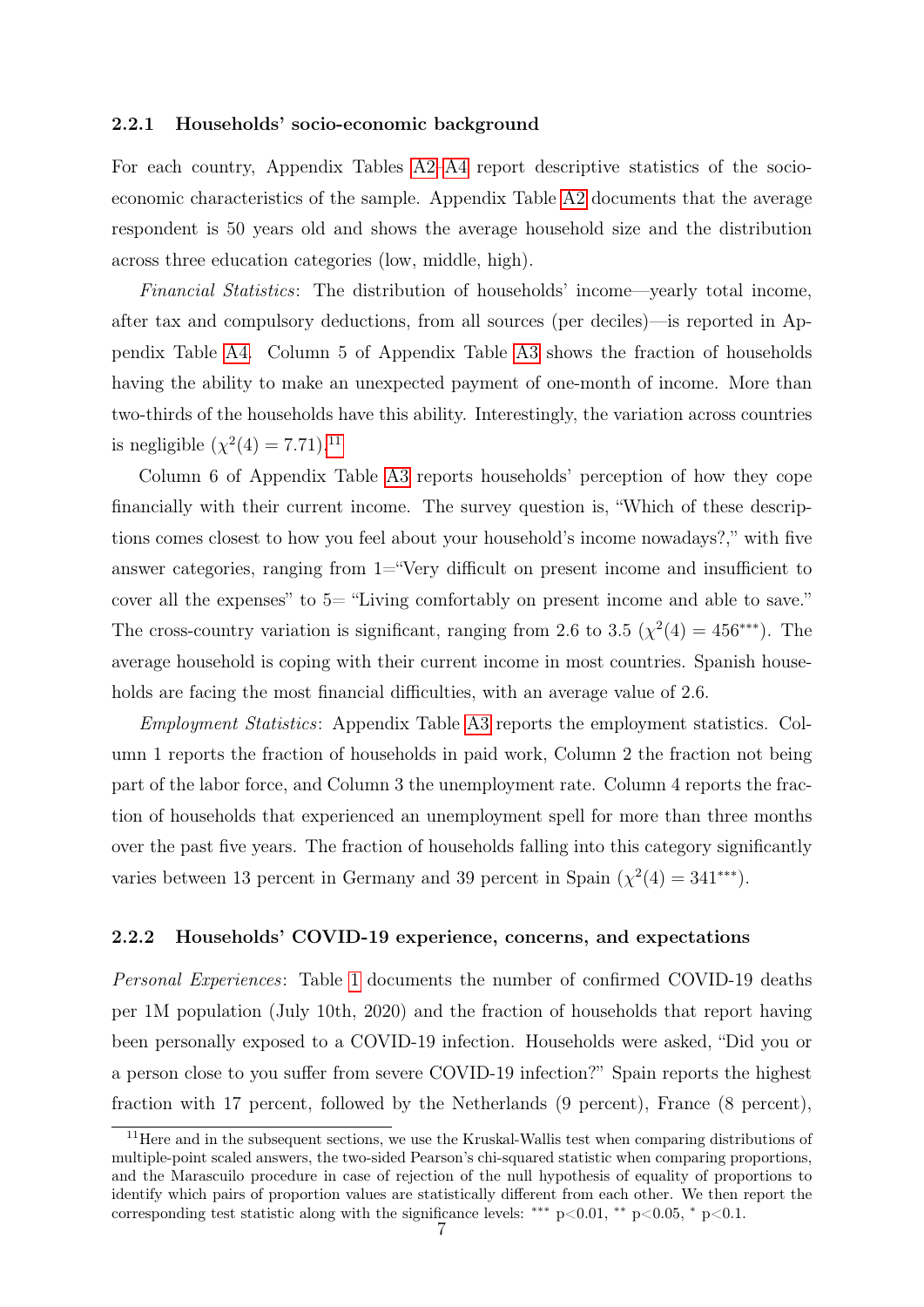<span id="page-10-0"></span>

|                 | Survey data |                     |      |         | COVID-19 statistics |
|-----------------|-------------|---------------------|------|---------|---------------------|
|                 |             | personal experience |      |         | deaths/             |
| Country         | mean        | st. dev.            | N    | deaths  | $1M$ pop            |
| France          | 0.08        | 0.27                | 1478 | 29,979  | 459                 |
| Germany         | 0.03        | 0.17                | 1487 | 9,130   | 109                 |
| Italy           | 0.07        | 0.26                | 1474 | 35,092  | 580                 |
| The Netherlands | 0.09        | 0.29                | 1487 | 6.135   | 358                 |
| Spain           | 0.17        | 0.38                | 1483 | 28,403  | 607                 |
| Total           | 0.09        | 0.29                | 7409 | 108,739 | 398                 |

Notes: The first column reports the percentage of households with a personal COVID-19 experience. The survey question is, "Did you or a person close to you suffer from severe COVID-19 infection?"  $(1=yes; 0=no)$ . The last two columns provide the number of confirmed COVID-19 deaths and the number of deaths/1M population for July 10th, 2020. Source: <https://www.worldometers.info/coronavirus/>.

Table 1: Personal COVID-19 infections experiences

Italy (7 percent), and Germany (3 percent). The proportions of COVID-10 exposure are significantly lower in Germany and greater in Spain than in the other three countries  $(\chi^2(4) = 179^{***}).$ 

Financial and Job-related Concerns: Panel A in Table [2](#page-11-0) reports how worried households are about losing their job in the near future. There are significant cross-country differences  $(\chi^2(4) = 392^{***})$ : the median households in France, Germany, and the Netherlands are "not worried," while the median households in Spain and Italy are "somewhat worried." Panel B in Table [2](#page-11-0) shows that households report being more worried about the broad negative effects that the coronavirus might have on their financial situation than about losing their job outright. We observe again a significant cross-country heterogeneity  $(\chi^2(4) = 1,079^{***})$ . Households in Spain are most concerned, followed by Italy, France, the Netherlands, and Germany.

Macroeconomic Expectations and Pessimism: Table [3](#page-11-1) documents households' expectations for when the COVID-19 crisis will end. Households were asked, "In your opinion, when will COVID-19 be totally under control such that it is safe to release all COVID-19 containment measures in your country?" The respondents could choose among five different time windows: July-September 2020, October-December 2020, January-June 2021, July-December 2021, and later. We observe considerable and significant cross-country variation  $(\chi^2(4) = 286^{***})$ . Italy seems to be the most optimistic country in their predictions of the length of the crisis. Twenty-four percent believe that it is safe to release all COVID-19 containment measures by the end of 2020, while 41 percent think it will be later than July 2021. The second most optimistic country is the Netherlands, followed by Germany, then France. Spanish households have the most pessimistic outlook. Only 9 percent expect the crisis to be over by the end of 2020, while 64 percent expect the crisis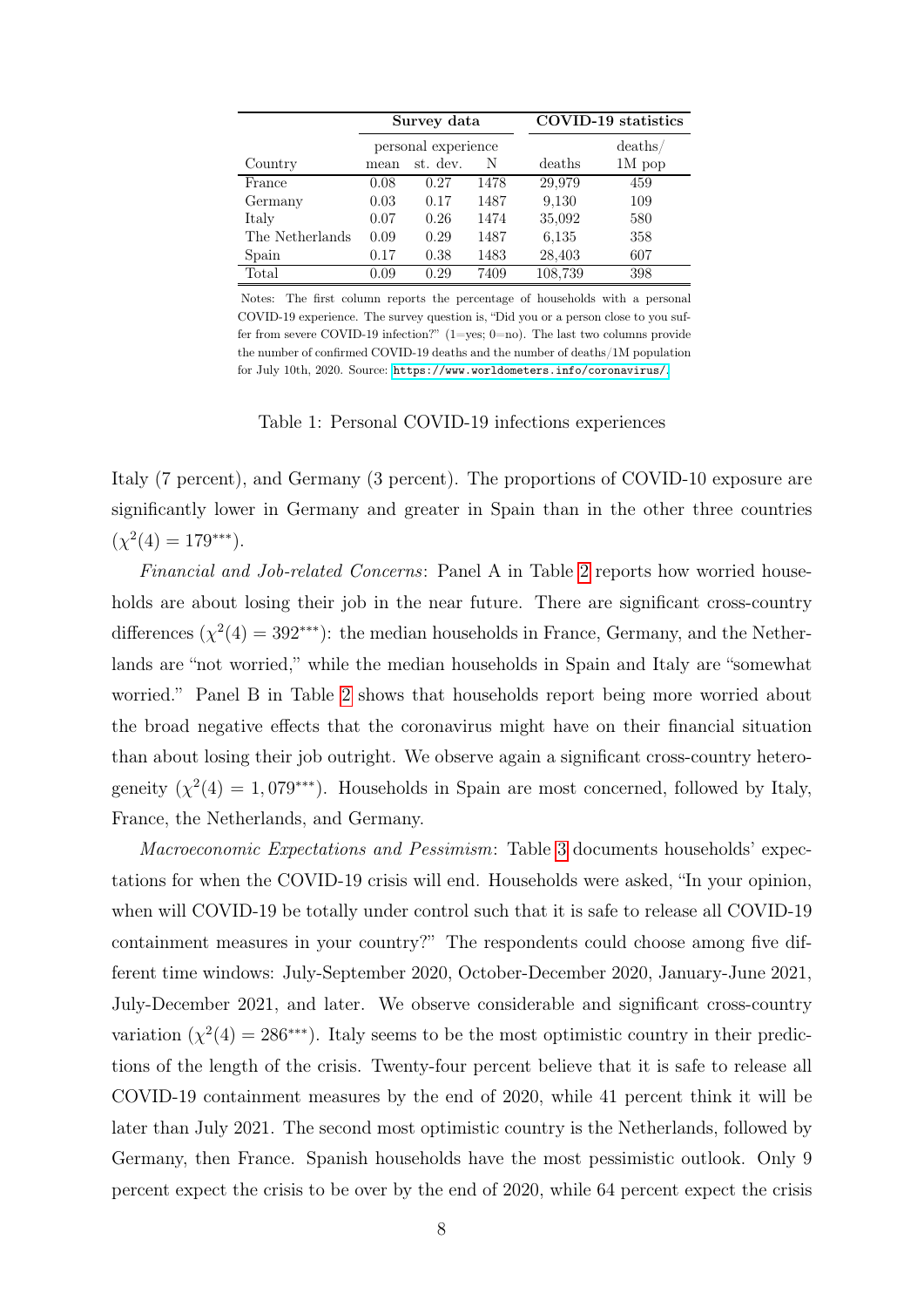<span id="page-11-0"></span>

| Panel A: Job Loss Concerns  | mean | st. dev. | p10 | p25            | p50            | p75            | p90            | Ν    |
|-----------------------------|------|----------|-----|----------------|----------------|----------------|----------------|------|
| France                      | 1.63 | 0.74     |     |                |                | 2              | 3              | 859  |
| Germany                     | 1.49 | 0.66     |     |                |                | $\overline{2}$ | $\overline{2}$ | 897  |
| Italy                       | 1.87 | 0.77     |     |                | 2              | 2              | 3              | 886  |
| The Netherlands             | 1.52 | 0.67     | 1   |                |                | $\overline{2}$ | $\overline{2}$ | 838  |
| Spain                       | 2.04 | 0.73     |     | $\overline{2}$ | $\overline{2}$ | 3              | 3              | 1017 |
| Total                       | 1.72 | 0.75     |     |                | 2              | $\overline{2}$ | 3              | 4497 |
| Panel B: Financial Concerns | mean | st. dev. | p10 | p25            | p50            | p75            | p90            | N    |
| France                      | 5.79 | 2.54     | 2   | 4              | 6              | 8              | 9              | 1460 |
| Germany                     | 4.44 | 2.98     | 1   | $\overline{2}$ | 5              | 7              | 8              | 1459 |
| Italy                       | 6.45 | 2.54     | 3   | 5              | 7              | 8              | 10             | 1457 |
| The Netherlands             | 4.87 | 2.62     |     | 3              | 5              | 7              | 8              | 1463 |
| Spain                       | 7.42 | 2.20     | 5   | 6              | 8              | 9              | 10             | 1458 |
| Total                       | 5.79 | 2.80     |     | 4              | 6              | 8              | 9              | 7297 |

Panel A: The survey question is, "How worried are you about losing your job in the near future?" Answer options: 1-3. 1= not worried; 2 = somewhat worried; 3 = very worried. Panel B: The survey question is, "How concerned are you about the effects that the coronavirus might have for the financial situation your household?" Answer options:  $0-10$ .  $0 (= not at all concerned)$  to  $10 (= extremely concerned)$ .

<span id="page-11-1"></span>

|                       | France  | Germany | Italy   | the Netherlands | Spain   |
|-----------------------|---------|---------|---------|-----------------|---------|
|                       | Percent | Percent | Percent | Percent         | Percent |
| July-September 2020   | 3.33    | 4.27    | 7.47    | 6.93            | 2.73    |
| October-December 2020 | 9.13    | 10.07   | 16.73   | 14.13           | 6.4     |
| January-June 2021     | 28.73   | 28.67   | 35.20   | 34.80           | 26.98   |
| July-December 2021    | 26.47   | 26.27   | 22.87   | 24.87           | 34.58   |
| Later                 | 32.33   | 30.73   | 17.73   | 19.27           | 29.31   |
| Total                 | 100     | 100     | 100     | 100             | 100     |

Table 2: COVID-19-related financial concerns

Notes: The survey question is, "In your opinion, when will COVID-19 be totally under control such that it is safe to release all COVID-19 containment measures in your country?"

Table 3: Expectations about the duration of COVID-19 containment measures

to last later than July 2021.

Turning to our proxy for pessimism, Table [4](#page-12-0) reports households' predictions about the unemployment rate before the crisis and their expectations about the current and future unemployment rates. In all countries, the average household overestimates the pre-crisis and current unemployment rates compared to the actual figures (OECD 2020). This systematic expectation bias is common in household surveys and may not reflect pessimism but rather the misperception of macroeconomic variables. For this reason, in the sequel, we use the predicted change in the unemployment rate as a proxy for households' pessimism. This predicted change at one year ahead directly reflects the expected macroeconomic impact of the COVID-19 crisis and significantly varies from 5 percentage points in Germany to 10 in Spain  $(\chi^2(4) = 321^{***})$ .

Trust and Satisfaction with the Government: Panel A of Table [5](#page-13-0) documents households' trust level with the prospective government. Households were asked, "Please tell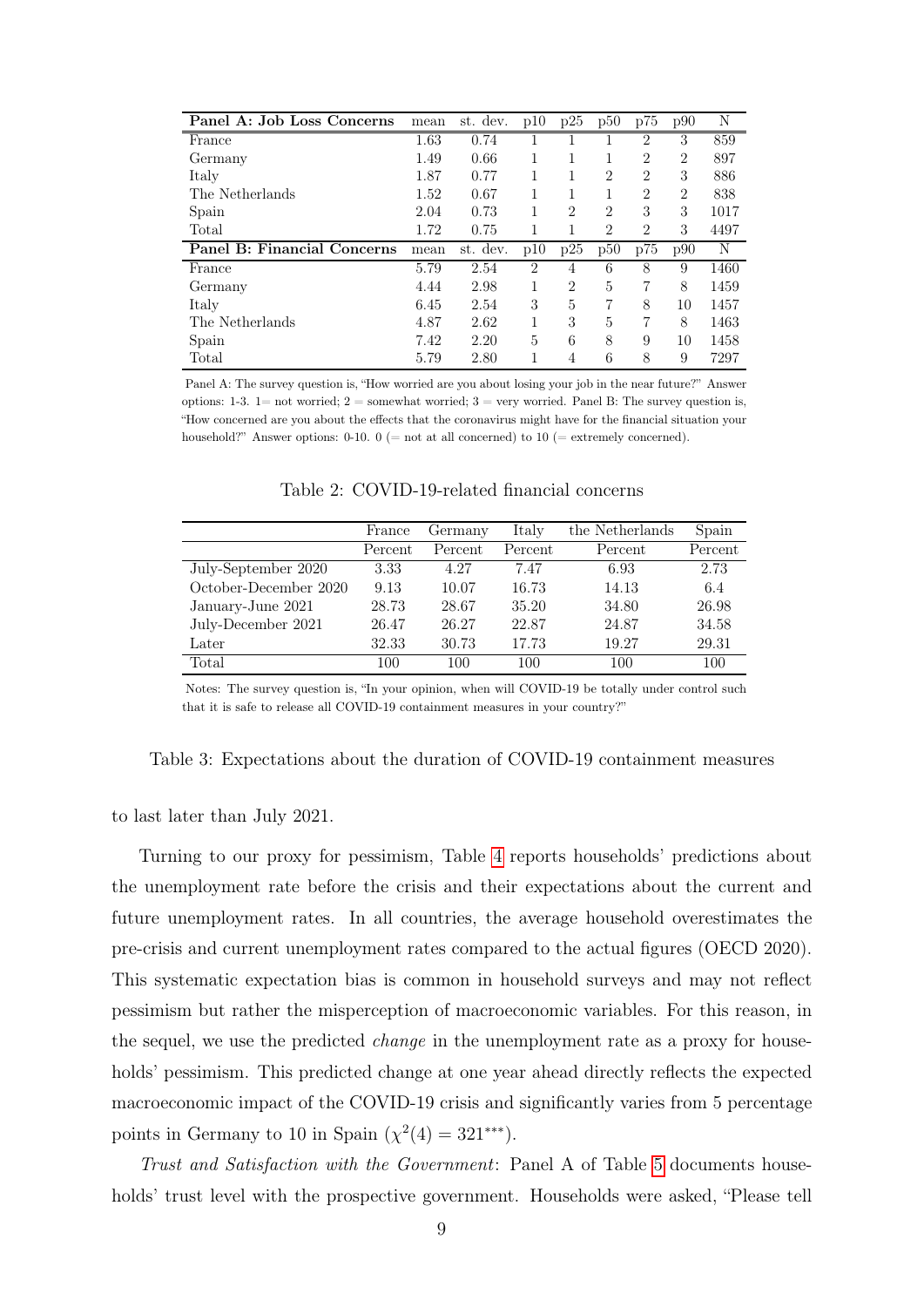us how much you personally trust or distrust the (country name) government?" Governments are most trusted in the Netherlands, followed by Germany, Italy, France, and finally, Spain  $(\chi^2(4) = 368^{***})$ . Panel B of Table [5](#page-13-0) shows that a similar pattern for the satisfaction with governments. Households are most satisfied in the Netherlands, followed by Germany, Italy, and Spain ( $\chi^2(4) = 486$ <sup>\*\*\*</sup>). French households are the most dissatisfied with their government.

<span id="page-12-0"></span>

|                       | France  | Germany | Italy   | The Netherlands | Spain   |
|-----------------------|---------|---------|---------|-----------------|---------|
| Unemployment rate     |         |         |         |                 |         |
| point prediction      |         |         |         |                 |         |
| before the crisis     | 14.58   | 9.55    | 21.62   | 11.56           | 19.67   |
|                       | (14.39) | (12.06) | (17.56) | (12.54)         | (14.11) |
| $now$ (July 2020)     | 20.89   | 14.21   | 31.39   | 19.68           | 20.30   |
|                       | (18.57) | (15.66) | (22.91) | (18.28)         | (20.30) |
| one year ahead        | 21.82   | 14.40   | 30.81   | 20.37           | 29.62   |
|                       | (19.09) | (15.58) | (22.80) | (18.53)         | (19.16) |
| in the next 2-3 years | 19.49   | 13.10   | 26.48   | 16.25           | 24.08   |
|                       | (19.37) | (15.66) | (22.67) | (17.02)         | (18.41) |
| Unemployment rate     |         |         |         |                 |         |
| OECD data             |         |         |         |                 |         |
| July 2019             | 8.5     | 3.0     | 9.7     | 3.4             | 14.3    |
| July 2020             | 6.9     | 4.4     | 9.7     | 4.5             | 15.8    |

Notes: The first four rows report the (mean) point prediction, standard deviation in parentheses. The survey question is, "Please indicate what you think the unemployment rate was or will be in your country at different points in time." The last two rows show the realized unemployment rates, measured in numbers of unemployed as a percent of the labour force (seasonally adjusted). Source: OECD (2020), Unemployment rate (indicator). doi: 10.1787/52570002-en (Accessed on 2020-09-17).

#### Table 4: Macroeconomic expectations

Next, we investigate the relationship between personal COVID-19 experiences and the variables discussed in this section. We measure the average COVID-19 experience using the two variables presented in Table [1;](#page-10-0) that is, the self-reported infection rate and the officially confirmed COVID-19 deaths per 1M population. Table [6](#page-13-1) shows meaningful cross-country correlations. The severity of the COVID-19 experience correlates positively with the level of worry, fear, and pessimism (unemployment increase and the end date of infection risk), and negatively correlates with trust and satisfaction with the government.

### 2.2.3 Households' consumption-specific questions

Households were surveyed about their consumption behavior in five sectors (activities): (i) public transports (usage), (ii) tourism (traveling abroad for private reasons), (iii) services (use of services such as hairdressers or beauty salons), (iv) hospitality (visiting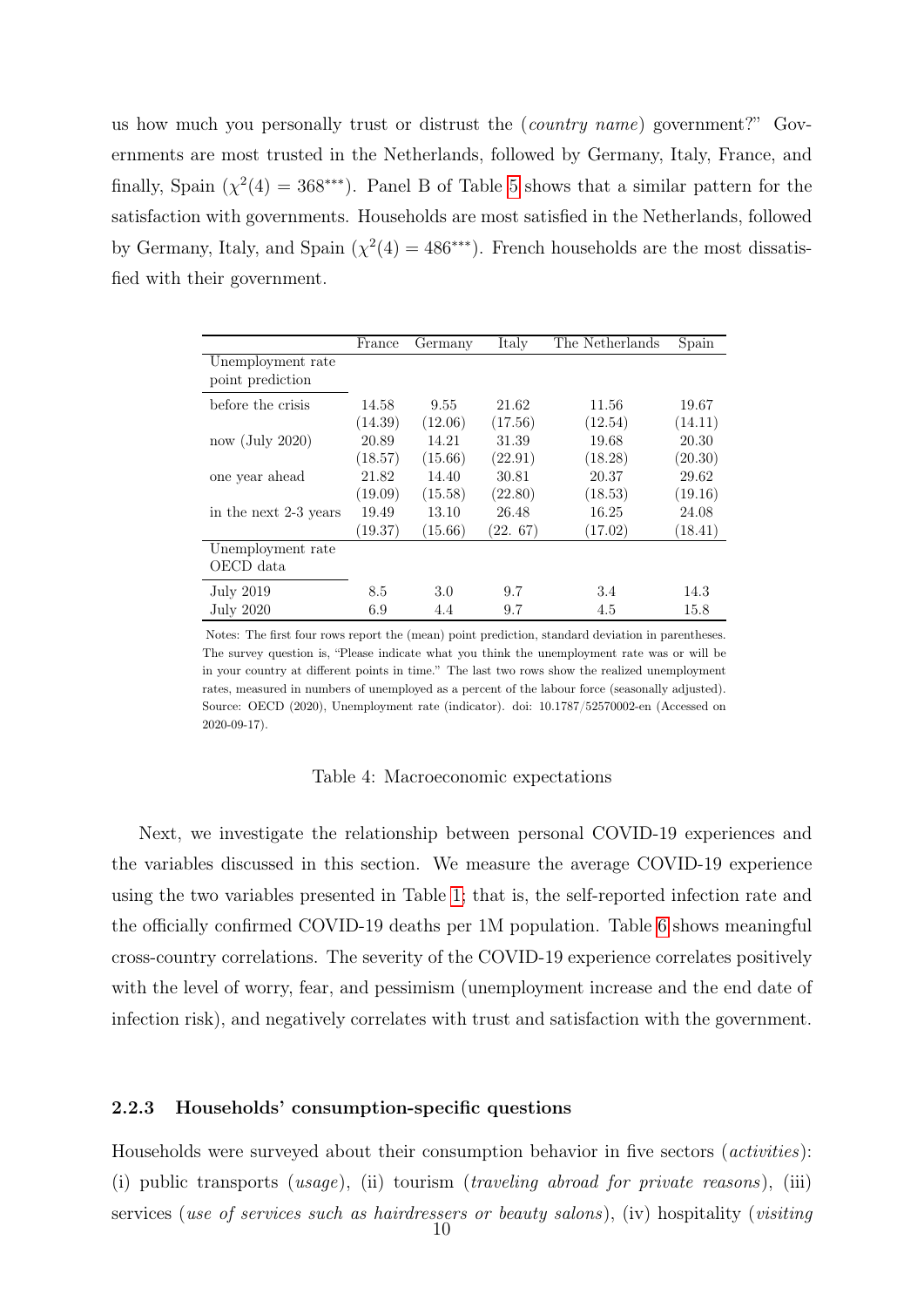<span id="page-13-0"></span>

| Panel A: Trust        | mean | st. dev. | p10  | p25  | p50  | p75  | p90  | Ν    |
|-----------------------|------|----------|------|------|------|------|------|------|
| France                | 3.30 | 1.24     | 2.00 | 2.00 | 3.00 | 4.00 | 5.00 | 1462 |
| Germany               | 2.79 | 1.19     | 1.00 | 2.00 | 3.00 | 4.00 | 5.00 | 1451 |
| Italy                 | 3.22 | 1.27     | 2.00 | 2.00 | 3.00 | 4.00 | 5.00 | 1454 |
| The Netherlands       | 2.68 | 1.28     | 1.00 | 2.00 | 2.00 | 4.00 | 5.00 | 1469 |
| Spain                 | 3.43 | 1.43     | 1.00 | 2.00 | 4.00 | 5.00 | 5.00 | 1469 |
| Total                 | 3.08 | 1.32     | 1.00 | 2.00 | 3.00 | 4.00 | 5.00 | 7305 |
| Panel B: Satisfaction | mean | st. dev. | p10  | p25  | p50  | p75  | p90  | N    |
| France                | 3.51 | 1.23     | 2.00 | 2.00 | 4.00 | 5.00 | 5.00 | 1449 |
| Germany               | 2.75 | 1.28     | 1.00 | 2.00 | 2.00 | 4.00 | 5.00 | 1458 |
| Italy                 | 2.96 | 1.34     | 1.00 | 2.00 | 3.00 | 4.00 | 5.00 | 1445 |
| The Netherlands       | 2.59 | 1.34     | 1.00 | 2.00 | 2.00 | 4.00 | 5.00 | 1462 |
| Spain                 | 3.37 | 1.43     | 1.00 | 2.00 | 3.00 | 5.00 | 5.00 | 1464 |
| Total                 | 3.04 | 1.37     | 1.00 | 2.00 | 3.00 | 4.00 | 5.00 | 7278 |

Panel A: The survey question is, "Please tell us how much you personally trust or distrust the (country name) government?". Panel B: The survey question is, "How satisfied are you with the way the (country name) government led by (country leader name) is doing its job?" Answer categories: 1= Very much trust, 2= Somewhat trust, 3= Neither trust nor distrust, 4= Somewhat distrust,  $5=$  Very much distrust. Dropped:  $6=$  I don't know and  $7=$  I prefer not to answer.

#### Table 5: Trust and satisfaction with government

<span id="page-13-1"></span>

|                                                             |          | experience |          | concerns  |        | expectations |       | government |
|-------------------------------------------------------------|----------|------------|----------|-----------|--------|--------------|-------|------------|
|                                                             | deaths/  | infection  | job loss | financial | crisis | unempl.      | trust | satis-     |
|                                                             | $1M$ pop | rate       | concern  | concern   | end    | rate         |       | faction    |
| Panel A: Comparative Statistics                             |          |            |          |           |        |              |       |            |
| France                                                      | 459      | 0.08       | 1.63     | 5.79      | 3.3    | 21.82        | 3.3   | 3.51       |
| Germany                                                     | 109      | 0.03       | 1.49     | 4.44      | 2.79   | 14.4         | 2.79  | 2.75       |
| Italy                                                       | 580      | 0.07       | 1.87     | 6.45      | 3.22   | 30.81        | 3.22  | 2.96       |
| The Netherlands                                             | 358      | 0.09       | 1.52     | 4.87      | 2.68   | 20.37        | 2.68  | 2.59       |
| Spain                                                       | 607      | 0.17       | 2.04     | 7.42      | 3.43   | 29.62        | 3.43  | 3.37       |
| Panel B: Cross-Country Correlation with COVID-19 Experience |          |            |          |           |        |              |       |            |
| $deaths/1M$ pop                                             |          | 0.73       | 0.86     | 0.92      | 0.80   | 0.96         | 0.80  | 0.58       |
| infection rate                                              | 0.73     |            | 0.77     | 0.81      | 0.60   | 0.65         | 0.60  | 0.50       |

Notes: Column 1: number of confirmed COVID-19 deaths/1M population for July 10th, 2020. Source: [https://www.worldometers.](https://www.worldometers.info/coronavirus/) [info/coronavirus/](https://www.worldometers.info/coronavirus/). Column 2, question: "Did you or a person close to you suffer from severe COVID-19 infection?" (1=yes; 0=no). Column 3, question: "How worried are you about losing your job in the near future?" Answer options: 1-3. 1= not worried;  $2 =$ somewhat worried; 3 = very worried. Column 4, question: "How concerned are you about the effects that the coronavirus might have for the financial situation your household?" Answer options:  $0-10$ .  $0 (=$  not at all concerned) to  $10 (=$  extremely concerned). Column 5, question: "In your opinion, when will COVID-19 be totally under control such that it is safe to release all COVID-19 containment measures in your country?". Column 6, question: "Please indicate what you think the unemployment rate was or will be in your country in one year from now." Column 7, question: "Please tell us how much you personally trust or distrust the (country name) government?" Column 8, question: "How satisfied are you with the way the (country name) government led by (country leader name) is doing its job?" Answer categories: 1= Very much trust, 2= Somewhat trust, 3= Neither trust nor distrust, 4= Somewhat distrust, 5= Very much distrust. Dropped categories  $6=I$  don't know and  $7=I$  prefer not to answer.

Table 6: Cross-country correlations with COVID-19 infection and death experience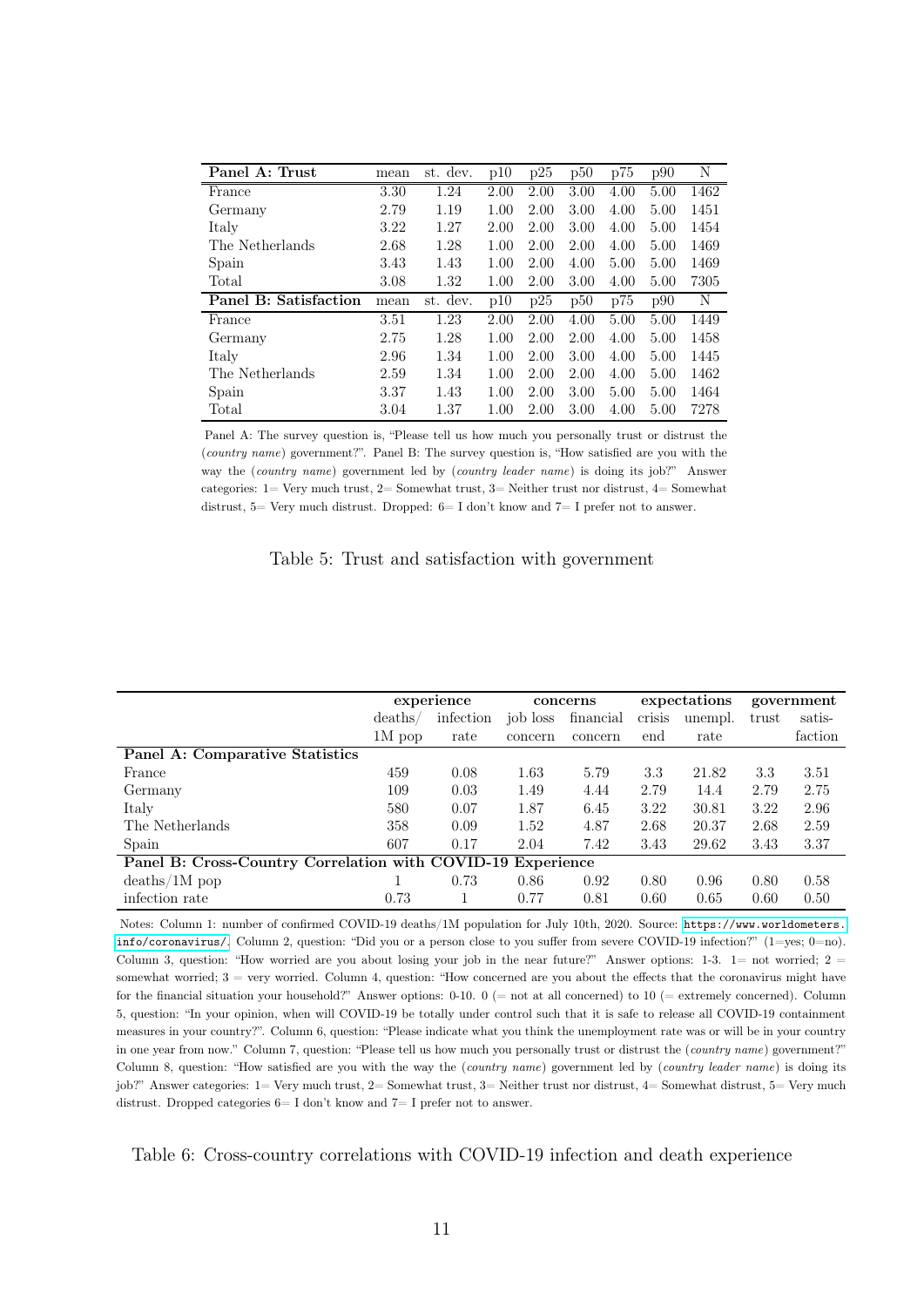restaurants, bars and cafés), and (v) retail (shopping in malls or other stores). We chose these five sectors because they constitute a large part of total household consumption expenditure in normal times and because these sectors have been particularly affected by the lockdown (social-distancing) measures.

For each sector, households were asked whether they are now consuming more, less, not at all, or the same compared to before the COVID-19 outbreak. We also screen for households who never consumed pre-pandemic.<sup>[12](#page-14-0)</sup>

If a household reported a change in consumption behavior, the household was asked to provide the main reason for the change. Households selected between six main reasons: (i) "I cannot afford it anymore," (ii) "I am worried to get infected with COVID-19," (iii) "I want to save more," (iv) "I realized I don't miss it anymore," (v) "I buy more online instead," and (vi) "other reason." We interpret the alternatives as (i) financial constraints due to the COVID-19 income shock, (ii) worry of temporary infection risk, (iii) precautionary saving motives due to drop in consumer confidence, (iv) lockdown has altered preferences, and (v) substitution to online consumption.

The next section analyzes, for each country and consumption sector, the changes in household consumption behavior and the reported primary reason for these changes.

## 3 Survey Results

This section first presents the households' reported consumption changes for each sector and country. The change refers to consumption during the dance phase (where restrictions were lifted) compared to before the COVID-19 outbreak. Second, this section analyzes the reported consumption changes in light of the demographic and other background information collected. Finally, this section documents the self-reported main reason for the change in consumption behavior.

### 3.1 Overview of Consumption Changes during Dance Phase

We find that a substantial fraction of households changed their consumption behavior during the dance phase in all sectors for all countries (compared to before the COVID-19

<span id="page-14-0"></span><sup>&</sup>lt;sup>12</sup>To uncover potential long-lasting consumer preference changes, we framed the survey questions along the extensive margin, that is focusing on whether households plan to engage in particular activities more or less often than before. This focus on the extensive margin effectively captures consumption shifts in the services, hospitality, public transport, and tourism sectors. However, for the retail sector the focus on the extensive margin may provide a somewhat incomplete picture. Documenting the intensive margin, namely whether a household spends more or less during a visit to a retail store, would be necessary to comprehensively assess the impact of the COVID-19 lockdown experience on the broad outlook for consumption demand in the retail sector.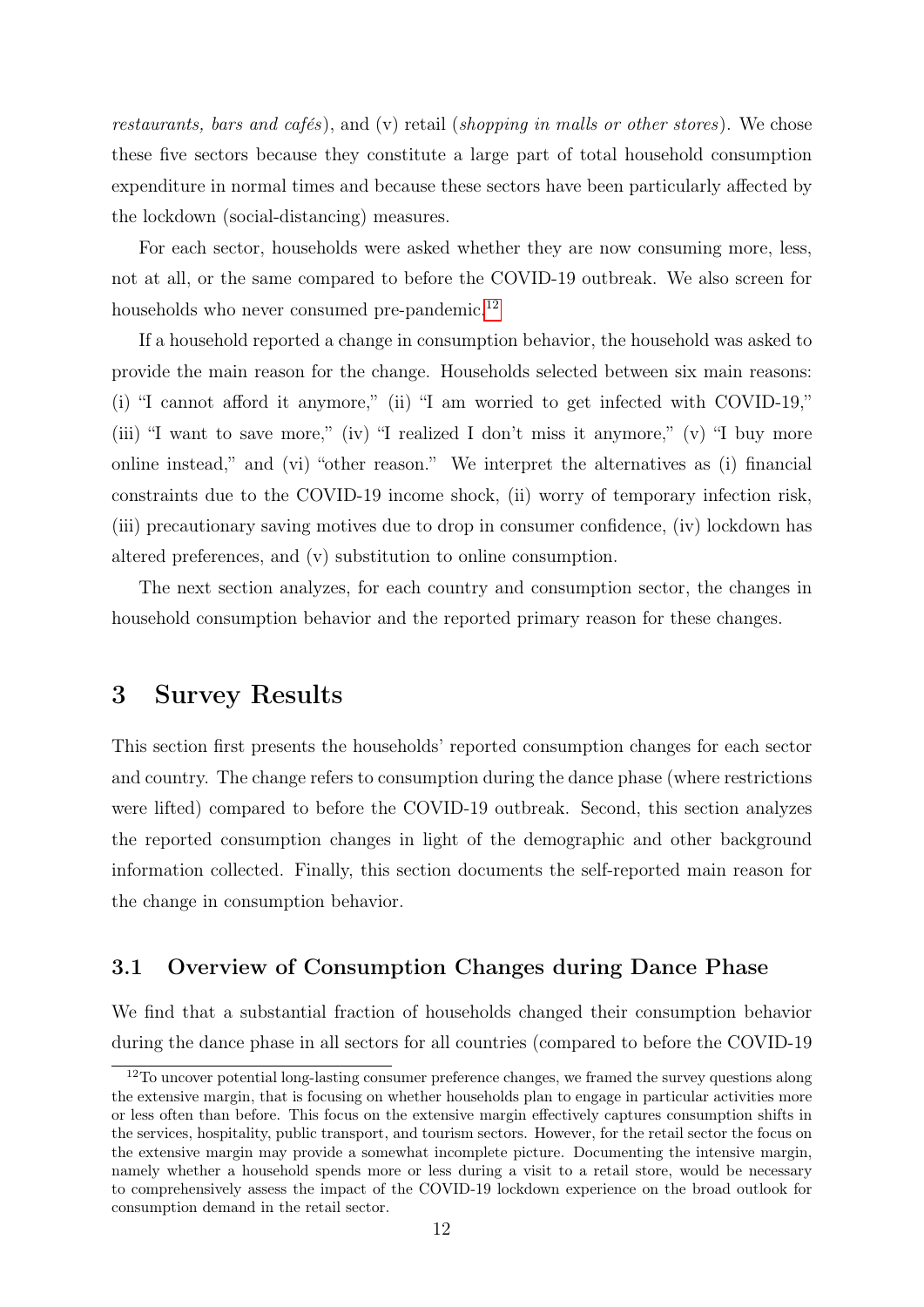outbreak). For each country and sector, Appendix Figures [A13-](#page-55-0)[A17](#page-57-0) provide the percentage of households reporting that they consume "now more often than before," "same as before," "less often than before," "not at all," or "never did this before."

Two clear patterns emerge. First, the share of households reporting a consumption rise is negligible if not nonexistent. And second, the fraction of households consuming less is substantial. Depending on the country and sector, the share of households reporting a consumption drop ranges from 18 to 57 percent. The share of households reporting a complete consumption stop ranges from 4 to 31 percent. Compared to before the COVID-19 outbreak, Figures [2-](#page-16-0)[6](#page-21-0) show, for each country, the fraction of households that reduced their consumption—conditional on having consumed before.<sup>[13](#page-15-0)</sup> Across all sectors, the largest proportion of households that reduced their consumption is found in Spain and Italy, which leads us to highlight the first observation:

### Observation 1 (Consumption drop). In all sectors, households substantially reduced their consumption during the dance phase, with the largest drop in Spain and Italy.

These cross-country differences may reflect differences in the severity of the health crisis: At the time of the survey (July 10th, 2020), Spain had the highest number of confirmed COVID-19 deaths per 1M population, followed by Italy, France, the Netherlands, and Germany (see Table [1\)](#page-10-0). A higher COVID-19 death rate in a given country seems to go hand-in-hand with a larger fraction of households reducing their consumption. The only exception is France. It is striking to see that France is the country that displays the lowest fraction of households consuming less in each sector during the dance phase. In the remainder of this section, we analyze further the cross-country differences in households' consumption responses. However, this finding provides anecdotal evidence for the view that during a pandemic governments might not face any trade-off in designing policies to both protect lives and rescue the economy.

<span id="page-15-0"></span><sup>&</sup>lt;sup>13</sup>The cross-country differences are statistically significant. Refer to the notes for Figures [2-](#page-16-0)[6](#page-21-0) for the detail of the statistical tests.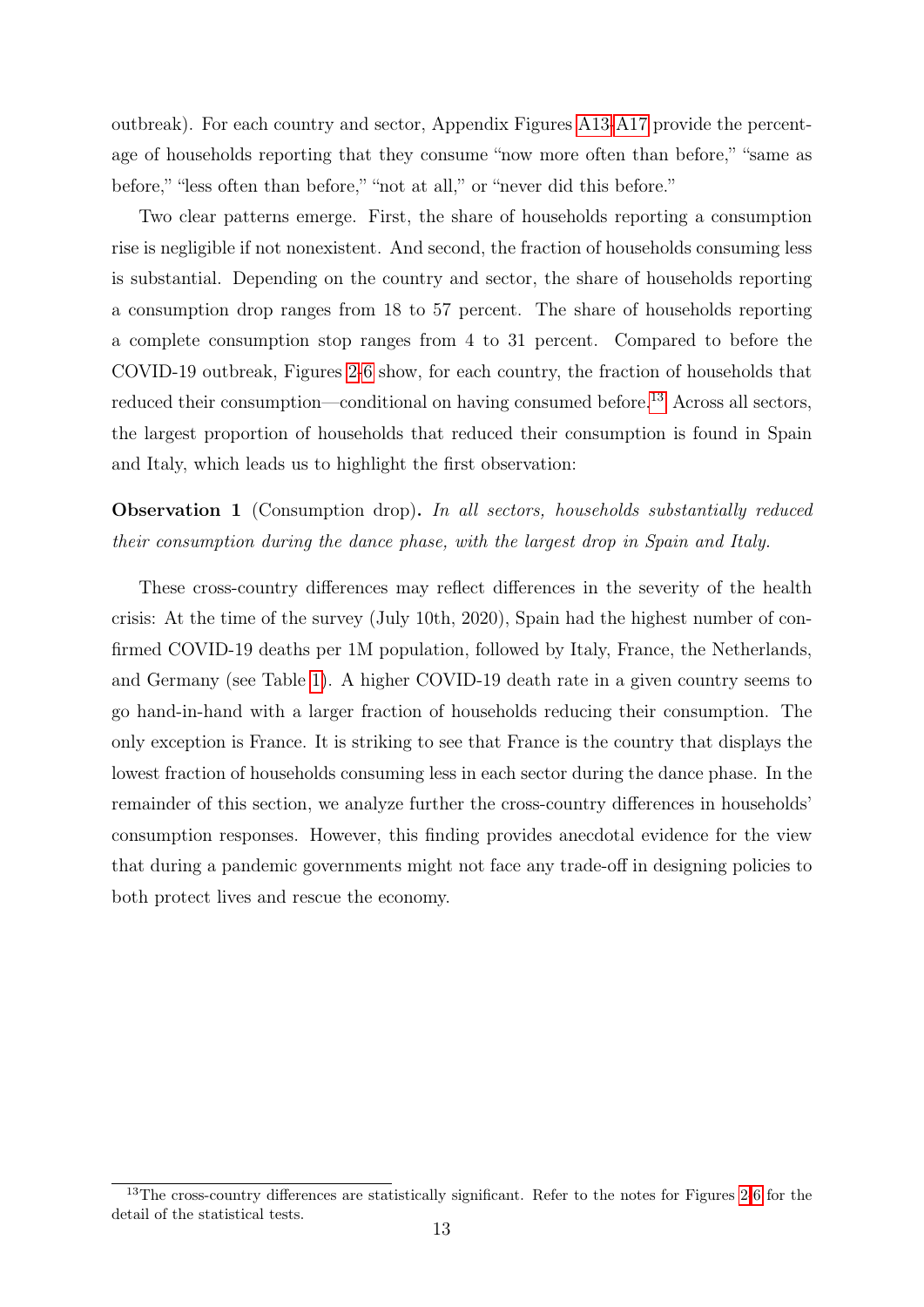<span id="page-16-0"></span>

The survey question is, "Compared to before the COVID-19 outbreak, how would you behave?" I would use public transports:  $1=$  more often than before;  $2=$  same as before;  $3=$  less often than before;  $4=$  not at all;  $5=$  I never did this before. Responses =5 are dropped and a dummy is created, which is equal to one for answers in categories 3 or 4, and zero otherwise. The fraction of households that reported "more often" equals 1.6 percent. All cross-country differences in the fraction of people reporting a drop in transport use are significant  $(\chi^2(4) = 184^{***})$ , except between France and Germany, between Spain and Italy, between Italy and the Netherlands, and between Spain and the Netherlands.

Figure 2: Lower usage of public transports (yes/no)

Observation 2 (Sectoral variation in the consumption drop). Across all countries, the tourism sector experienced the largest consumption drop and services the smallest.

The second pattern that stands out is the sectoral variation in the consumption drop. For the whole sample, we observe the largest decline for the tourism sector: 66 percent of households say they will now travel abroad less for private reasons.<sup>[14](#page-16-1)</sup> The second-largest drop is found for the public transport sector, with 58 percent of households reporting they now use this less. For the whole sample, the third-largest drop concerns the hospitality sector: 55 percent of households report visiting restaurants, bars, and cafés less often. Then comes the retail sector: 46 percent of households shop less in malls and other stores. Services such as hairdressers see the smallest, albeit still substantial, decline, with

<span id="page-16-1"></span><sup>14</sup>The vast majority of European households' pre-pandemic travels took place within Europe (Eurostat 2018), and during the time of the survey travel restrictions within the EU had been entirely lifted. However, most governments were still recommending taking holiday in the home country, which may partly account for the magnitude of the drop in international tourism.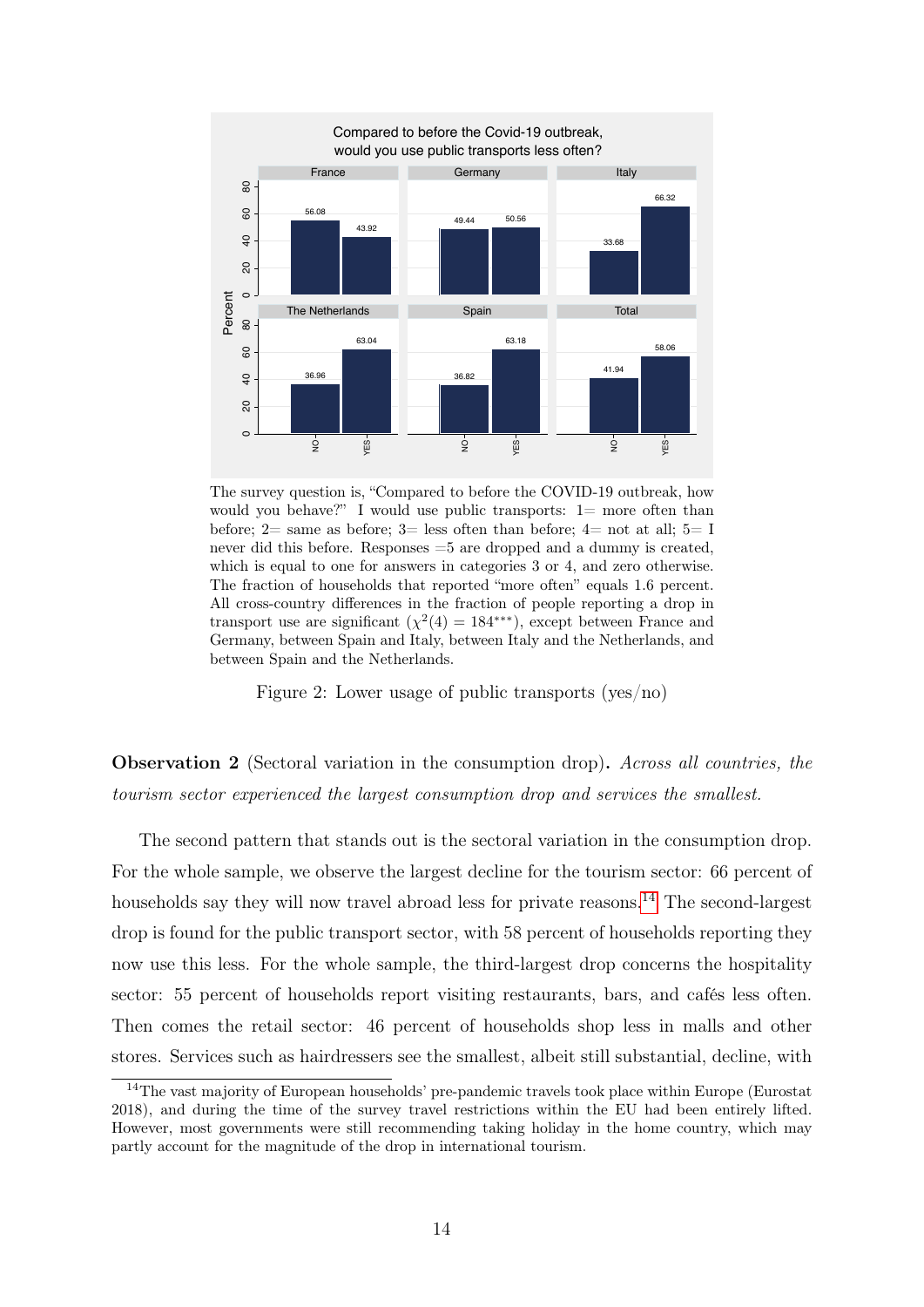38 percent of households reporting they now use these services less. $15 \frac{16}{16}$  $15 \frac{16}{16}$ 

One caveat to the result that the tourism sector experienced the largest consumption drop is that the measure used for tourism focuses on international travel ("travel abroad") and does not ask explicitly about domestic travel. In 2020, the decline in domestic tourism was not as drastic as the collapse in international travel. It is therefore possible that the consumption drop in the tourism sector as a whole may be overestimated in our data. However, domestic tourism revenues still decreased in all countries surveyed (World Travel and Tourism Council, 2020). Hence, there was no perfect substitution between international holiday-taking and "staycation" in the five countries under investigation.

<span id="page-17-0"></span><sup>&</sup>lt;sup>15</sup>For each country, the tourism sector faces the largest decline, ranging from 76 percent of households in Spain traveling less abroad to 55 percent in France. The public transport sector faces the secondlargest decline in Italy and in the Netherlands and the third-largest decline in Germany, France, and Spain. The drop ranges from 66 percent of households using less public transport in Italy to 44 percent in France. The hospitality sector faces the second-largest decline in France, Germany, and Spain, and the third-largest decline in Italy and the Netherlands. The drop ranges from 66 percent of households visiting restaurants less often in Spain to 48 percent in France. For each country, the retail sector faces the fourth-largest decline, ranging from 52 percent of households in Spain shopping less often in malls and other stores to 36 percent in France. For each country, the services sector faces the fifth-largest decline, ranging from 47 percent of households in Spain using these services less often to 26 percent in France.

<span id="page-17-1"></span><sup>&</sup>lt;sup>16</sup>Cross-sector differences are statistically significant in all countries:  $\chi^2(4) = 245$ <sup>\*\*\*</sup> in France,  $\chi^2(4) =$ 224<sup>\*\*\*</sup> in Germany,  $\chi^2(4) = 231^{***}$  in Italy,  $\chi^2(4) = 328^{***}$  in the Netherlands and  $\chi^2(4) = 312^{***}$  in Spain. All pairwise comparisons are statistically significant at 5 percent, except the drops in consumption in transport versus hospitality in France, Germany, and Spain, in services versus retail in Germany and Spain, in hospitality versus retail in Italy, and in transport versus tourism in Italy and the Netherlands.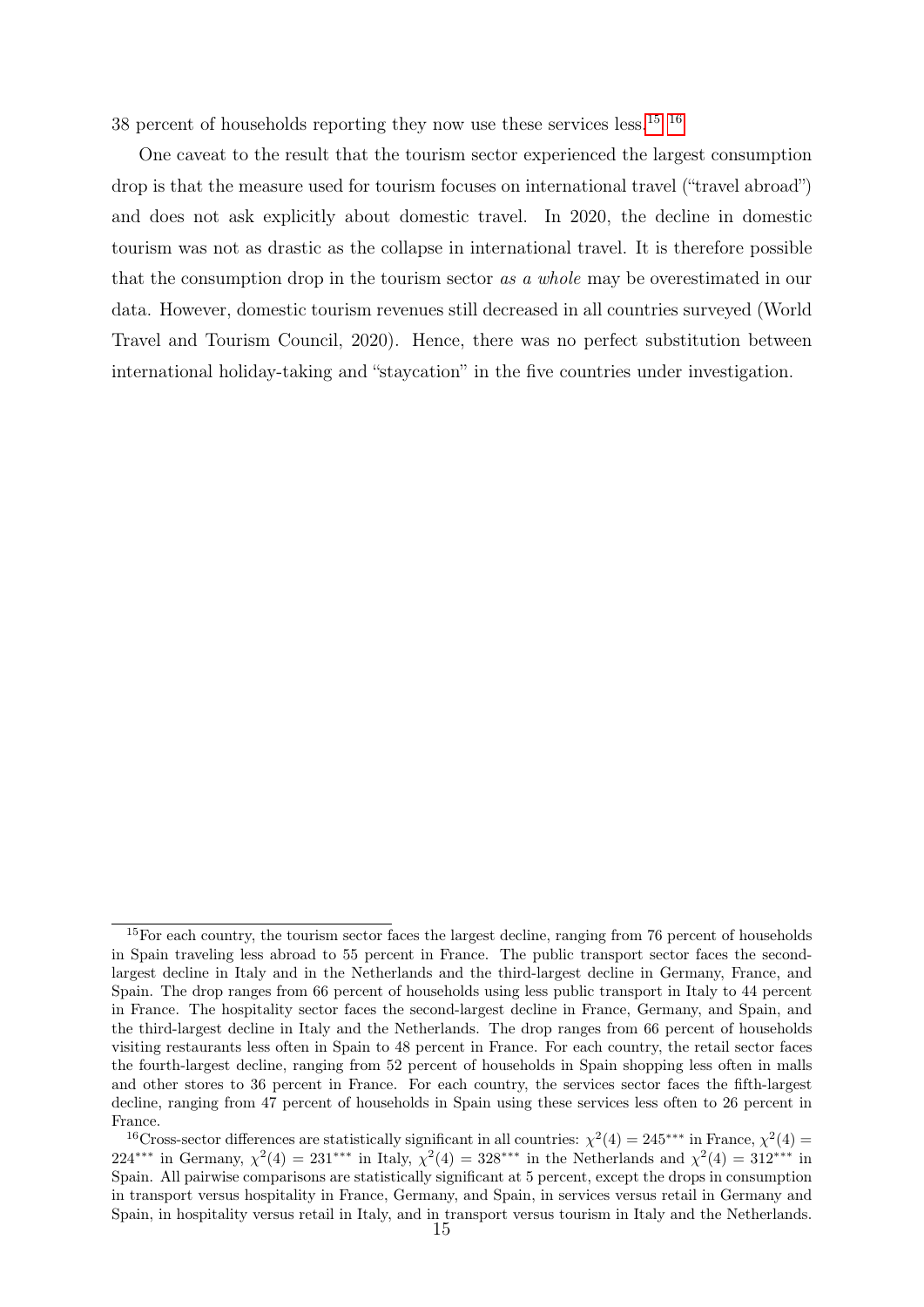

The survey question is, "Compared to before the COVID-19 outbreak, how would you behave?" I would travel abroad for private reasons: 1= more often than before;  $2=$  same as before;  $3=$  less often than before;  $4=$  not at all;  $5=$  I never did this before. Responses  $=5$  are dropped and a dummy is created, which is equal to one for answer in categories 3 or 4, and zero otherwise. The fraction of households that reported "more often" equals 1.6 percent. All cross-country differences in the proportions of people reporting traveling less abroad are significant  $(\chi^2(4) = 150^{***})$ , except between France and Germany, between Germany and the Netherlands, between Italy and Spain, and between Italy and the Netherlands.

Figure 3: Less traveling abroad (yes/no)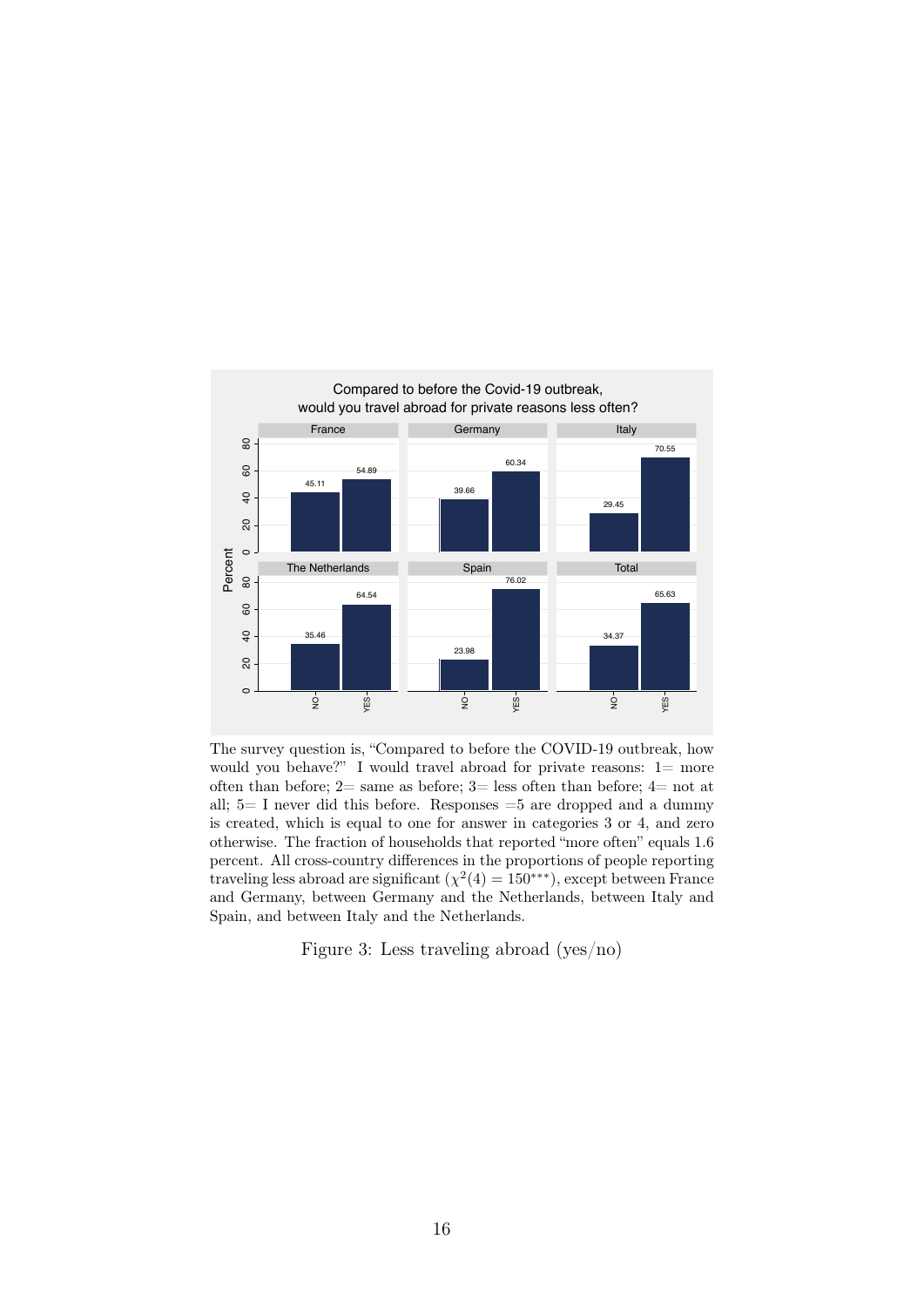

The survey question is, "Compared to before the COVID-19 outbreak, how would you behave?" I would visit restaurants, bars, and cafés: 1= more often than before;  $2=$  same as before;  $3=$  less often than before;  $4=$  not at all;  $5=$  I never did this before. Responses  $=5$  are dropped and a dummy is created, which is equal to one for answer in categories 3 or 4, and zero otherwise. The fraction of households that reported "more often" equals 1.7 percent. All cross-country differences in the proportions of people reporting using less hospitality services are significant  $(\chi^2(4) = 150^{***})$ , except between Italy and the Netherlands.

Figure 4: Less visits to restaurants, bars, and cafés (yes/no)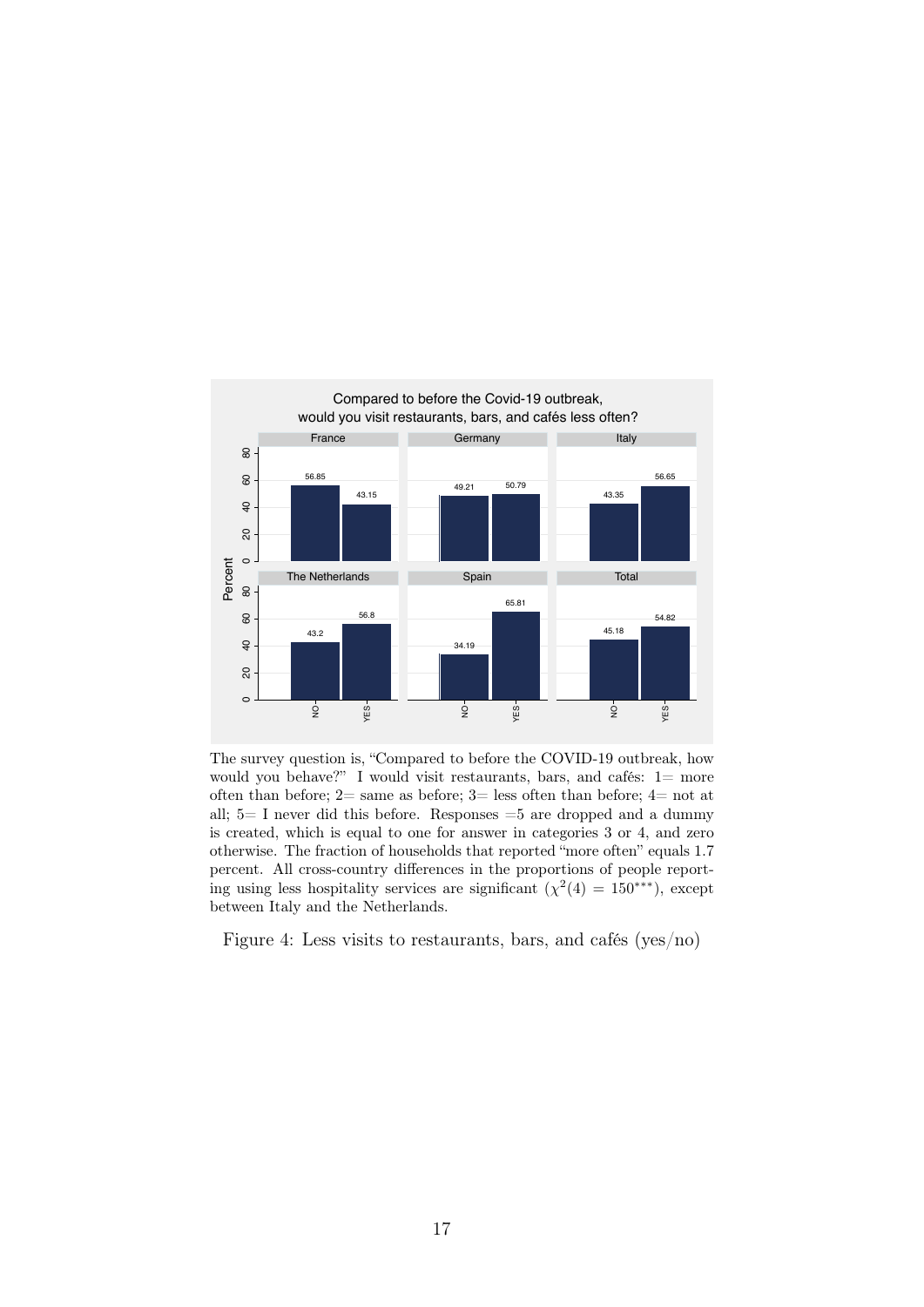

The survey question is, "Compared to before the COVID-19 outbreak, how would you behave?" I would use services such as hairdressers or beauty salons:  $1=$  more often than before;  $2=$  same as before;  $3=$  less often than before;  $4=$  not at all;  $5=$  I never did this before. Responses  $=5$  are dropped and a dummy is created, which is equal to one for answer in categories 3 or 4, and zero otherwise. The fraction of households that reported "more often" equals 1.2 percent. All cross-country differences in the proportions of people reporting using services less are significant  $(\chi^2(4) = 179^{***})$ , except between Germany and the Netherlands and between Spain and Italy.

Figure 5: Less usage of services such as hairdressers or beauty salons (yes/no)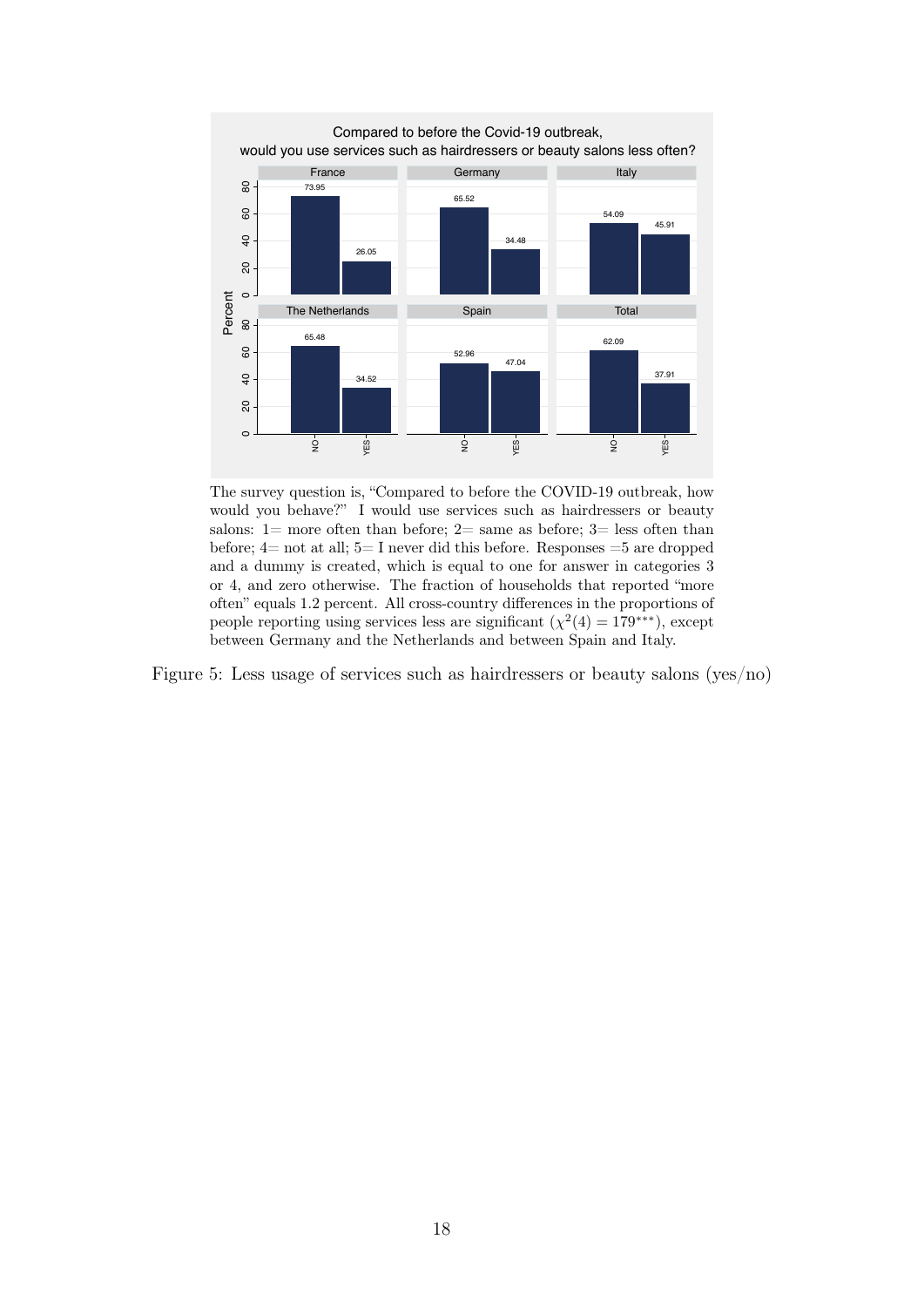<span id="page-21-0"></span>

The survey question is, "Compared to before the COVID-19 outbreak, how would you behave?" I would shop in malls or other stores:  $1=$  more often than before;  $2=$  same as before;  $3=$  less often than before;  $4=$  not at all;  $5=$ I never did this before. Responses =5 are dropped and a dummy is created, which is equal to one for answer in categories 3 or 4, and zero otherwise. The fraction of households that reported "more often" equals 1.6 percent. All cross-country differences in the proportions of people reporting going to stores less are significant  $(\chi^2(4) = 138^{***})$ , except between France and Germany, between Spain and Italy, between Italy and the Netherlands, and between Spain and the Netherlands.

Figure 6: Less shopping in malls or other stores (yes/no)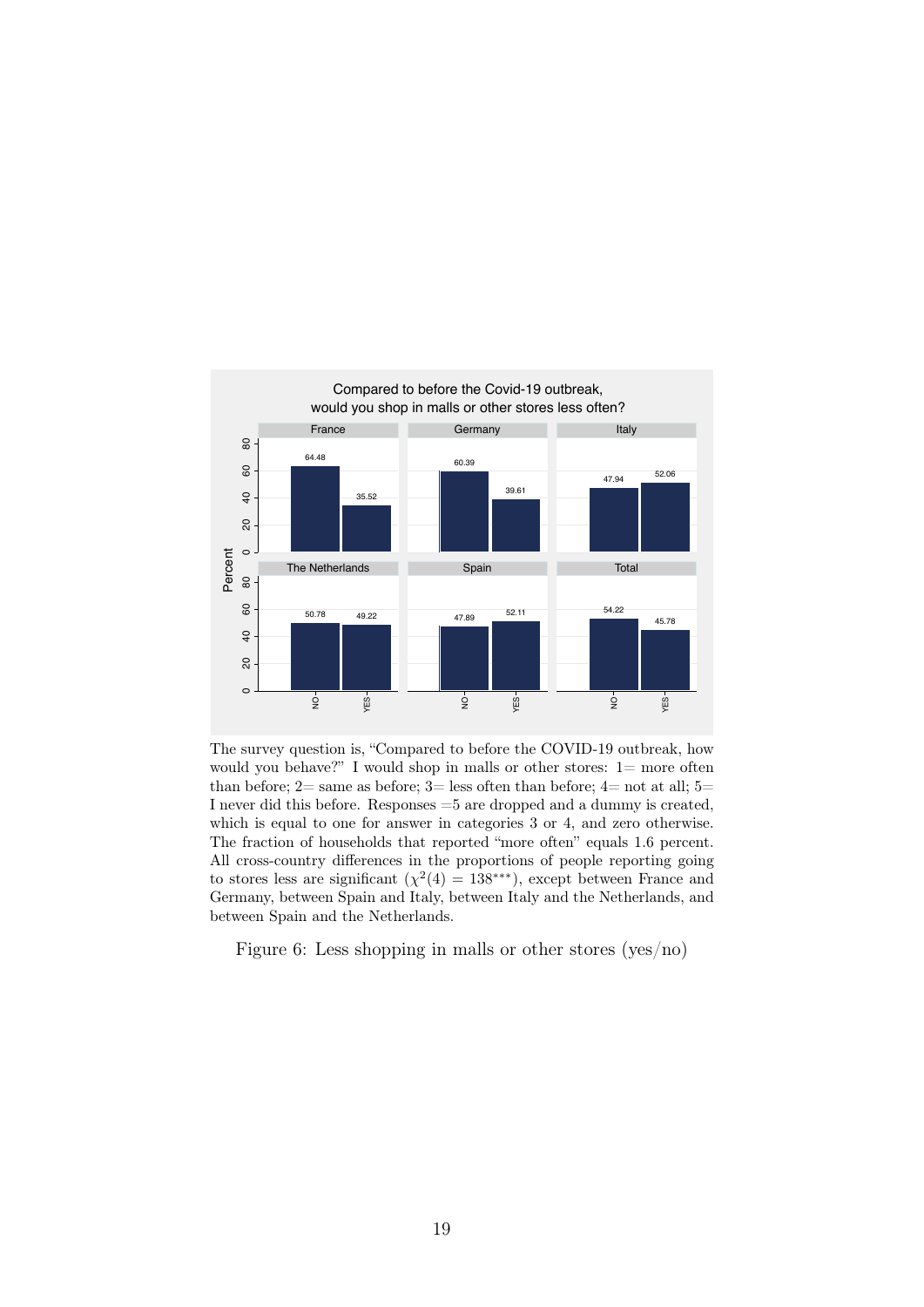### 3.2 Consumption Changes and Household Characteristics

Next, we investigate household characteristics that could explain the reported consumption changes during the dance phase on an individual level. Using the whole data set, we perform probit estimations of the following specification:

<span id="page-22-1"></span>
$$
Less_{isc} = \beta_0 + \beta_1 X_i + \beta_2 \tilde{Z}_i + \varepsilon_{isc}
$$
\n(3.1)

 $Less_{isc}$  denotes the household *i*'s consumption behavior in sector *s* surveyed in July 2020, and who resides in country  $c$ . This indicator is equal to one if household  $i$  reports consuming "less often than before" or "not at all" in sector s (compared to before the COVID-19 outbreak) and zero otherwise.  $X_i$  denotes a vector of standard controls for household i; we include age, gender, household size, income, employment status, and education level.<sup>[17](#page-22-0)</sup>  $\tilde{Z_i}$ denotes a vector of additional behavioral controls, which vary depending on the specification considered; it includes households' personal experiences, households' macroeconomic expectations, and psychological factors such as worry and fear. The standard errors are clustered at the country level and denoted by  $\varepsilon_{isc}$ .

#### 3.2.1 Socio-economic characteristics

First, we present the results of the baseline specification [\(3.1\)](#page-22-1), where we only include the standard socio-economic characteristics  $X_i$  that may affect households' consumption behavior during a recession. The first column of Tables [7–](#page-26-0)[11](#page-30-0) shows the relevant results for each sector, respectively.

We find that gender is consistently significant: Females are more likely to reduce consumption, and this result holds across all sectors. We find that age does not drive changes in households' consumption behavior in the hospitality and public transport sectors. However, we find age plays a significant role in shifting consumption trends in the retail sector, services sector, and tourism sector. Compared to before the COVID-19 outbreak, older households are now more likely to travel less often abroad for private reasons than younger households. In contrast, younger households are more likely to cut their consumption in the hospitality and services sectors. As age is recognized as a major risk factor associated with more severe health consequences from COVID-19 infections, this finding is somewhat surprising. One could have expected the opposite effect: the

<span id="page-22-0"></span><sup>&</sup>lt;sup>17</sup>These standard controls  $X_i$  might also capture changes in current and expected income. Notably, these two major determinants of household consumption are used in the Keynesian rule-of-thumb consumer model and the standard New-Keynesian model (Euler Equation). Controlling for exogenous socioeconomic characteristics, such as age and gender, is essential to capture potential differences in risk aversion and discount factors that both influence consumption.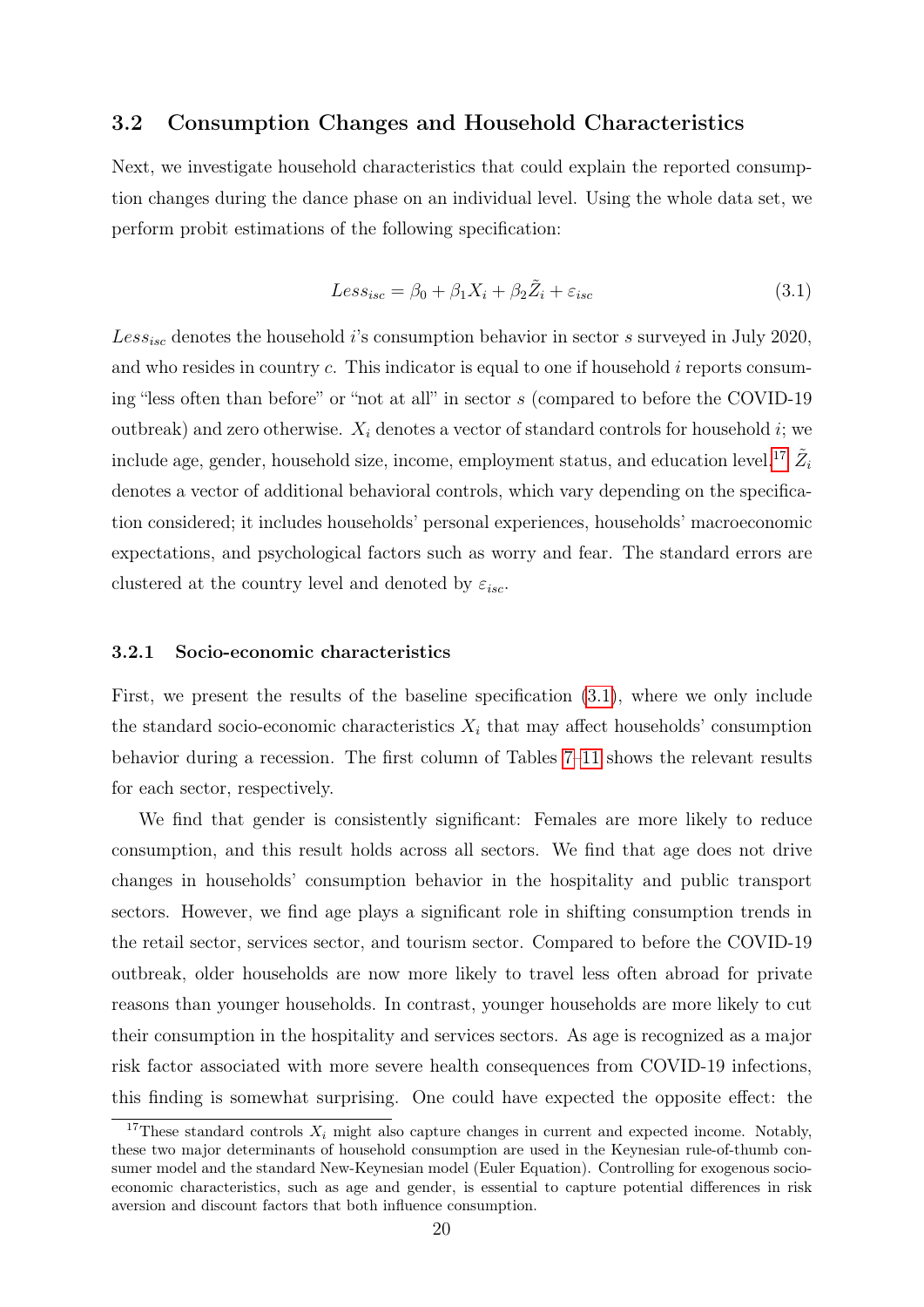older the household, the more likely the household will cut non-essential consumption to reduce social interactions and, hence, the infection risk. Our results do not support this narrative, but are in line with recent research on the perception of personal health risks associated with COVID-19. [Bordalo et al.](#page-42-8) [\(2020\)](#page-42-8) find that perceived personal health risks associated with COVID-19 fall sharply with age. The role of age may instead be read in light of expected future income, where younger individuals may find themselves more financially insecure than older respondents in the wake of the pandemic.

Turning to the role of income, we find that income is only significant for consumption changes in two sectors. Higher-income households are more likely to decrease the use of public transport compared to before the outbreak. For the services sector, we observe the opposite result: The higher the household income, the less likely that the household uses services like hairdressers less often. This result echoes those of [Baker et al.](#page-42-2) [\(2020\)](#page-42-2) and [Carvalho et al.](#page-42-4) [\(2020\)](#page-42-4). While these authors find no correlation between income and changes in consumer behavior during lockdown (i.e., the hammer phase), we report a limited role of current income for consumption changes during the dance phase. Yet, the unemployment status increases the probability of having reduced consumption during the dance phase in the tourism and services sectors, while not being in the labor force makes the household more likely to consume less in the tourism, hospitality, and public transport sector. Education does not play a large role in explaining changes in consumption behavior. We consider three education categories (low, middle, high) and find that high educational attainment does not affect the change in consumption behavior. Households with middle educational attainment are less likely to report consumption changes in the hospitality and service sectors (compared to the low-educated households). These insights are summarized by the first finding:

Finding 1 (Consumption drop and socio-economic profile). Gender is the only socioeconomic household characteristic that is consistently and significantly associated with consumption changes during the dance phase, while income, age, employment status, and education play a minor role.

#### 3.2.2 Behavioral factors and expectations

Next, we investigate whether households' consumption changes can be explained by behavioral factors and expectations, such as households' personal experiences with a COVID-19 infection and previous unemployment spells, households' macroeconomic expectations, and psychological factors such as worry and fear. We add these behavioral factors sequentially.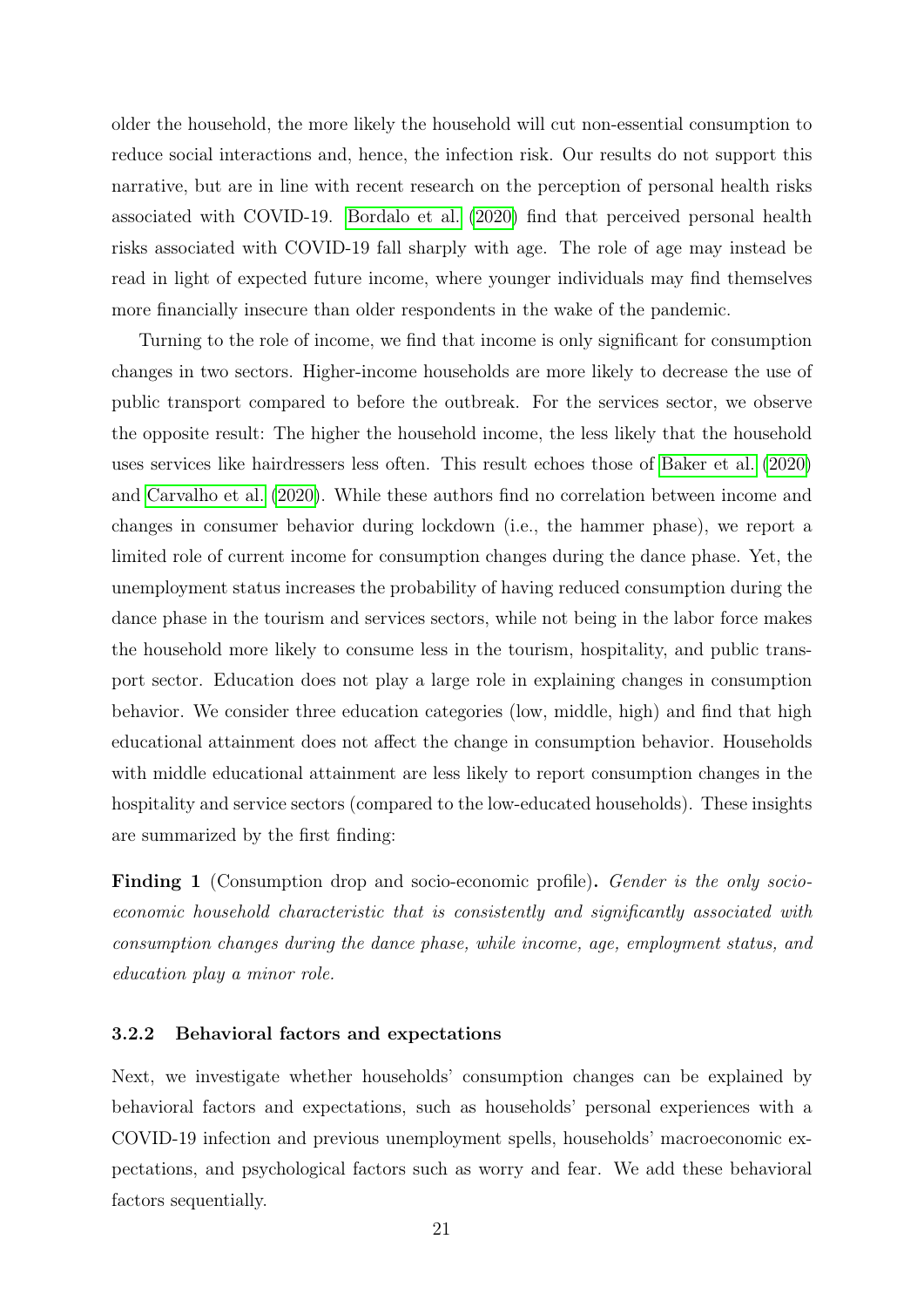First, we add households' personal experiences. The second column of Tables [7–](#page-26-0) [11](#page-30-0) reports the results for each sector, respectively. We find that a personal COVID-19 infection experience (i.e., exposure to a close person who suffered from a severe COVID-19 infection) makes households more likely to reduce consumption during the dance phase in the hospitality, services, and retail sectors. In contrast, this experience does not affect the tourism and public transport sectors. The same result holds for the experience of an unemployment spell of at least three months in the past five years. In terms of magnitude, the personal COVID-19 infection experience has roughly twice as large of an impact than a personal unemployment spell experience.

Next, we add two types of household macroeconomic expectation—inspired by the traditional expectation channel of standard macroeconomic models. The third column of Tables [7–](#page-26-0)[10](#page-29-0) shows the results for each sector, respectively. Households' expectations about the one-year-ahead change in the unemployment rate compared to the pre-crisis perception levels are significant for all sectors. The more pessimistic the household (i.e., the larger the expected COVID-19-induced increase in unemployment), the more likely the household reduces consumption in all sectors. Expectation about the pandemic's severity and length is the most significant variable for all sectors. The survey question is, "In your opinion, when will the COVID-19 virus be totally under control such that it is safe to release all COVID-19 containment measures in your country?" The later the expected date, the more likely the household is to reduce consumption during the dance phase compared to before the COVID-19 outbreak.

Turning to psychological factors, we add to the regression a variable that captures households' worries about the consequences that the COVID-19 pandemic might have on their financial situation. The last column of Tables [7–](#page-26-0)[11](#page-30-0) shows that worries about the personal financial future are an important explanatory factor for households' decisions to reduce consumption during the dance phase (compared to before the virus outbreak).<sup>[18](#page-24-0)</sup> The effect is highly statistically significant in all sectors. Those insights lead us to the second finding:

Finding 2 (Consumption drop and behavioral factors). Personal COVID-19 experiences, pessimistic macroeconomic expectations, and concerns about the future are strongly and significantly associated with a consumption drop during the dance phase.

<span id="page-24-0"></span>Using probit estimations, we find that most standard socio-economic household char-

<sup>&</sup>lt;sup>18</sup>Appendix Table [A5](#page-49-0) shows that worries about the financial future correlate highly with worries about future job security. Respondents' job worry correlates with their past unemployment experience and their expectations about the unemployment rate. Using job worries instead of financial worries leaves the main picture unchanged but results in fewer observations.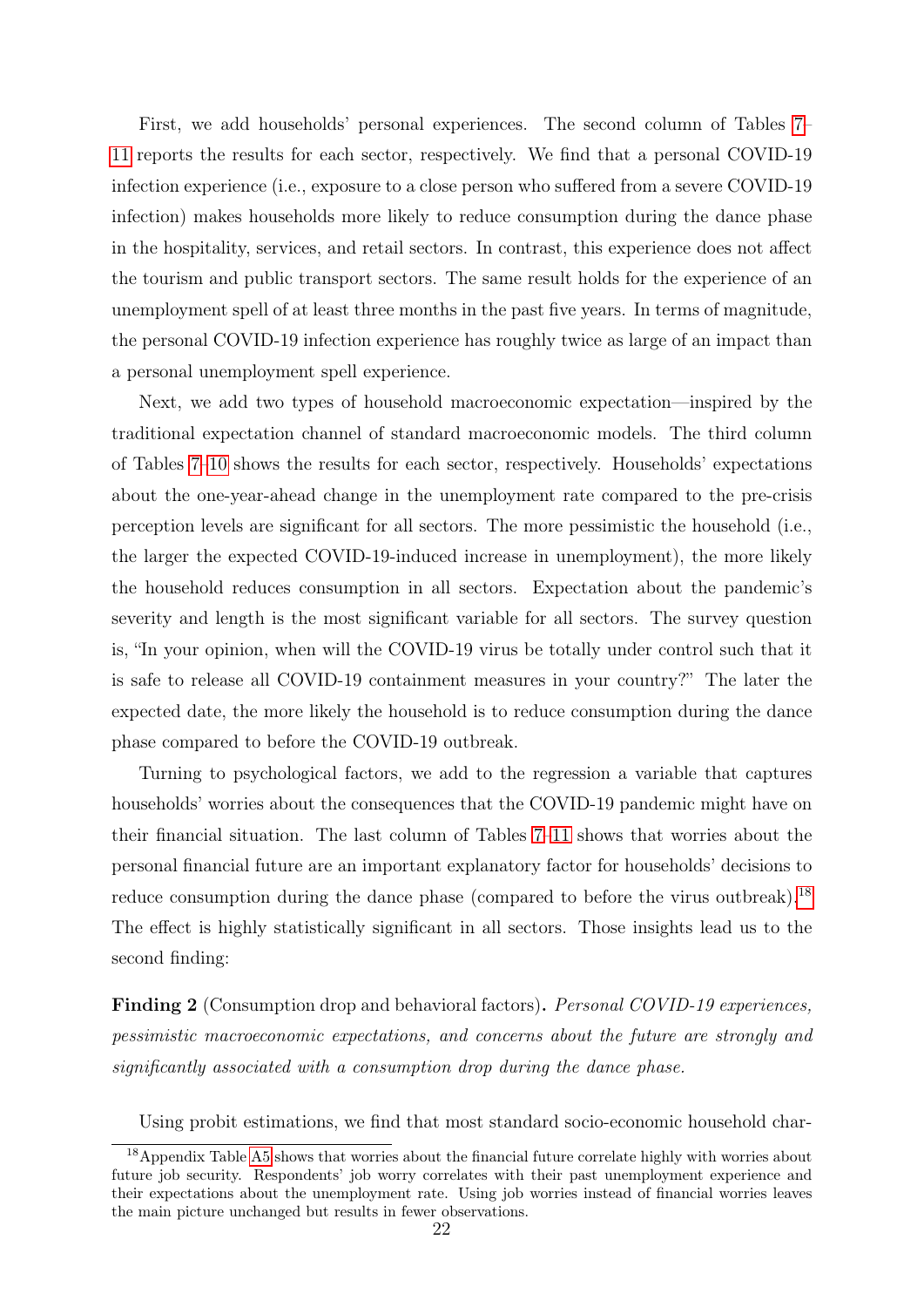acteristics (except for gender) do not explain much of the large changes in household consumption behavior. Females (compared to men) are more likely to consume less in all sectors across all estimation specifications. Findings 1-2 indicate that financial hardship is not the primary driver for reducing consumption.<sup>[19](#page-25-0)</sup> Instead, we find relevant behavioral factors explain households' consumption changes, such as personal experiences with a COVID-19 infection and previous unemployment spells, degree of pessimism, and psychological factors such as fear about the future. In light of this finding, the next section explores the self-reported reasons for changing (reducing) consumption and investigates to what extent the consumption shifts may be transitory or durable.

### 3.3 Self-reported Reasons for Consumption Changes

Conditional on having reported consuming "less often than before" or "not at all," households were asked, "What is your main reason for doing now less of this activity?" For each sector and country, Figures [7-](#page-32-0)[11](#page-34-0) provide an overview of the percentage of households that report as the primary reason (i) financial constraints, (ii) worry of infection risk, (iii) precautionary saving motives, (iv) lockdown has altered preferences, or (v) substitution to online consumption.[20](#page-25-1) Four main observations stand out, leading to four additional findings.

Finding 3 (Infection risk). The infection risk is the most reported reason for decreasing consumption (for all countries and sectors).

While the infection risk is the most reported reason for decreasing consumption (across countries and sectors)<sup>[21](#page-25-2)</sup>, a substantial fraction of households report what seems to be a shift in preferences; that is, households report that they have decreased their consumption because they realized after the lockdown experience that they do not miss it anymore. It is striking that in France and Germany, the reason "not missing it" is even the second invoked reason after the infection risk for all sectors. In the Netherlands, we observe the

<span id="page-25-0"></span><sup>&</sup>lt;sup>19</sup>This is consistent with households' reported perception of how they cope financially with their current income. We refer to Column 6 of Appendix Table [A3.](#page-47-0)

<span id="page-25-1"></span><sup>&</sup>lt;sup>20</sup>The answer options for the main reason are, "I buy more online instead"; "I realized I don't miss it"; "I want to save more"; "I cannot afford it anymore"; "I am worried to get infected with COVID-19"; "Other reason."

<span id="page-25-2"></span><sup>&</sup>lt;sup>21</sup>Aggregating over all countries, the proportions of households reporting each of the five or six reasons for reducing consumption are statistically significantly different from each other  $(\chi^2(4) = 5, 139^{***}$  for transport in Fig. [7,](#page-32-0)  $\chi^2(4) = 3,596^{***}$  for tourism in Fig. [8,](#page-32-1)  $\chi^2(4) = 1,061^{***}$  for services in Fig. [9,](#page-33-0)  $\chi^2(5) = 3{,}784^{***}$  for the hospitality sector in Fig. [10,](#page-33-1) and  $\chi^2(5) = 2{,}209^{***}$  for retail in Fig. [11\)](#page-34-0). The cross-reason comparisons are all significant except "not missing it" versus "saving more" in the retail and the hospitality sectors, and "not affordable" versus "save more" in the tourism sector. Significantly more households report "infection risk" than any other reason for decreasing consumption in all countries and sectors, except for the services sector in France and Italy, and the retail sector in France.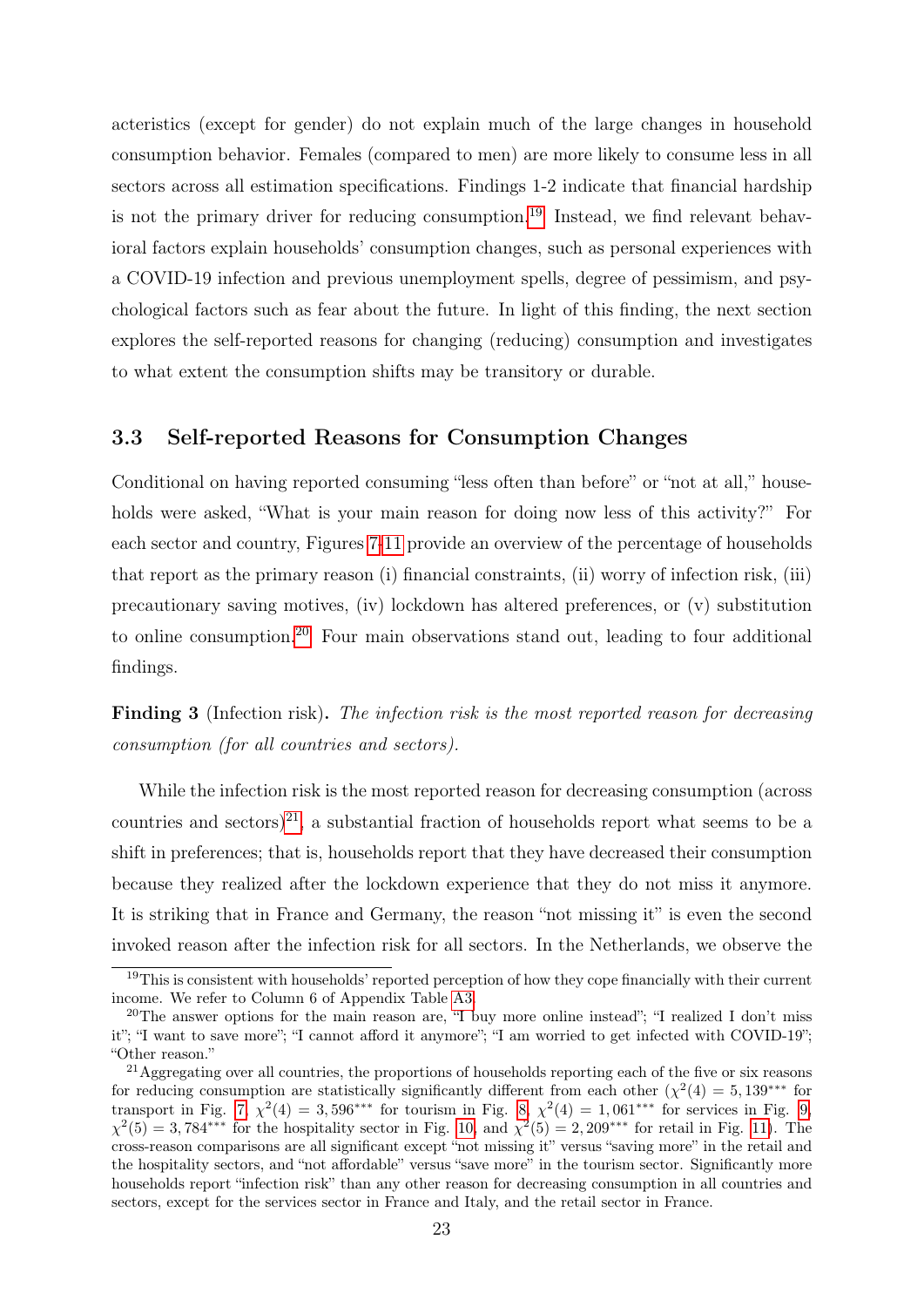<span id="page-26-0"></span>

|                       | (1)         | (2)         | $\overline{(3)}$      | (4)          |
|-----------------------|-------------|-------------|-----------------------|--------------|
| age                   | 0.000583    | 0.000829    | $0.0005\overline{10}$ | 0.000565     |
|                       | (0.00)      | (0.00)      | (0.00)                | (0.00)       |
|                       |             |             |                       |              |
| male                  | $-0.167***$ | $-0.163***$ | $-0.116***$           | $-0.112***$  |
|                       | (0.02)      | (0.02)      | (0.02)                | (0.03)       |
| household size        | $0.0607**$  | $0.0642**$  | $0.0629**$            | 0.0422       |
|                       | (0.02)      | (0.03)      | (0.03)                | (0.03)       |
|                       |             |             |                       |              |
| income                | $0.0268***$ | $0.0288***$ | $0.0321***$           | $0.0381***$  |
|                       | (0.01)      | (0.01)      | (0.01)                | (0.01)       |
|                       |             |             |                       |              |
| unemployed            | 0.118       | $0.112*$    | 0.0857                | 0.0771       |
|                       | (0.09)      | (0.06)      | (0.06)                | (0.07)       |
|                       |             |             |                       |              |
| not in labor force    | $0.0563***$ | $0.0635***$ | $0.0819***$           | $0.0955***$  |
|                       | (0.01)      | (0.02)      | (0.02)                | (0.02)       |
|                       |             |             |                       |              |
| middle education      | $-0.00149$  | 0.00700     | 0.0252                | 0.0441       |
|                       | (0.03)      | (0.04)      | (0.03)                | (0.04)       |
| high education        | $-0.0167$   | $-0.00574$  | 0.0214                | 0.0313       |
|                       | (0.07)      | (0.07)      | (0.07)                | (0.07)       |
|                       |             |             |                       |              |
| Personal Experiences  |             |             |                       |              |
| past unemployment     |             | 0.0450      | 0.0362                | 0.0106       |
|                       |             | (0.07)      | (0.06)                | (0.06)       |
|                       |             |             |                       |              |
| infection             |             | 0.00414     | 0.0172                | $-0.0172$    |
|                       |             | (0.06)      | (0.07)                | (0.06)       |
|                       |             |             |                       |              |
| Expectations          |             |             |                       |              |
| unemployment          |             |             | $0.00459***$          | $0.00372***$ |
| prediction            |             |             | (0.00)                | (0.00)       |
|                       |             |             | $0.120***$            |              |
| expectation pandemic  |             |             |                       | $0.105***$   |
| severity and length   |             |             | (0.01)                | (0.01)       |
| Psychological Factors |             |             |                       |              |
| worry finance         |             |             |                       | $0.0431***$  |
|                       |             |             |                       | (0.01)       |
| $\overline{N}$        | 5583        | 5504        | 5504                  | 5425         |
|                       |             |             |                       |              |

Notes: Probit estimation. Marginal effects; Clustered standard errors (at country level) are reported in parentheses. Significance levels: \*\*\*  $p<0.01$ , \*\*  $p<0.05$ , \*  $p<0.1$ . The dependent variable is a dummy that is equal to one if individual  $i$  reports consuming "less often than before" or "not at all"—compared to before the COVID-19 outbreak; and zero otherwise. Income categories are: 1= Less than 12,700 euros; 2= Between 12,700 and 18,700 euros; 3= Between 18,700 and 25,000 euros; 4= Between 25,000 and 30,700 euros; 5= Between 30,700 and 36,400 euros; 6= Between 36,400 and  $42,\!600$ euros; 7 = Between 42,600 and 49,700 euros; 8 = Between 49,700 and 61,400 euros; 9 = Between 61,40 and 84,200 euros; 10= More than 84,200 euros. Employment status categories are: has a paid job (omitted), unemployed, not in labor force (including education or training, permanently sick or disabled, retired, (unpaid) community or military service, housework, looking after children and/or other persons). Education categories are: low (omitted), middle, high. For past unemployment experience, the survey question is, "Have you been unemployed and seeking work for more than 3 months in the last 5 years?" (1=yes; 0=no). For COVID-19 infection experience, the survey question is, "Did you or a person close to you suffer from severe COVID-19 infection?"  $(1=yes; 0=no)$ . For unemployment expectation, the two survey questions are, "Please indicate what you think the unemployment rate was before the crisis in your country" (point prediction) and "Please indicate what you think the unemployment rate will be in your country in one year from now" (point prediction). We use the difference of the two unemployment point predictions (one year from now – before the crisis). For xpectation about COVID-19 pandemic severity and length, the survey question is, "In your opinion, when will COVID-19 be totally under control such that it is safe to release all COVID-19 containment measures in your country?". Answer: 1= July-September 2020, 2= October-December 2020, 3= January-June 2021, 4= July-December 2021, and 5= later. For worry-finance, the survey question is, "How concerned are you about the effects that the coronavirus might have for the financial situation your household?" Answer:  $0=$  not at all concerned to  $10=$  extremely concerned.

Table 7: Public transports: Socio-economic and behavioral factors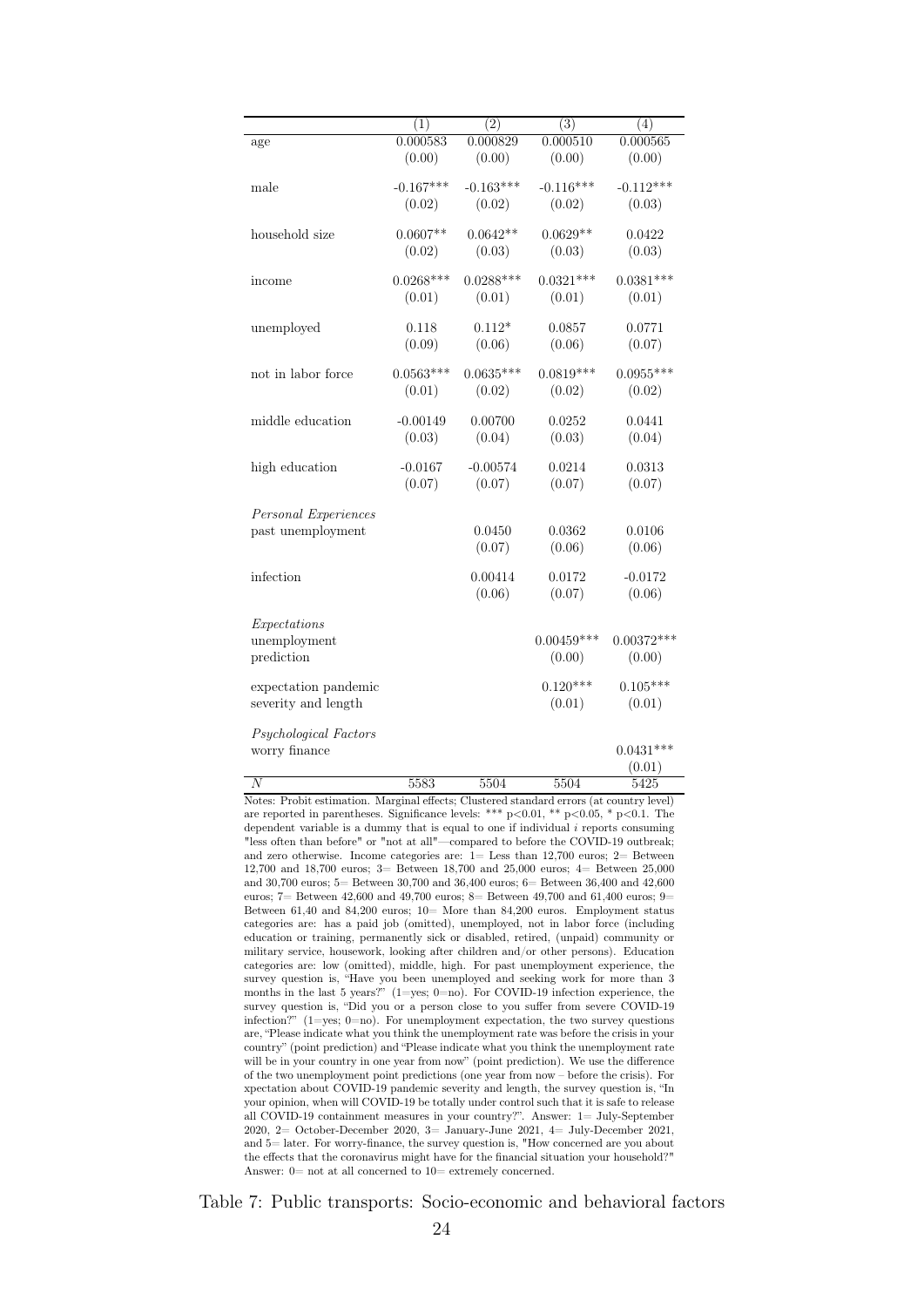|                       | (1)          | $\left( 2\right)$ | (3)             | $\left( 4\right)$ |
|-----------------------|--------------|-------------------|-----------------|-------------------|
| age                   | $0.00514***$ | $0.00536***$      | $0.00478***$    | $0.00491***$      |
|                       | (0.00)       | (0.00)            | (0.00)          | (0.00)            |
| male                  | $-0.237***$  | $-0.239***$       | $-0.193***$     | $-0.198***$       |
|                       | (0.03)       | (0.03)            | (0.03)          | (0.03)            |
| household size        | $0.0705***$  | $0.0731***$       | $0.0742***$     | $0.0511**$        |
|                       | (0.02)       | (0.02)            | (0.03)          | (0.02)            |
| income                | 0.00923      | 0.00993           | 0.0119          | 0.0182            |
|                       | (0.01)       | (0.01)            | (0.01)          | (0.01)            |
| unemployed            | $0.142**$    | $0.142***$        | $0.114***$      | $0.0797*$         |
|                       | (0.07)       | (0.04)            | (0.04)          | (0.04)            |
| not in labor force    | $0.0865**$   | $0.0978***$       | $0.117***$      | $0.139***$        |
|                       | (0.03)       | (0.03)            | (0.03)          | (0.02)            |
| middle education      | 0.0346       | 0.0473            | $0.0583^{\ast}$ | $0.0866***$       |
|                       | (0.04)       | (0.03)            | (0.03)          | (0.03)            |
| high education        | 0.0249       | 0.0350            | 0.0473          | 0.0650            |
|                       | (0.07)       | (0.07)            | (0.07)          | (0.07)            |
| Personal Experiences  |              |                   |                 |                   |
| past unemployment     |              | 0.0261            | 0.0272          | $-0.00914$        |
|                       |              | (0.07)            | (0.07)          | (0.06)            |
| infection             |              | 0.102             | $0.132**$       | 0.0839            |
|                       |              | (0.07)            | (0.06)          | (0.06)            |
| Expectations          |              |                   |                 |                   |
| unemployment          |              |                   | $0.00331***$    | $0.00226**$       |
| prediction            |              |                   | (0.00)          | (0.00)            |
| expectation pandemic  |              |                   | $0.168***$      | $0.156***$        |
|                       |              |                   | (0.01)          | (0.01)            |
| Psychological Factors |              |                   |                 |                   |
| worry finance         |              |                   |                 | $0.0583***$       |
|                       |              |                   |                 | (0.02)            |
| $\boldsymbol{N}$      | 5570         | 5495              | 5495            | 5423              |

 $\frac{1}{\text{See Table 7.}}$  $\frac{1}{\text{See Table 7.}}$  $\frac{1}{\text{See Table 7.}}$ 

Table 8: Tourism: Socio-economic and behavioral factors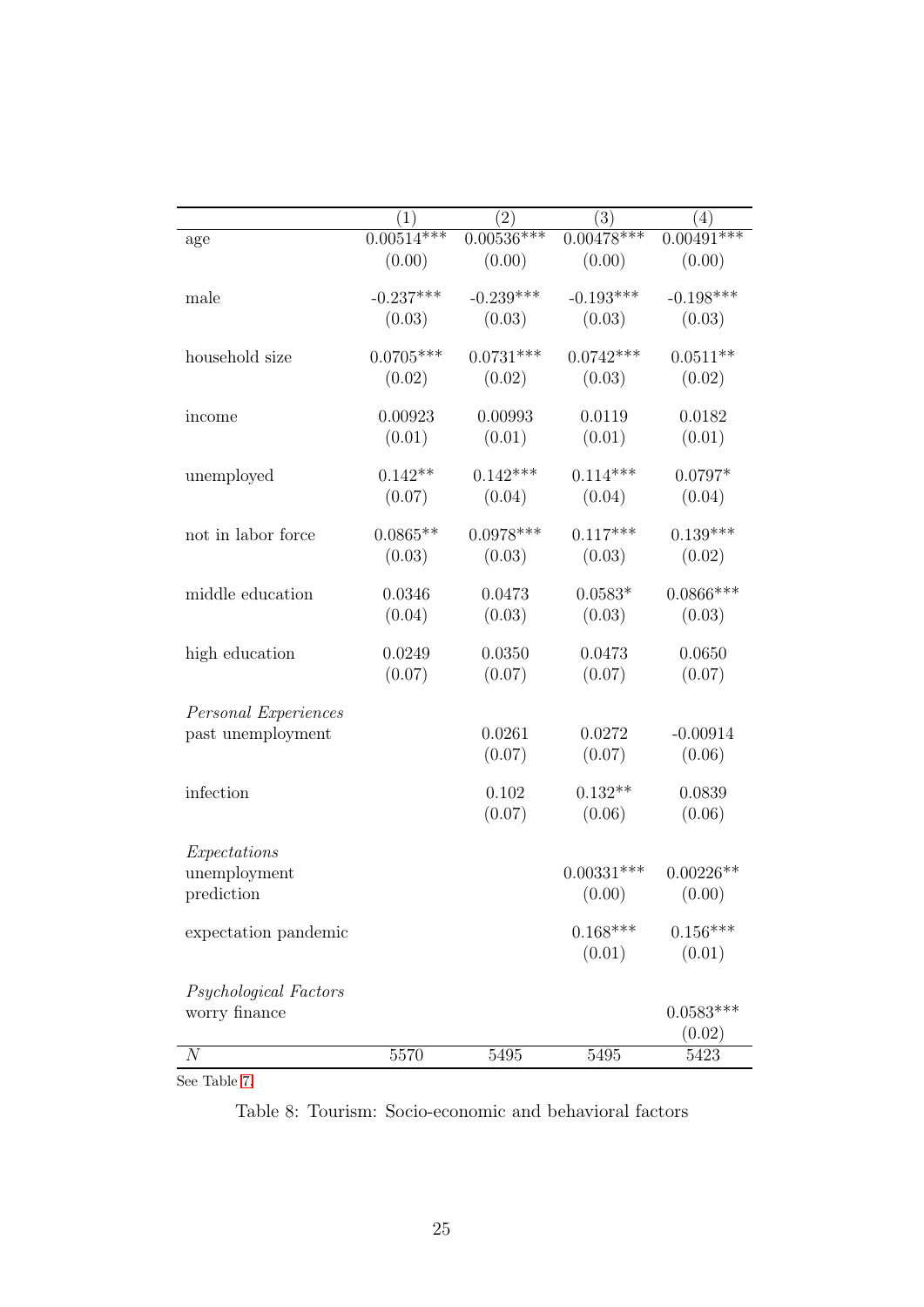|                       | (1)          | (2)          | (3)          | (4)          |
|-----------------------|--------------|--------------|--------------|--------------|
| age                   | $-0.00221**$ | $-0.00148$   | $-0.00178$   | $-0.00174$   |
|                       | (0.00)       | (0.00)       | (0.00)       | (0.00)       |
| male                  | $-0.0978**$  | $-0.0943**$  | $-0.0420$    | $-0.0400$    |
|                       | (0.04)       | (0.05)       | (0.05)       | (0.05)       |
| household size        | $0.117***$   | $0.117***$   | $0.114***$   | $0.0861***$  |
|                       | (0.01)       | (0.01)       | (0.01)       | (0.02)       |
| income                | $-0.0345***$ | $-0.0322***$ | $-0.0292***$ | $-0.0213***$ |
|                       | (0.01)       | (0.01)       | (0.01)       | (0.01)       |
| unemployed            | $0.115*$     | 0.0662       | 0.0365       | 0.0334       |
|                       | (0.06)       | (0.05)       | (0.06)       | (0.06)       |
| not in labor force    | $-0.0148$    | $-0.00316$   | 0.0147       | 0.0337       |
|                       | (0.02)       | (0.02)       | (0.03)       | (0.03)       |
| middle education      | $-0.120***$  | $-0.0985***$ | $-0.0755**$  | $-0.0382$    |
|                       | (0.03)       | (0.03)       | (0.04)       | (0.04)       |
| high education        | $-0.105$     | $-0.0887$    | $-0.0574$    | $-0.0364$    |
|                       | (0.07)       | (0.07)       | (0.07)       | (0.06)       |
| Personal Experiences  |              |              |              |              |
| past unemployment     |              | $0.0880***$  | $0.0737***$  | 0.0272       |
|                       |              | (0.03)       | (0.02)       | (0.02)       |
| infection             |              | $0.138*$     | $0.150*$     | 0.101        |
|                       |              | (0.08)       | (0.08)       | (0.08)       |
| Expectations          |              |              |              |              |
| unemployment          |              |              | $0.00521***$ | $0.00393***$ |
| prediction            |              |              | (0.00)       | (0.00)       |
| expectation pandemic  |              |              | $0.112***$   | $0.0940***$  |
| severity and length   |              |              | (0.03)       | (0.03)       |
| Psychological Factors |              |              |              |              |
| worry finance         |              |              |              | $0.0687***$  |
|                       |              |              |              | (0.01)       |
| $\boldsymbol{N}$      | 6007         | 5928         | 5928         | 5843         |

See Table [7.](#page-26-0)

Table 9: Services: Socio-economic and behavioral factors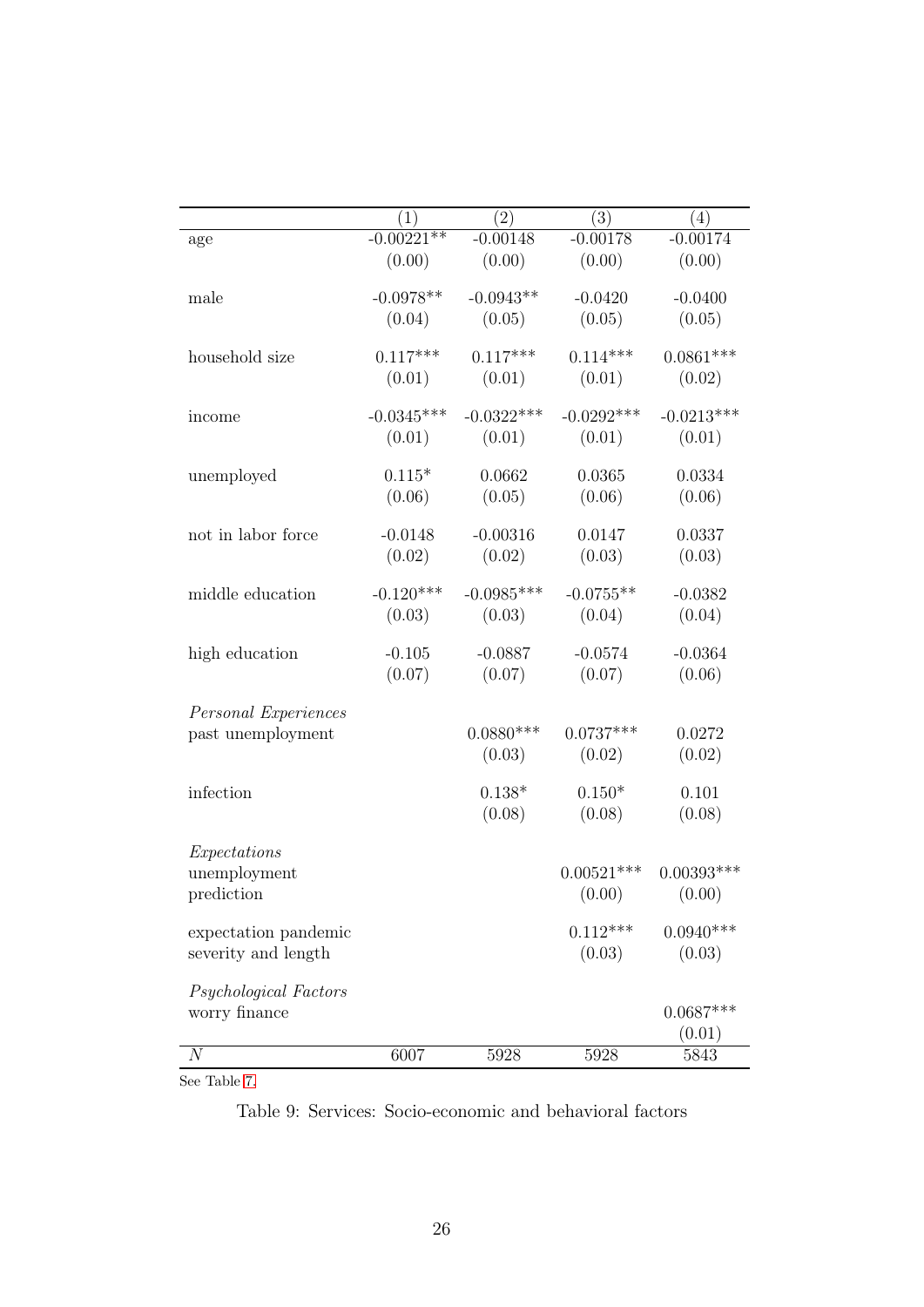<span id="page-29-0"></span>

|                       | (1)          | (2)         | (3)          | (4)         |
|-----------------------|--------------|-------------|--------------|-------------|
| age                   | 0.00200      | $0.00259*$  | 0.00206      | 0.00186     |
|                       | (0.00)       | (0.00)      | (0.00)       | (0.00)      |
| male                  | $-0.192***$  | $-0.196***$ | $-0.159***$  | $-0.157***$ |
|                       | (0.02)       | (0.02)      | (0.02)       | (0.02)      |
| household size        | $0.0562***$  | $0.0544***$ | $0.0574**$   | 0.0281      |
|                       | (0.02)       | (0.02)      | (0.02)       | (0.02)      |
| income                | $-0.00763$   | $-0.00462$  | $-0.00415$   | 0.00382     |
|                       | (0.01)       | (0.01)      | (0.01)       | (0.01)      |
| unemployed            | 0.107        | 0.0709      | 0.0519       | 0.0283      |
|                       | (0.08)       | (0.08)      | (0.09)       | (0.09)      |
| not in labor force    | $0.0588*$    | $0.0650**$  | $0.0799**$   | $0.102***$  |
|                       | (0.03)       | (0.03)      | (0.03)       | (0.03)      |
| middle education      | $-0.0616***$ | $-0.0438*$  | $-0.0400*$   | $-0.00742$  |
|                       | (0.02)       | (0.02)      | (0.02)       | (0.03)      |
| high education        | $-0.000157$  | 0.0164      | 0.0191       | 0.0366      |
|                       | (0.07)       | (0.07)      | (0.07)       | (0.07)      |
| Personal Experiences  |              |             |              |             |
| past unemployment     |              | $0.0783***$ | $0.0826***$  | $0.0419**$  |
|                       |              | (0.02)      | (0.02)       | (0.02)      |
| infection             |              | $0.161***$  | $0.184***$   | $0.136***$  |
|                       |              | (0.06)      | (0.06)       | (0.05)      |
| Expectations          |              |             |              |             |
| unemployment          |              |             | $0.00183***$ | 0.000542    |
| prediction            |              |             | (0.00)       | (0.00)      |
| expectation pandemic  |              |             | $0.165***$   | $0.151***$  |
| severity and length   |              |             | (0.02)       | (0.02)      |
| Psychological Factors |              |             |              |             |
| worry finance         |              |             |              | $0.0620***$ |
|                       |              |             |              | (0.02)      |
| $\overline{N}$        | 6261         | 6177        | 6177         | 6088        |

See Table [7.](#page-26-0)

Table 10: Hospitality: Socio-economic and behavioral factors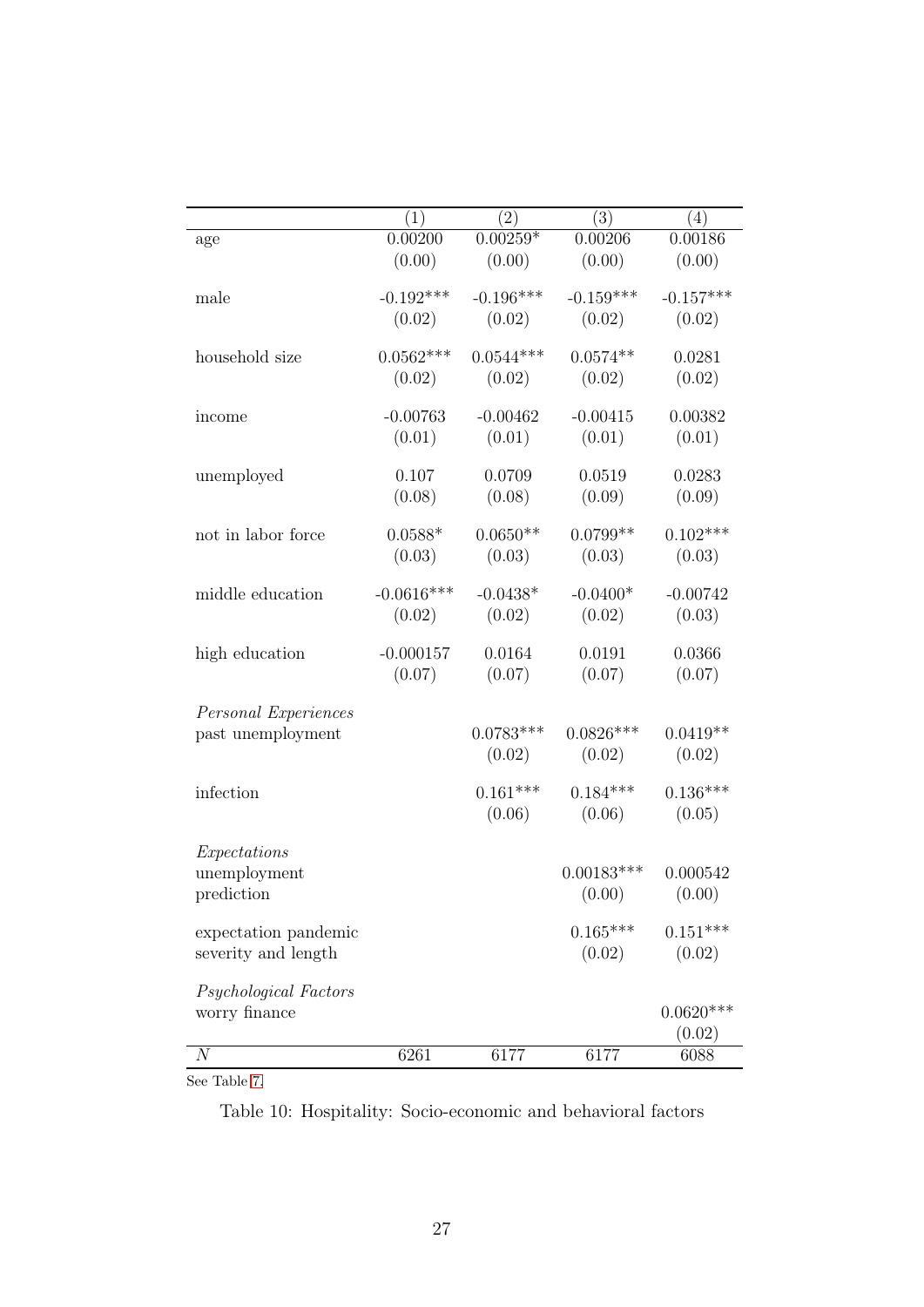<span id="page-30-0"></span>

|                       | $\left( 1\right)$ | $\left( 2\right)$ | $\left( 3\right)$ | (4)          |
|-----------------------|-------------------|-------------------|-------------------|--------------|
| age                   | $-0.00236***$     | $-0.00152**$      | $-0.00185**$      | $-0.00198**$ |
|                       | (0.00)            | (0.00)            | (0.00)            | (0.00)       |
| male                  | $-0.275***$       | $-0.277***$       | $-0.241***$       | $-0.244***$  |
|                       | (0.05)            | (0.05)            | (0.05)            | (0.06)       |
| household size        | $0.0656***$       | $0.0641***$       | $0.0640***$       | $0.0433***$  |
|                       | (0.01)            | (0.01)            | (0.01)            | (0.01)       |
| income                | 0.00525           | 0.00820           | 0.0103            | 0.0174       |
|                       | (0.01)            | (0.01)            | (0.01)            | (0.01)       |
| unemployed            | 0.0224            | 0.00385           | $-0.0220$         | $-0.0205$    |
|                       | (0.05)            | (0.04)            | (0.05)            | (0.05)       |
| not in labor force    | 0.0203            | 0.0208            | 0.0347            | $0.0568***$  |
|                       | (0.03)            | (0.02)            | (0.02)            | (0.02)       |
| middle education      | $-0.0576$         | $-0.0376$         | $-0.0244$         | 0.00161      |
|                       | (0.06)            | (0.06)            | (0.06)            | (0.06)       |
| high education        | 0.0458            | 0.0586            | 0.0763            | $0.0896*$    |
|                       | (0.06)            | (0.06)            | (0.06)            | (0.05)       |
| Personal Experiences  |                   |                   |                   |              |
| past unemployment     |                   | $0.0786**$        | $0.0751***$       | $0.0442*$    |
|                       |                   | (0.03)            | (0.03)            | (0.02)       |
| infection             |                   | $0.208***$        | $0.223***$        | $0.175**$    |
|                       |                   | (0.08)            | (0.08)            | (0.08)       |
| Expectations          |                   |                   |                   |              |
| unemployment          |                   |                   | $0.00303**$       | 0.00181      |
| prediction            |                   |                   | (0.00)            | (0.00)       |
| expectation pandemic  |                   |                   | $0.118***$        | $0.105***$   |
| severity and length   |                   |                   | (0.03)            | (0.03)       |
| Psychological Factors |                   |                   |                   |              |
| worry finance         |                   |                   |                   | $0.0540***$  |
|                       |                   |                   |                   | (0.01)       |
| $\overline{N}$        | 6374              | 6290              | 6290              | 6200         |

See Table [7.](#page-26-0)

Table 11: Retail: Socio-economic and behavioral factors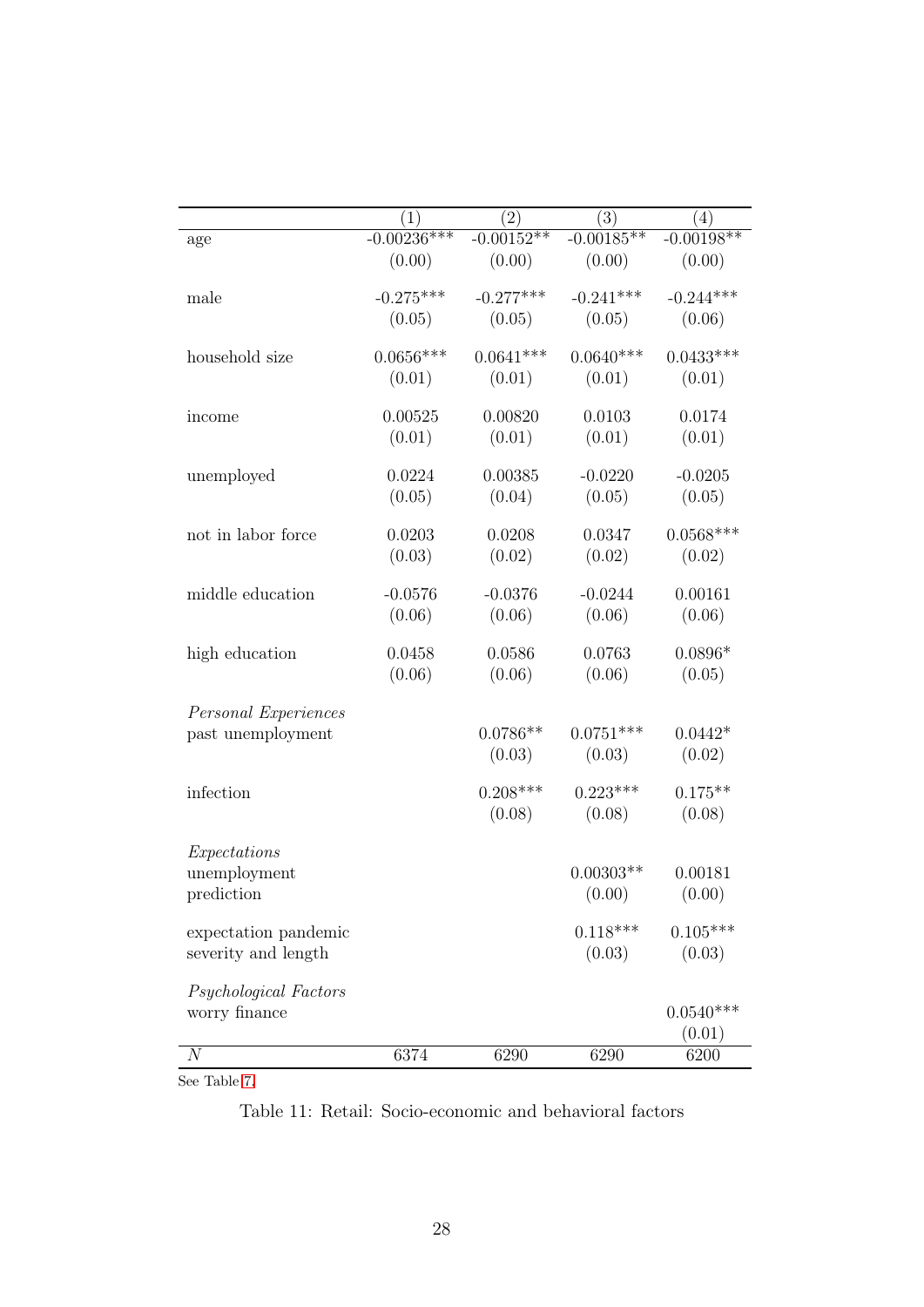same pattern, except for the retail sector "shopping in malls or other stores."<sup>[22](#page-31-0)</sup>

Households' consumer preference shifts are substantial but heterogeneous across countries.[23](#page-31-1) In all countries, households' preference shifts are particularly prominent in the services sector (such as hairdressers), the hospitality industry (i.e., restaurants), and the retail sector. For example, the fraction of households that realized that they do not miss services such as hairdressers amounts to 23 percent in France, 19 percent in Germany and Italy, 14 percent in the Netherlands, and 10 percent in Spain. At the same time, the fraction of households that realized that they do not miss going to restaurants amounts to 19 percent in France, 21 percent in Germany, 18 percent in Italy, 15 percent in the Netherlands, and 9 percent in Spain. <sup>[24](#page-31-2)</sup> These figures lead us to the next finding:

Finding 4 (Change in consumers' preferences). For all sectors, the fraction of households that explain their reported consumption drop by a change in preferences is substantial (the realization of not missing it). It is even the second invoked reason behind the infection risk in France, Germany, and the Netherlands.

<span id="page-31-0"></span> $2<sup>22</sup>F$ or the retail sector, Dutch households report as the second main reason a substitution to online shopping, followed by the reason "not missing it."

<span id="page-31-1"></span><sup>23</sup>Cross-country differences in the fraction of households reporting "not missing it" are significant in all sectors, with  $\chi^2(4) = 42^{***}$  for public transports,  $\chi^2(4) = 76^{***}$  for tourism,  $\chi^2(4) = 43^{***}$  for services,  $\chi^2(4) = 58$ <sup>\*\*\*</sup> for the hospitality sector, and  $\chi^2(4) = 88$ <sup>\*\*\*</sup> for retail. In each sector, this fraction is significantly smaller in Spain than in the other countries.

<span id="page-31-2"></span><sup>&</sup>lt;sup>24</sup>The fraction of households reporting "not missing it" is significantly larger than the fraction reporting saving motives or affordability issues (or online alternatives) for the public transport sector in France, Germany, and the Netherlands, and the retail sector in France.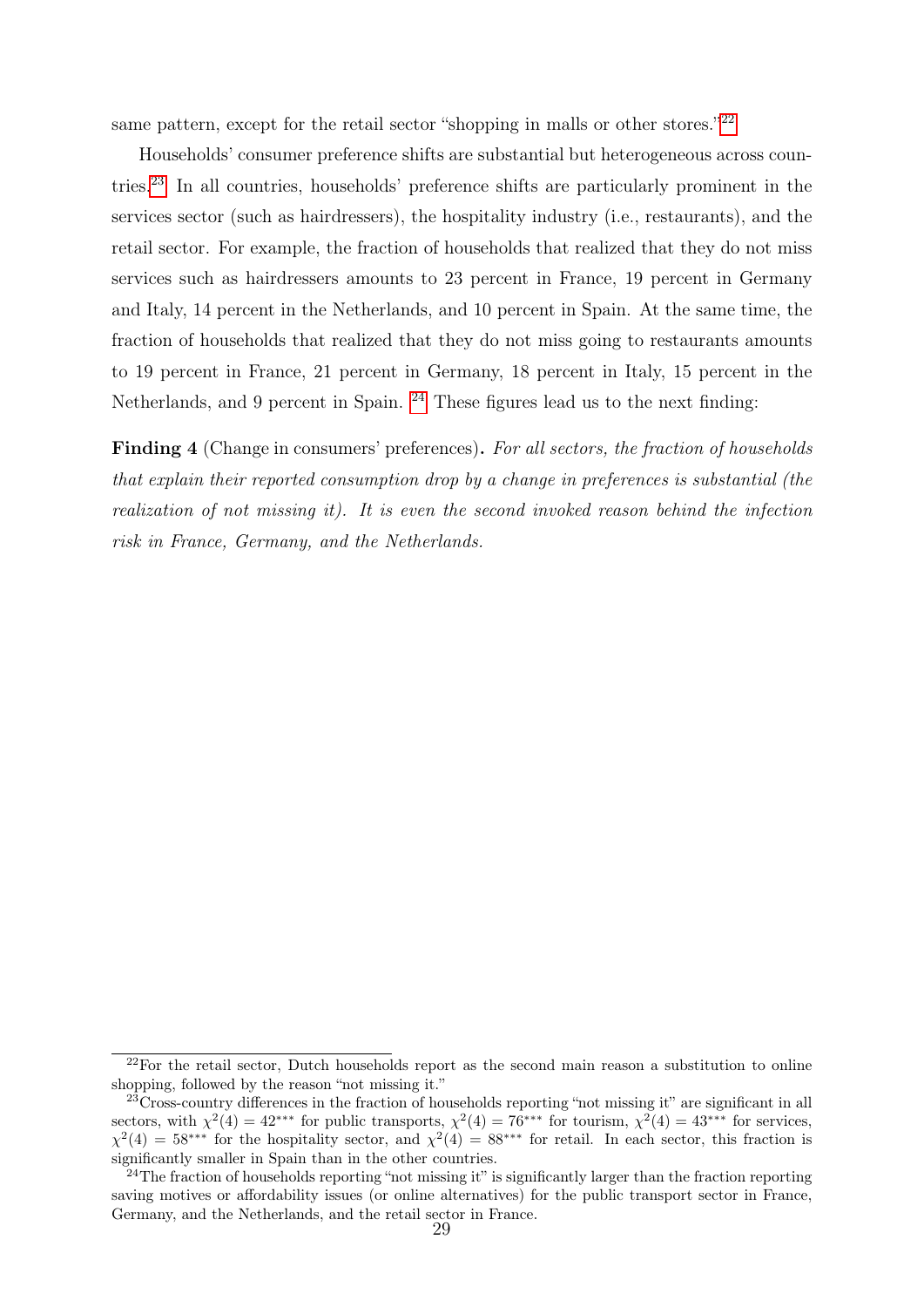<span id="page-32-0"></span>

This survey question is only asked for people who reported "less often than before" or "not at all" in the previous question. The survey question is, "What is your main reason for doing now less of the following activity: Public transport?"  $1=I$  realized I don't miss it;  $2=I$  want to save more;  $3=$ I cannot afford it anymore;  $4=I$  am worried to get infected with COVID-19; 5= Other reason.

Figure 7: Reasons for lower usage of public transports during dance phase

<span id="page-32-1"></span>

This survey question is only asked for people who reported "less often than before" or "not at all" in the previous question. The survey question is, "What is your main reason for doing now less of the following activity: Traveling abroad for private reasons?"  $1=I$  realized I don't miss it;  $2=I$  want to save more;  $3=I$  cannot afford it anymore;  $4=I$  am worried to get infected with COVID-19; 5= Other reason.

Figure 8: Reasons for fewer private travels abroad during dance phase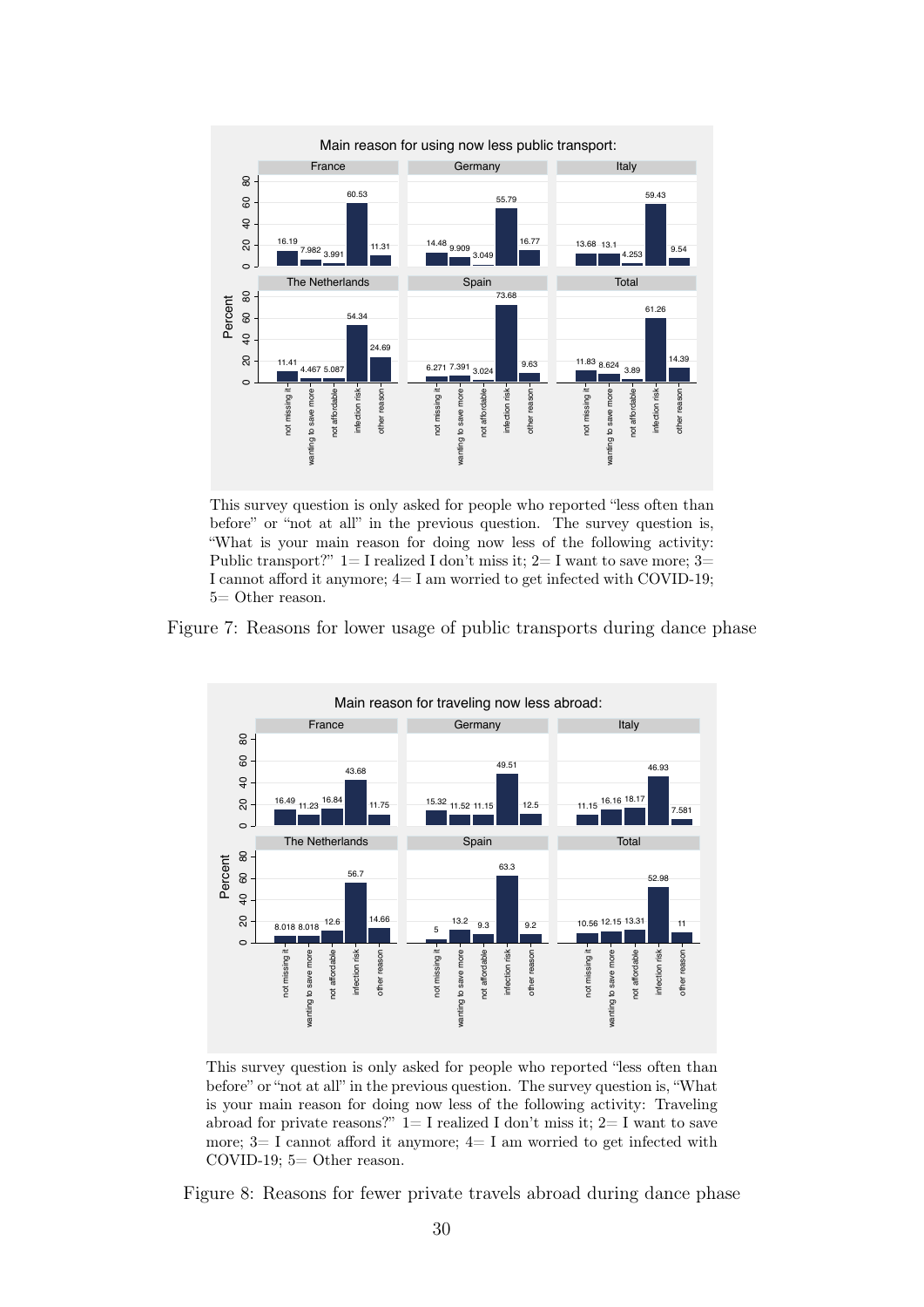<span id="page-33-0"></span>

This survey question is only asked for people who reported "less often than before" or "not at all" in the previous question. The survey question is, "What is your main reason for doing now less of the following activity: use services such as hairdressers or beauty salons?"  $1=$  I realized I don't miss it;  $2= I$  want to save more;  $3= I$  cannot afford it anymore;  $4= I$  am worried to get infected with COVID-19; 5= Other reason.

Figure 9: Reasons for using less services during dance phase

<span id="page-33-1"></span>

This survey question is only asked for people who reported "less often than before" or "not at all" in the previous question. The survey question is, "What is your main reason for doing now less of the following activity: visiting restaurants, bars, and cafés?" 1= I plan to buy more online; 2= I realized I don't miss it;  $3=I$  want to save more;  $4=I$  cannot afford it anymore;  $5=I$ am worried to get infected with COVID-19; 6= Other reason.

Figure 10: Reasons for going less to restaurants, bars, and cafés during dance phase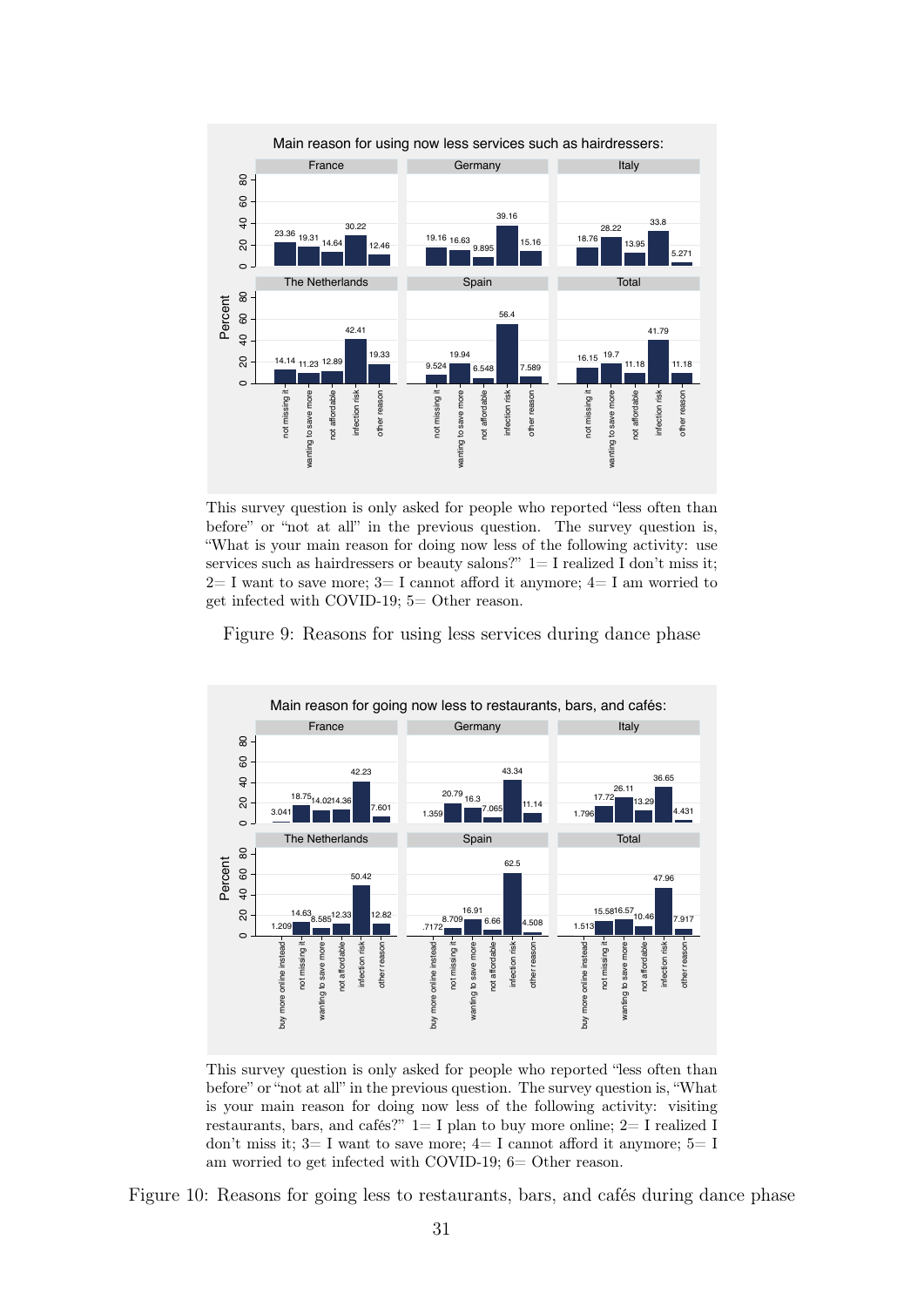<span id="page-34-0"></span>

This survey question is only asked for people who reported "less often than before" or "not at all" in the previous question. The survey question is, "What is your main reason for doing now less of the following activity: shopping in malls and other stores?"  $1=I$  plan to buy more online;  $2=I$  realized I don't miss it;  $3=I$  want to save more;  $4=I$  cannot afford it anymore;  $5=I$  am worried to get infected with COVID-19; 6= Other reason.

Figure 11: Reasons for shopping less in malls and other stores during dance phase

To the best of our knowledge, this paper is the first to provide evidence on the nature of the COVID-19 demand shock and on how durable the reported consumption shifts could turn out to be in the post-COVID-19 environment. Beyond the question of how much households are consuming, one must also reflect upon how they are making their purchases. A particularly policy-relevant question is whether the COVID-19 experience may reinforce the pre-existing trend substituting away from brick-and-mortar stores into online shopping. This trend is relevant for monetary policy because the online evolution of shopping habits may influence consumers' perceptions and expectations of prices.

In our survey, respondents had the opportunity to indicate *online alternatives* as the primary reason for reducing consumption in the hospitality and retail sectors. We find that amongst respondents indicating fewer shopping trips to malls and other stores, a significant number report that this is due to shopping online instead. The fraction of households reporting online substitution as the main reason for shopping less in malls and other stores is highest in France with 16 percent and lowest in Germany with 9 percent.<sup>[25](#page-34-1)</sup> As the crisis becomes prolonged, consumers may become further accustomed to this new

<span id="page-34-1"></span><sup>&</sup>lt;sup>25</sup>This cross-country variation is significant ( $\chi^2(4) = 16.9^{**}$ ) and cannot be explained by cross-country differences in the importance of e-commerce in the retail sector. In 2019, the percentage of online sales (of total retail sales) was 15.9 percent in Germany and 10.9 percent in France. [\(Center for Retail Research,](https://www.retailresearch.org/online-retail.html) [2019;](https://www.retailresearch.org/online-retail.html) [Statistica, 2019\)](https://www.statista.com/statistics/281241/online-share-of-retail-trade-in-european-countries/).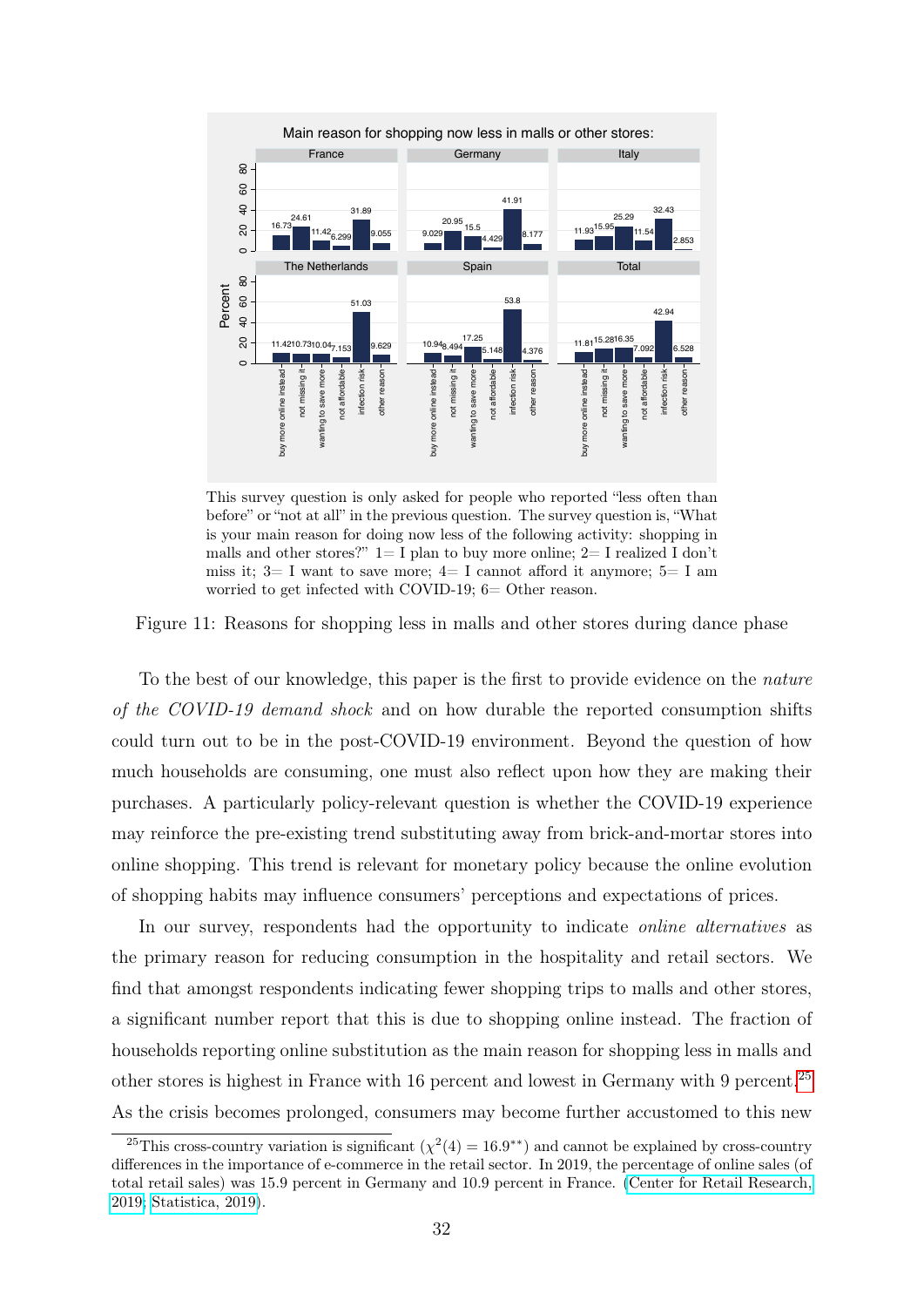way of consumption, which could lead to a long-term shift in the retail sector away from brick-and-mortar shops. However, for the hospitality sector, households rarely report "buy more online instead" to explain their less frequent visits to restaurants, bars, and cafés. The fraction of households reporting that they replaced these visits with delivery services or pick-ups is negligible and not significantly different across countries, ranging from 3 percent in France to 0.7 percent in Spain  $(\chi^2(4) = 7.2)$ .

Aside from the main reasons "infection risk" and the "change in preferences," precautionary saving motives are substantial. A rise in savings is traditionally associated with pessimistic views about the future economic outlook. This phenomenon reads as a confidence shock that may have a long-lasting impact on demand. For the whole sample, the fraction of households reporting as the main reason "wanting to save more" to explain their consumption reduction varies between 8.6 to 19.7 percent—depending on the sector. The hospitality and services sectors are the most impacted by precautionary savings, followed by the retail, tourism, and finally by the public transport sector. We observe important cross-country variations in the fraction of households reporting as a primary reason precautionary savings.<sup>[26](#page-35-0)</sup> In Spain and Italy, the desire to save more represents the second most cited main reason for reducing consumption in almost all sectors. In France, Germany, and the Netherlands, precautionary saving motives are the third-most cited reason.<sup>[27](#page-35-1)</sup> We highlight the following finding:

**Finding 5** (Precautionary savings). The fraction of households explaining their consumption drop by a desire to save more is substantial for all sectors. In France, Germany, and the Netherlands, the saving motive is the third-most cited reason (after infection risk and change in preferences), and the second-most popular reason (after the infection risk) in Italy and Spain.

Financial constraints are the least reported reason for reducing consumption in most sectors and countries.<sup>[28](#page-35-2)</sup> This observation should be understood in light of the unprece-

<span id="page-35-0"></span><sup>&</sup>lt;sup>26</sup> These cross-country differences in the fraction of households reporting a saving motive for reducing consumption are significant in all sectors:  $\chi^2 = 45$ <sup>\*\*\*</sup> in the transport sector,  $\chi^2 = 47$ <sup>\*\*\*</sup> in the tourism sector,  $\chi^2 = 55^{***}$  in the service sector,  $\chi^2 = 58^{***}$  in the hospitality industry, and  $\chi^2 = 47^{***}$  in the retail sector. In particular, in the retail and the hospitality sectors, this fraction is significantly higher in Spain than in any other country. In the transport, tourism, and services sectors, this fraction is significantly lower in the Netherlands than in any country.

<span id="page-35-1"></span><sup>&</sup>lt;sup>27</sup>Precautionary saving motives are reported significantly more often than a change in consumer preferences in the services, hospitality, and retail sectors in Italy and Spain and the tourism sector in Spain. By contrast, in France, Germany, and the Netherlands, the desire to save more is never significantly more prominent than the reported change in consumer preferences.

<span id="page-35-2"></span><sup>&</sup>lt;sup>28</sup> Except for the tourism sector, the share of households (across all countries) reporting affordability constraints is not significantly different from the share reporting precautionary saving motives. However, the share reporting affordability constraints is significantly smaller than the share reporting infection risk, saving motive, or changing preferences.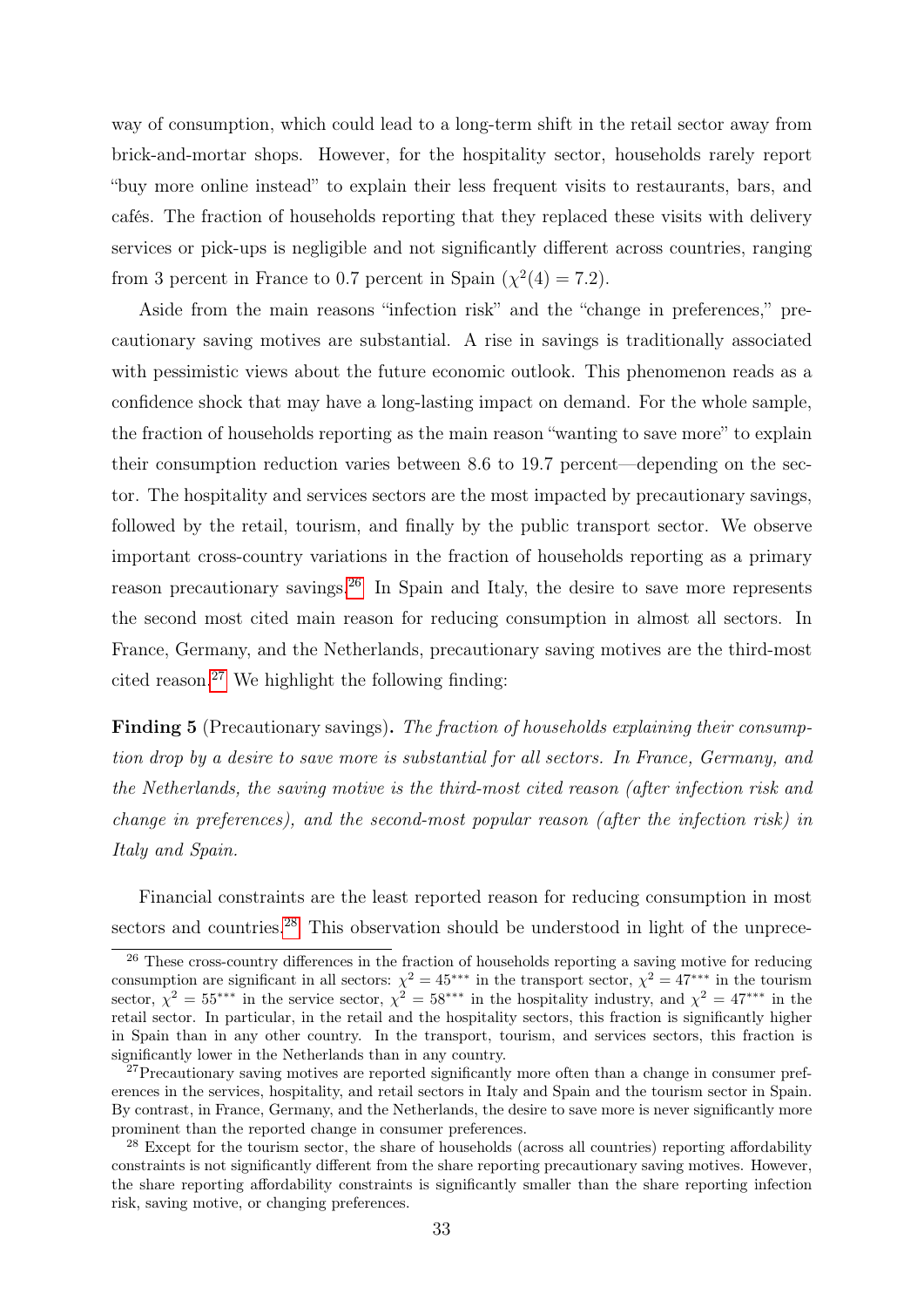dented size of governmental fiscal support before and at the time of the survey (July 2020). For the public transport, retail, hospitality, and services sectors, the fraction of households reporting, as the main reason for reducing consumption, "I cannot afford it anymore" is significantly smaller than the fraction reporting the infection risk, a shift in preferences, or precautionary saving motives. The only sector that seems to substantially lose demand because of households feeling financially constrained is the tourism sector. However, even for the tourism sector, almost twice as many households report either precautionary saving motives or the "realization of not missing it" to explain their reduced travels abroad (compared to those citing financial constraints).

Finding 6 (Financial constraints). Across all sectors and countries, the fraction of households explaining their consumption drop by financial constraints is small.

Finally, we investigate whether households differ systematically (in terms of socioeconomic characteristics) by their reported reason for consumption reduction. In light of the pandemic's asymmetric impact on labor market outcomes (and its resulting distributional effects), this information is crucial to quantify the COVID-19 demand shock, regardless of its persistence. The next section is dedicated to this analysis.

### 3.4 Which Consumers Changed Behavior for what Reason?

Appendix Tables [A9-](#page-58-0)[A10](#page-59-0) document, for each sector, the average socio-economic and behavioral household characteristics for each self-reported reason for decreasing consumption.[29](#page-36-0) These tables reveal a remarkably stable pattern across the five sectors, with four distinct household types arising—each corresponding to a different reason for consumption reduction. This household-level perspective provides further insight regarding the magnitude of the COVID-19 consumption game-changer.

The first household type is "financially struggling" and is characterized by lower income, lower ability to save, lower educational attainment, higher likelihood of being unemployed, and dissatisfaction with one's income level. Women are disproportionately represented in this category. This result is most striking for the services sector, where 76 percent of the households consuming fewer services due to financial constraints are female. This result is consistent with the finding that the downturn triggered by the COVID-19 pandemic has created larger employment losses for women than for men [\(Alon et al.,](#page-41-2)

<span id="page-36-0"></span><sup>&</sup>lt;sup>29</sup>In this section, we test for group differences pairwise using the nonparametric Wilcoxon-Mann-Whitney test. Detailed results, including breakdowns per sector, are available upon request. We only discuss systematic differences in household characteristics that are statistically significant at  $p < 0.05$ .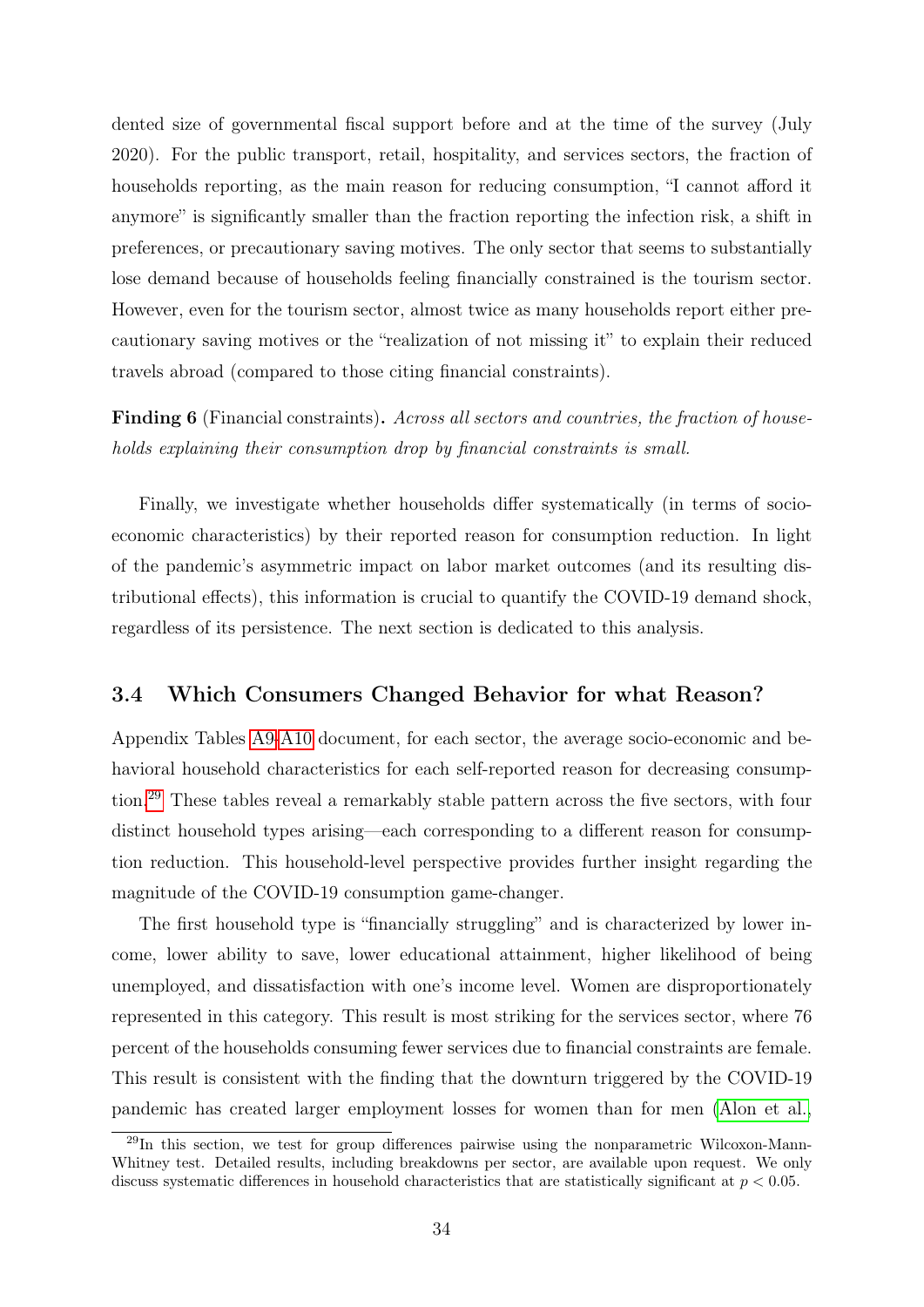[2020\)](#page-41-2). Also, this household type is most likely to have had personal COVID-19 experiences and reports the lowest trust in and satisfaction level with the government. Notably, [Ross et al.](#page-44-4) [\(2020\)](#page-44-4) find that households that face a contracting budget tend to experience non-transitional refinement in their consumption preferences, even after normal financial circumstances are restored. Therefore, if financially struggling households are left unsupported to manage this hardship period, this may tend to reinforce structural changes to the economy, as this group will be forced to fundamentally re-assess their consumption priorities, thereby leading to structural behavioral changes.

**Implication 1** (Asymmetry of the income shock). The negative income shock induced by COVID-19 is strikingly asymmetric: low-income households and women are disproportionately represented among the households reporting affordability issues as the primary reason for decreasing their consumption.

The second household type are "young families." These larger households are mostly employed, and are most likely to report precautionary savings motives as the primary reason for decreasing their consumption. These households are also more likely to be less satisfied with their income level, despite not reporting the lowest income level.

Implication 2 (Uneven confidence shock). Policies designed to address the COVID-19 confidence shock should primarily target younger and larger households (families).

The third household type is the "middle-aged and rich." This group is more likely than younger and lower-income households to report long-term changes in their preferences resulting from the lockdown experience. Individuals within households that report the "realization of not missing it anymore" as a primary reason for consuming less have an average age of 50. These households are the least worried about the future and have the highest level of trust and satisfaction with the government. They are the least likely to have personally experienced a severe COVID-19 health issue in their group of friends and family. That these "middle-aged and rich" households with higher saving capacities report this consumer preference shift indicates that the magnitude of the consumer preference shock may be more substantial than the actual share of these households suggests.

The fourth household type is "young rich (families)." These households report substitution away from the retail sector and into online alternatives. These high-income households are mostly in the labor force. This bias towards higher income can also amplify the preference shock and accelerate the retail market transformation—away from brick-and-mortar shops to more e-commerce.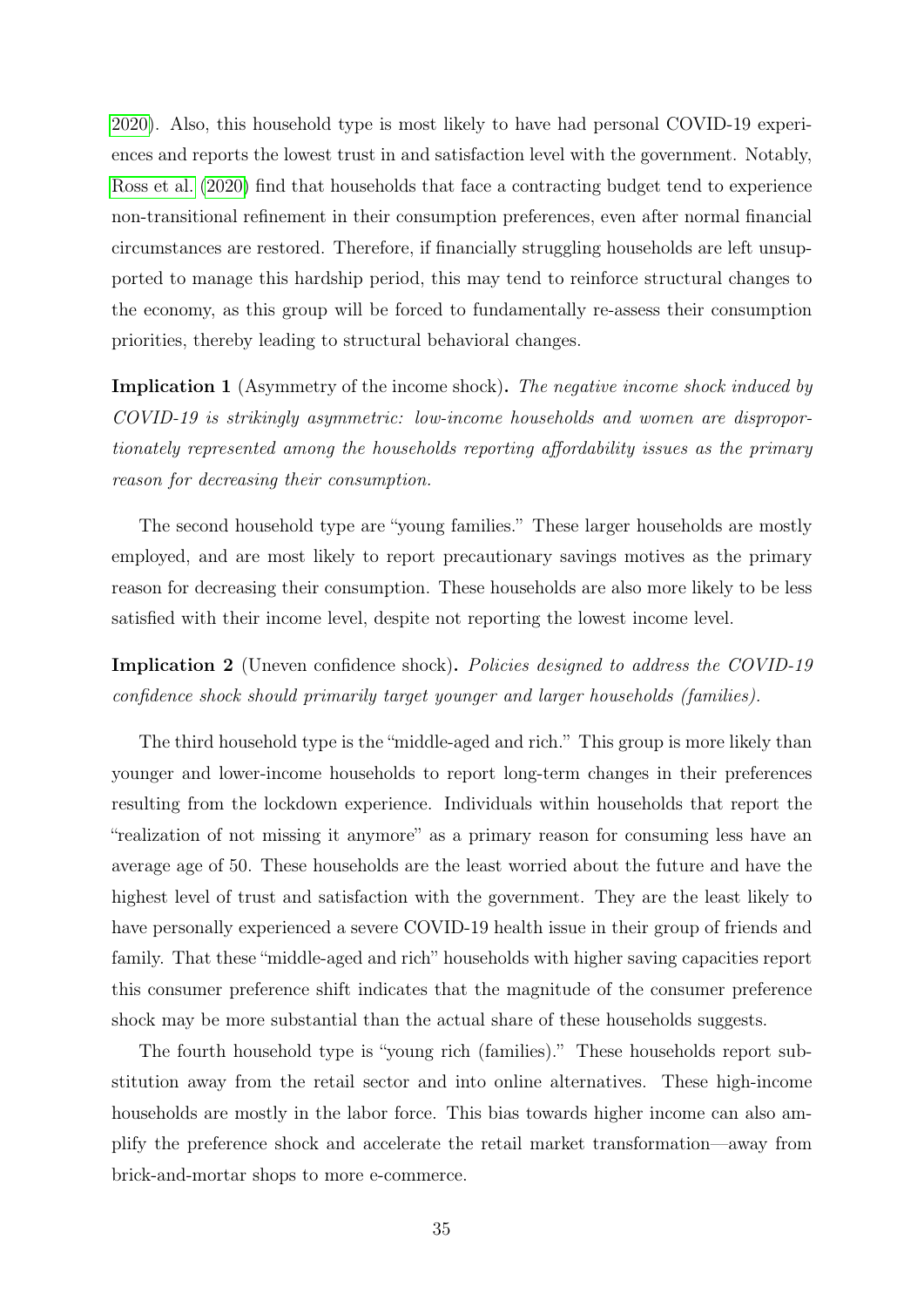Implication 3 (Preference shock amplifier). The lockdown experience has disproportionately shifted the consumer preferences of high-income households. This may amplify the magnitude of sectoral consumer demand changes and reinforce zombification risk.

### 4 Conclusions and Policy Implications

This paper provides novel survey-based evidence on the underlying reasons for the shifts in household consumption following the first COVID-19 lockdown experience. The representative survey covers five European countries: France, Germany, Italy, the Netherlands, and Spain. At the time of the survey, July 2020, lockdowns and travel restrictions were entirely lifted.

We find that there has been a substantial reduction in household consumption in five sensitive sectors since the onset of COVID-19. Exploiting the cross-country dimension of the survey, we find that countries that have been heavier hit by the health consequences of COVID-19 saw bigger consumption drops in summer 2020 than those that have survived more unscathed. The infection risk, precautionary saving motives, and perhaps more surprisingly, a change in consumption habits were the primary reasons for reduced consumption, while financial constraints were not cited by many respondents. In particular, we find that the reported drop in consumption strongly and significantly correlates with past personal unemployment and COVID-19 infection experiences rather than with the usual socio-economic determinants of consumption.

In summer 2020 and compared to before the COVID-19 outbreak, households reported reducing physical shopping, while a significant fraction of these households reported using online alternatives instead. This crisis might have reinforced and speeded-up structural changes that were on the way already. Consumers might become used to online consumption, which could lead to a long-term shift in the retail sector away from brick-and-mortar shops to much more e-commerce. In all countries and particularly for the hospitality and services sectors, a large share of households reported the "realization of not missing it" as their primary reason for cutting consumption. This finding indicates a shift in consumer preferences after the first lockdown experience. Hence, our results show signs that consumption demands in the new-normal after the pandemic will look rather different than before. We do not yet know the extent of the game changer; but our paper provides early hints.

These results should be considered as part of the growing and important debate on zombification. Two potential drivers for zombification in the COVID-19 context are already widely discussed. First, the ready availability of cheap debt in today's highly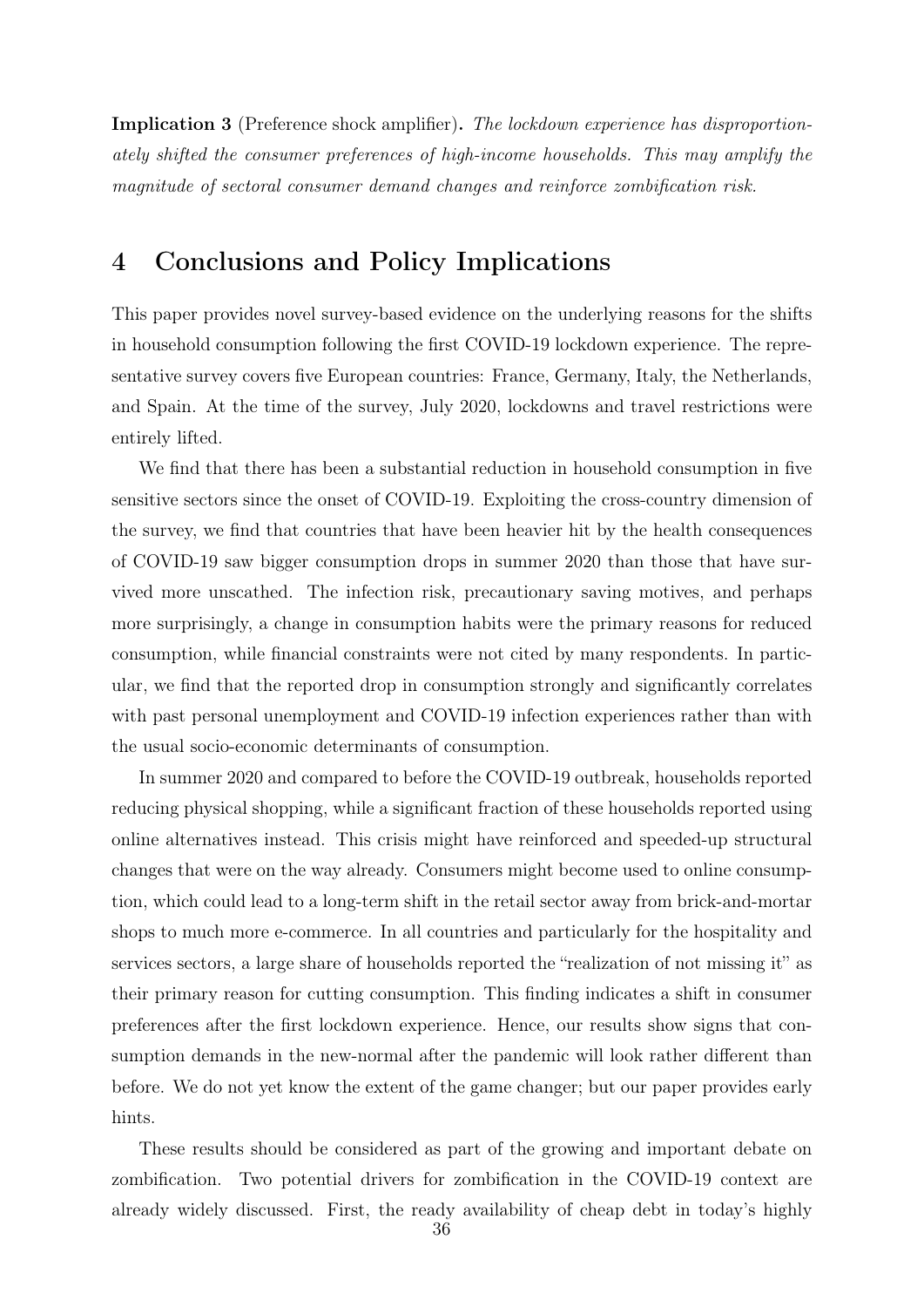liquid markets may be acting to impede necessary exits from the market [\(Jordà et al.,](#page-43-7) [2020\)](#page-43-7). Second, a geographical mechanism exists [\(Gathergood et al., 2020\)](#page-43-8) relating to the relocation out of city centers and into suburban and rural areas by the new cadre of home-office-workers. Such shifts in activity could leave many city-center service providers facing obsolescence, irrespective of preferences.

Our findings highlight a third possible zombification driver, relating to the long-term impacts of the profound and protracted COVID-19 experience on consumer preferences. For this channel to operate, all that is needed is that consumption be partially reallocated. An aggregate long-term drop in consumption is not required, and this is not a prediction the paper makes. In short, consumers may want very different things after the pandemic and thus we may never return to the old pre-existing "normal."<sup>[30](#page-39-0)</sup> If this is the case, then the introduction of health policies such as vaccine roll-outs or health passes may not be sufficient for pre-pandemic consumption patterns to be restored. In such circumstances, a substantial number of incumbent firms could face sustained drops in revenue and profitability in the post-pandemic economy. These considerations may lead to concerns about the "zombification" of the economy, that is, a situation where public support programs and bank-lending actions keep unviable firms alive. In other words, the very broad fiscal support that has been provided to firms during the COVID-19 crisis may have masked the deteriorating long-term prospects of some firms. If this market exit mechanism does not work, then various long-term problems arise: mismatched-unemployment, inefficient resource allocation, and lower growth.

At this early stage of the pandemic's life-cycle, one must be careful about making quick judgments about the long-term viability of firms in receipt of government support. As argued by [Laeven et al.](#page-43-9) [\(2020\)](#page-43-9), the pandemic may be simply causing certain firms and sectors (e.g., tourism) to experience a temporary liquidity squeeze. If those firms and sectors rebound back to pre-pandemic revenue and profitability levels after the crisis, then zombification risks will not materialize. However, this bounce-back remains uncertain, and thus the build-up of debts by companies based in pandemic-hit sectors remains worthy of close monitoring. Our data shows that the fraction of households reporting the "realization of not missing it anymore" is smallest (10 percent) in the tourism sector, although this remains substantial.

Our findings complement insights on consumption dynamics drawn from transaction data; see, inter alia, [Bounie et al.](#page-42-3) [\(2020\)](#page-42-3) for France and [Carvalho et al.](#page-42-4) [\(2020\)](#page-42-4) for Spain.

<span id="page-39-0"></span><sup>&</sup>lt;sup>30</sup>The finding that a significant fraction of households reports reducing consumption because of the realization of not missing it opens the question of what these households might do with the unspent funds. Whether they will save the money or use it for debt repayments, education, or different types of consumer goods is beyond the scope of this paper and left for future research.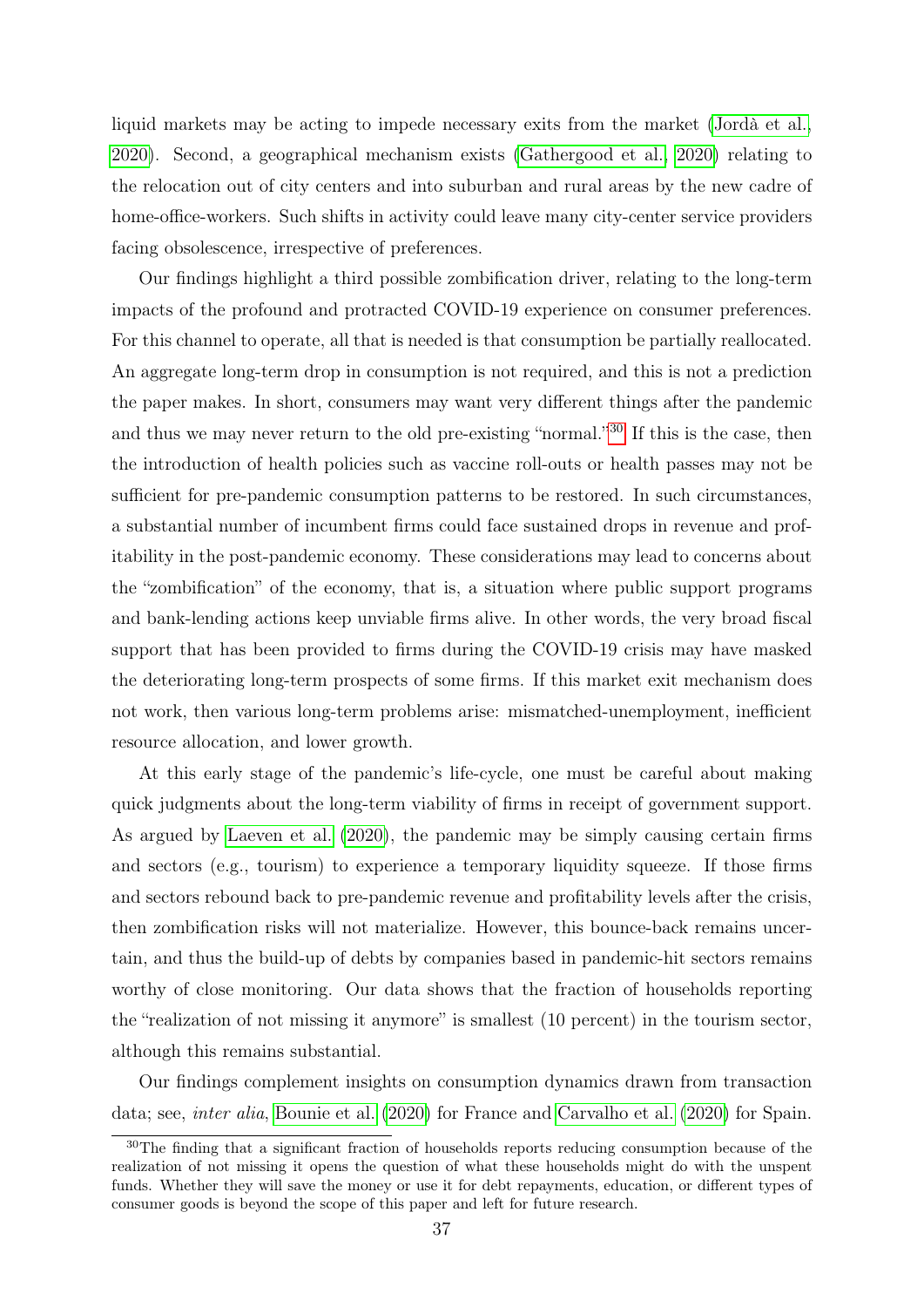After the severe decrease during the lockdown episode of spring 2020, aggregate consumption experienced a solid and steady rebound during summer 2020. However, the bounce-back is heterogeneous across sectors and product types, and especially large for durable goods such as cars, IT products, and furniture. [Bounie et al.](#page-42-3) [\(2020\)](#page-42-3) find that certain non-durable consumption expenditures did not reach pre-crisis (2019) levels (e.g., leisure, hotels, travel agency, restaurant, transport, clothing). Our survey results on non-durable consumption patterns provide one possible explanation for these unequal recovering dynamics.

Against this background, analysis by the OECD [\(Demmou et al., 2021\)](#page-43-10) has evaluated the potential forthcoming impacts of the COVID-19 crisis on the balance sheet health of firms of differing sizes and in different sectors since the outbreak. Their simulations point to a build-up of vulnerabilities of firms becoming distressed. These vulnerabilities are concentrated in smaller firms, younger firms, and those in sectors that have been particularly exposed to the impacts of the crisis—for example, accommodation and food, arts and entertainment, and travel. This finding is particularly notable when paired with our result that—especially in the hospitality and services sectors—a large proportion of households report the "realization of not missing it anymore" as the primary reason for now consuming less. These two sectors may be particularly exposed to changes in consumer behavior, especially amongst smaller and younger firms.

Furthermore, our findings speak to the literature on the role of "pent-up demand" for economic recoveries. According to [Beraja and Wolf](#page-42-9) [\(2021\)](#page-42-9), basic consumer theory suggests that pent-up demand effects should be stronger for more durable goods, as consumers might simply postpone spending on durable goods during a recession. In contrast, spending on non-durable consumption goods and services, such as hairdressers, might be simply foregone. This pent-up demand mechanism, together with our finding that a large fraction of households continue to cut non-durable consumption, suggests that the recovery path may be long and unevenly experienced across sectors and products.

We draw three policy conclusions from these results. First and foremost, government support to businesses should consider the idea that this crisis is not purely a liquidity shock and that everything might not snap back to normal once it is over. Profound and elongated experiences, such as the COVID-19 pandemic, have the potential to create new habits and produce a long-lasting shift in behavior. This paper shows initial evidence that consumer demand is already changing in ways that may have lasting consequences for the economy.[31](#page-40-0) This evidence suggests that the post-COVID 19 economy's equilibrium

<span id="page-40-0"></span><sup>&</sup>lt;sup>31</sup>In preliminary support of our survey results, data on household consumption expenditure on goods in fall 2020 with respect to fall 2019 show that the recovery in aggregate consumption hides striking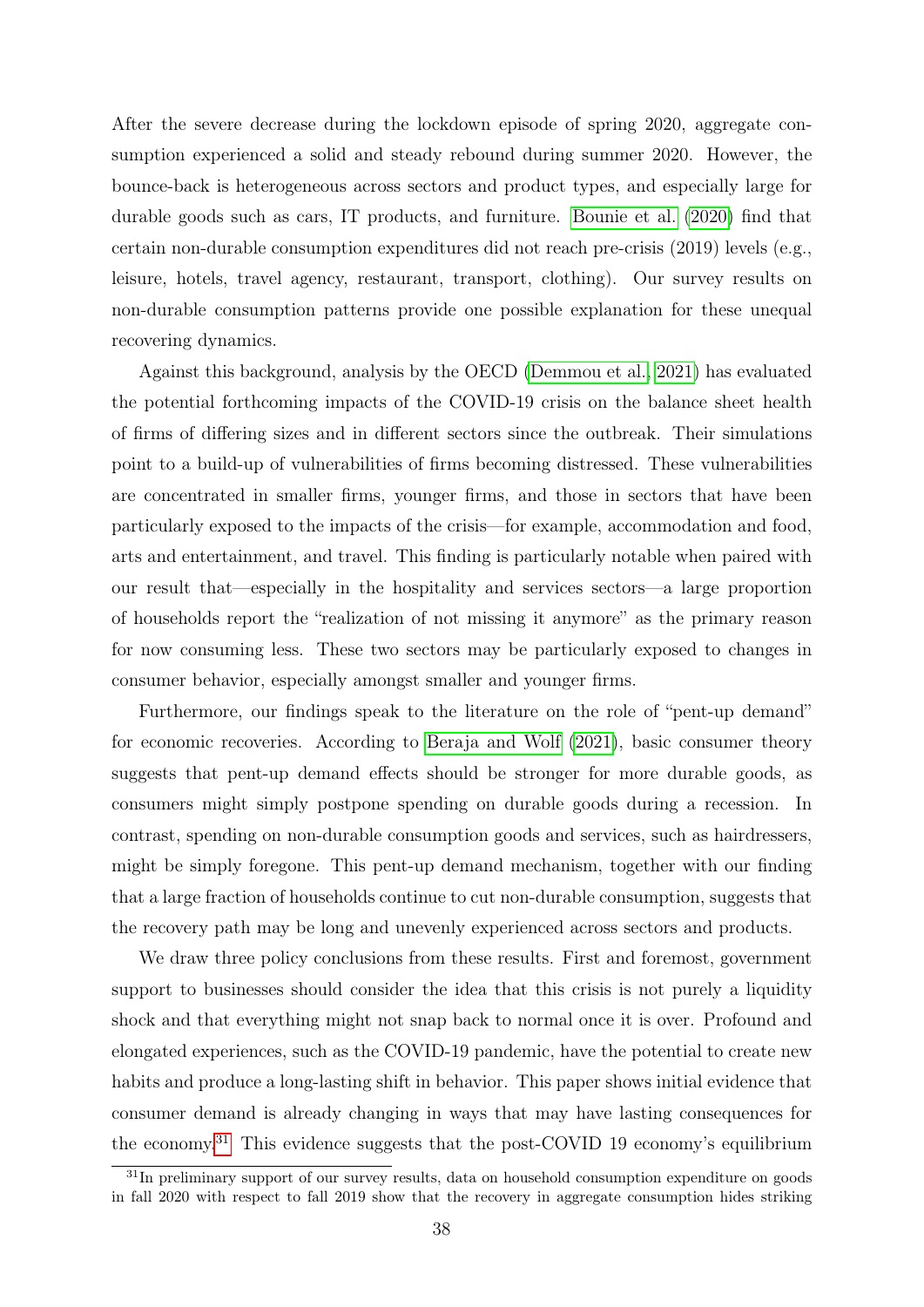may look substantially different from the one the world left behind in February 2020.

Second, our results suggest that broad-based policies aiming to restore non-durable consumption to pre-pandemic levels by reducing the pricing of products and services (e.g., VAT cuts) are unlikely to be effective. Financial constraints are the least reported reason for consumption drops. Instead, fiscal support should be laser-like in targeting those low-educated, low-income households that were particularly hard hit by the crisis. Such support should be oriented towards helping displaced workers to retrain and find new jobs.

Third, our results indicate that the objectives of protecting citizens from the virus risk and preserving economic prosperity may not lead to any trade-offs. During the time of the survey, lockdowns and travel restrictions were lifted in the countries under investigation. However, the fraction of households reducing consumption during this time highly correlates with the number of deaths per 1M population and the personal infection experience that mostly occurred during the lockdown phase. Also, we find that standard socio-economic characteristics (except for gender) do not explain the drop in individual households' consumption. By contrast, behavioral factors such as macroeconomic expectations (pessimism) and psychological factors such as fears about the future are significant variables explaining individual households' drop in consumption. Hence, governments should treat the control of the infection risk as a prerequisite to achieving their objective to preserve economic prosperity.

### Bibliography

- <span id="page-41-1"></span>Adams-Prassl, A., T. Boneva, M. Golin, and C. Rauh (2020): "Inequality in the Impact of the Coronavirus Shock: Evidence from Real Time Surveys," Journal of Public Economics, 189, 104245.
- <span id="page-41-2"></span>Alon, T., M. Doepke, J. Olmstead-Rumsey, and M. Tertilt (2020): "This Time It's Different: The Role of Women's Employment in a Pandemic Recession," Working Paper 27660, National Bureau of Economic Research.
- <span id="page-41-0"></span>Andersen, A., E. T. Hansen, N. Johannesen, and A. Sheridan (2020): "Consumer Responses to the COVID-19 Crisis: Evidence from Bank Account Transaction Data," Covid Economics: Vetted and Real-time Papers, Issue 7, 93–118.

variations across sectors. While some categories, such as household durables, have strongly recovered, some others, such as textile-clothing, keep experiencing a decline; see [INSEE](#page-43-11) [\(2020\)](#page-43-11).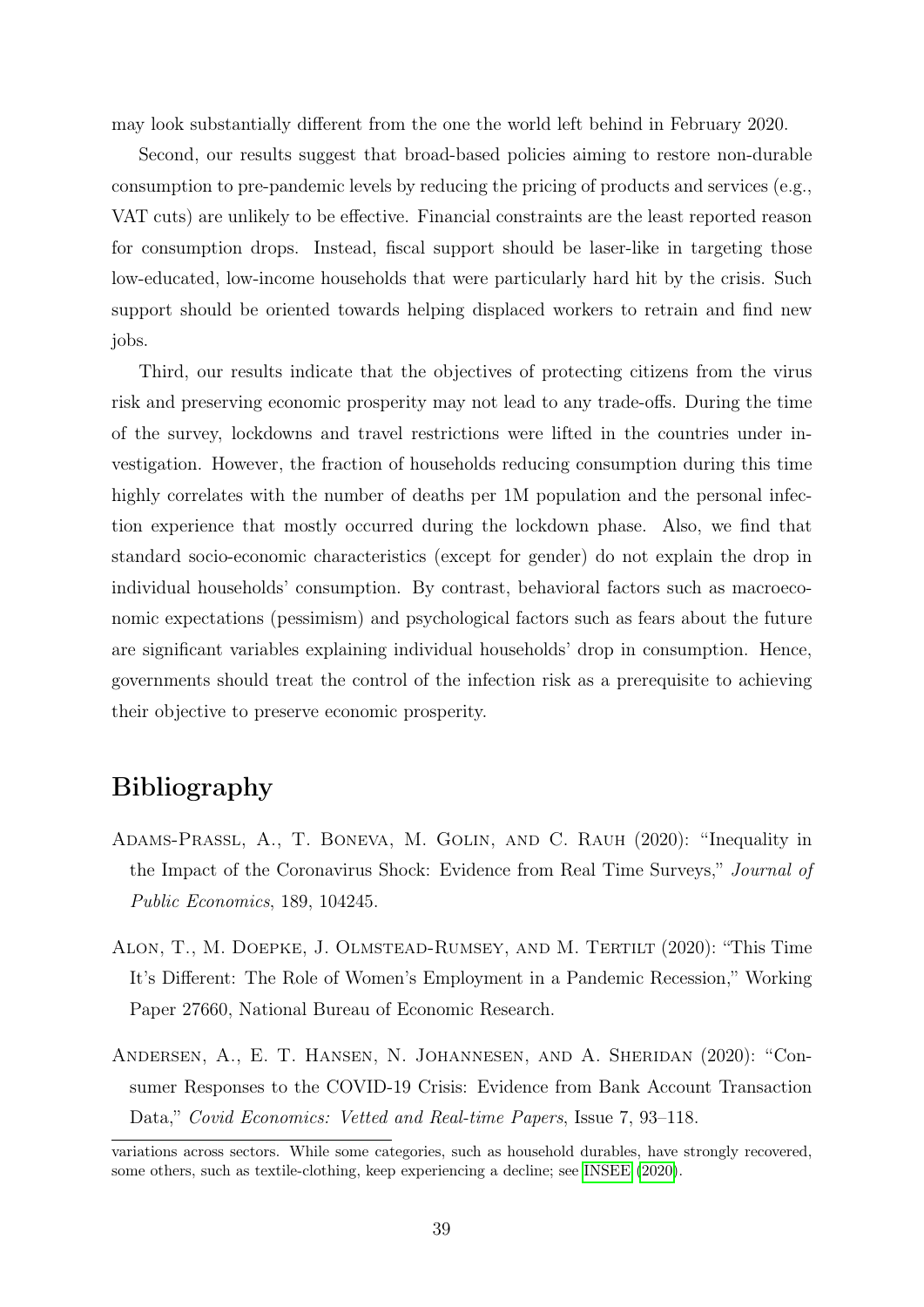- <span id="page-42-0"></span>Andrade, P., O. Coibion, E. Gautier, and Y. Gorodnichenko (2022): "No Firm is an island? How industry conditions shape firms' aggregate expectations," Journal of Monetary Economics (CRN), forthcoming.
- <span id="page-42-2"></span>Baker, S. R., R. A. Farrokhnia, S. Meyer, M. Pagel, and C. Yannelis (2020): "How Does Household Spending Respond to an Epidemic? Consumption during the 2020 COVID-19 Pandemic," The Review of Asset Pricing Studies, 10, 834–862.
- <span id="page-42-9"></span>BERAJA, M. AND C. K. WOLF (2021): "emand Composition and the Strength of Recoveries," MIT mimeo.
- <span id="page-42-8"></span>Bordalo, P., K. B. Coffman, N. Gennaioli, and A. Shleifer (2020): "Older People are Less Pessimistic about the Health Risks of Covid-19," Working Paper 27494, National Bureau of Economic Research.
- <span id="page-42-3"></span>Bounie, D., Y. Camara, E. Fize, J. Galbraith, C. Landais, C. Lavest, T. Pazem, and B. Savatier (2020): "Consumption dynamics in the COVID crisis: Real-time insights from French transaction and bank data," Covid Economics: Vetted and Real-time Papers, Issue 59, 1–39.
- <span id="page-42-4"></span>Carvalho, V., S. Hansen, A. Ortiz, J. Ramon Garcia, T. Rodrigo, S. Ro-DRIGUEZ MORA, AND J. RUIZ (2020): "Tracking the COVID-19 Crisis with High-Resolution Transaction Data," CEPR Discussion Paper 14642, C.E.P.R. Discussion Papers.
- <span id="page-42-5"></span>Chronopoulos, D. K., M. Lukas, and J. O. S. Wilson (2020): "Consumer Spending Responses to the COVID-19 Pandemic: An Assessment of Great Britain," Available at SSRN: https://ssrn.com/abstract=3586723.
- <span id="page-42-6"></span>Coibion, O., Y. Gorodnichenko, and M. Weber (2020a): "The Cost of the Covid-19 Crisis: Lockdowns, Macroeconomic Expectations, and Consumer Spending," Working Paper 27141, National Bureau of Economic Research.
- <span id="page-42-7"></span>——— (2020b): "Does Policy Communication During Covid Work?" Working Paper 27384, National Bureau of Economic Research.
- <span id="page-42-1"></span>Cotofan, M., L. Cassar, R. Dur, and S. Meier (2022): "Macroeconomic Conditions When Young Shape Job Preferences for Life," Review of Economics and Statistics, forthcoming.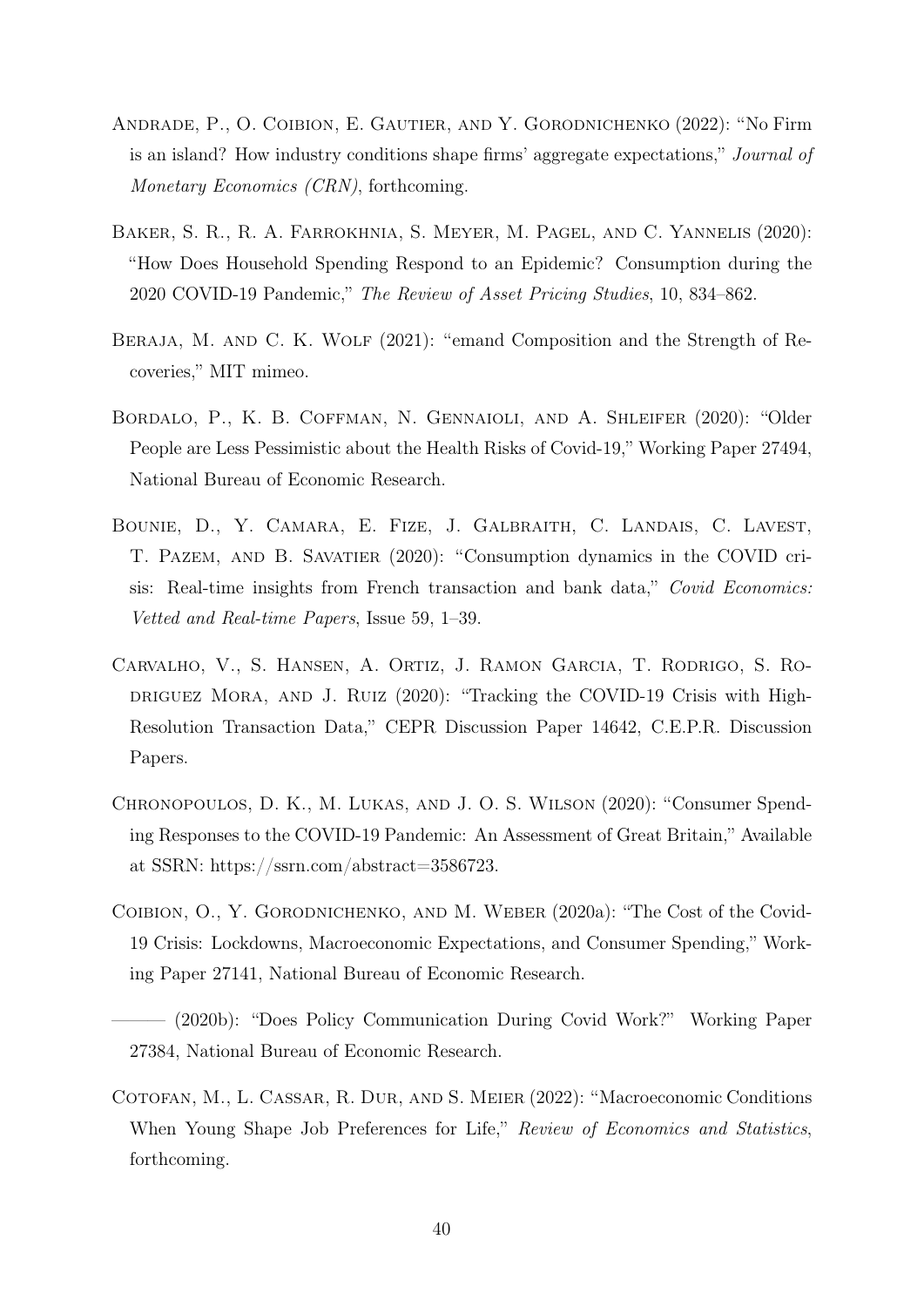- <span id="page-43-10"></span>Demmou, L., S. Calligaris, G. Franco, D. Dlugosch, M. A. McGowan, and S. Sakha (2021): "Insolvency and debt overhang following the COVID-19 outbreak: Assessment of risks and policy responses," OECD Economics Department Working Papers, 1651.
- <span id="page-43-8"></span>GATHERGOOD, J., F. GUNZINGER, B. GUTTMAN-KENNEY, E. QUISPE-Torreblanca, and N. Stewart (2020): "Levelling Down and the COVID-19 Lockdowns: Uneven Regional Recovery in UK Consumer Spending," Available at SSRN: https://ssrn.com/abstract=3798679.
- <span id="page-43-4"></span>GIULIANO, P. AND A. SPILIMBERGO (2014): "Growing up in a Recession," The Review of Economic Studies, 2, 787–817.
- <span id="page-43-6"></span>GUGLIELMINETTI, E. AND C. RONDINELLI (2021): "Consumption and saving patterns in Italy during Covid-19," Bank of Italy, Questioni di Economia e Finanza (Occasional Papers), n. 620.
- <span id="page-43-0"></span>IMF (2020): "The Great Lockdown," World Economic Outlook, (April).
- <span id="page-43-11"></span>INSEE (2020): "Informations Rapides," November, No. 304, retrieved from https://www.insee.fr/en/statistiques/4984641.
- <span id="page-43-7"></span>Jordà, O., M. Kornejew, M. Schularick, and A. M. Taylor (2020): "Zombies at large? Corporate debt overhang and the macroeconomy," Working Paper 2020-36, Federal Reserve Bank of San Francisco.
- <span id="page-43-3"></span>Kuchler, T. and B. Zafar (2019): "Personal Experiences and Expectations about Aggregate Outcomes," The Journal of Finance, 74, 2491–2542.
- <span id="page-43-9"></span>Laeven, L., G. Schepens, and I. Schnabel (2020): "Zombification in Europe in times of pandemic," VoxEU.org, 11 October.
- <span id="page-43-1"></span>Malmendier, U. and S. Nagel (2011): "Depression Babies: Do Macroeconomic Experiences Affect Risk Taking?" The Quarterly Journal of Economics, 126, 373–416.
- <span id="page-43-2"></span> $-$  (2016): " Learning from Inflation Experiences," The Quarterly Journal of Economics, 131, 53–87.
- <span id="page-43-5"></span>PARKER, J. A. AND N. S. SOULELES (2019): "Reported Effects versus Revealed-Preference Estimates: Evidence from the Propensity to Spend Tax Rebates," American Economic Review: Insights, 1, 273–90.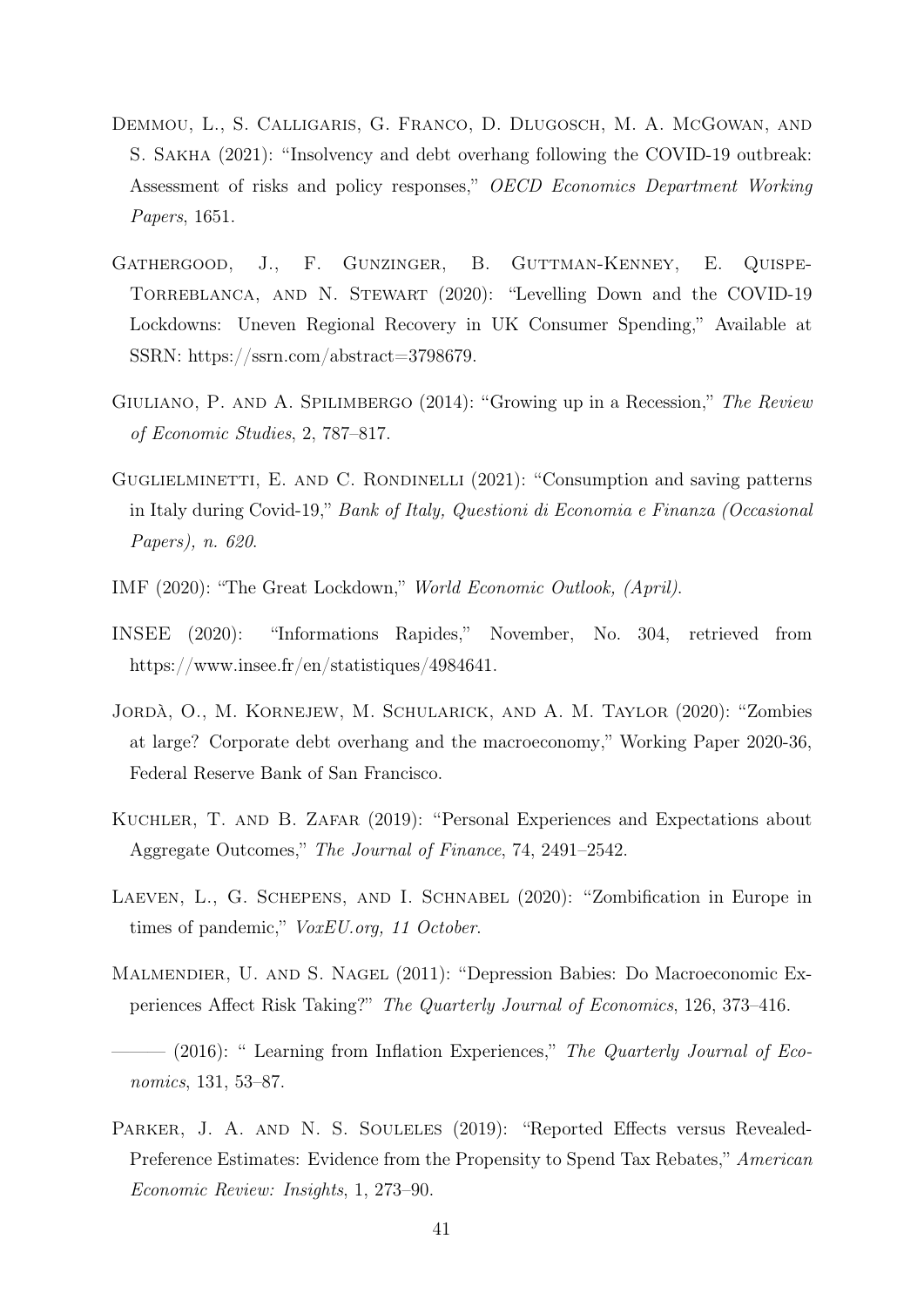- <span id="page-44-2"></span>PIYAPROMDEE, S. AND P. SPITTAL (2020): "The Income and Consumption Effects of COVID-19 and the Role of Public Policy," Fiscal Studies, 41, 805–827.
- <span id="page-44-3"></span>PUEYO, T. (2020): "Coronavirus: The Hammer and the Dance," Blog Medium (March 19).
- <span id="page-44-4"></span>Ross, G. R., M. G. Meloy, and K. A. Carlson (2020): "Preference Refinement after a Budget Contraction," Journal of Consumer Research, 47, 412–430.
- <span id="page-44-0"></span>SCHUMPETER, J. A. (1934): "Depressions. Can We Learn from Past Experience?" in: D.V. Brown et al. (eds.) The Economics of the Recovery Program, reprinted in R.V. Clemence (ed.), Joseph A. Schumpeter. Essays on Entrepreneurs, Innovations, Business Cycles and the Evolution of Capitalism, Cambridge 1951, re-published, with a new Introduction by Richard Swedberg, New Brunswick (U.S.A.) and Oxford (U.K.) 1989: Transaction Publishers.
- <span id="page-44-1"></span>ZWANKA, R. J. AND C. BUFF (2021): "COVID-19 Generation: A Conceptual Framework of the Consumer Behavioral Shifts to Be Caused by the COVID-19 Pandemic," Journal of International Consumer Marketing, 33, 58–67.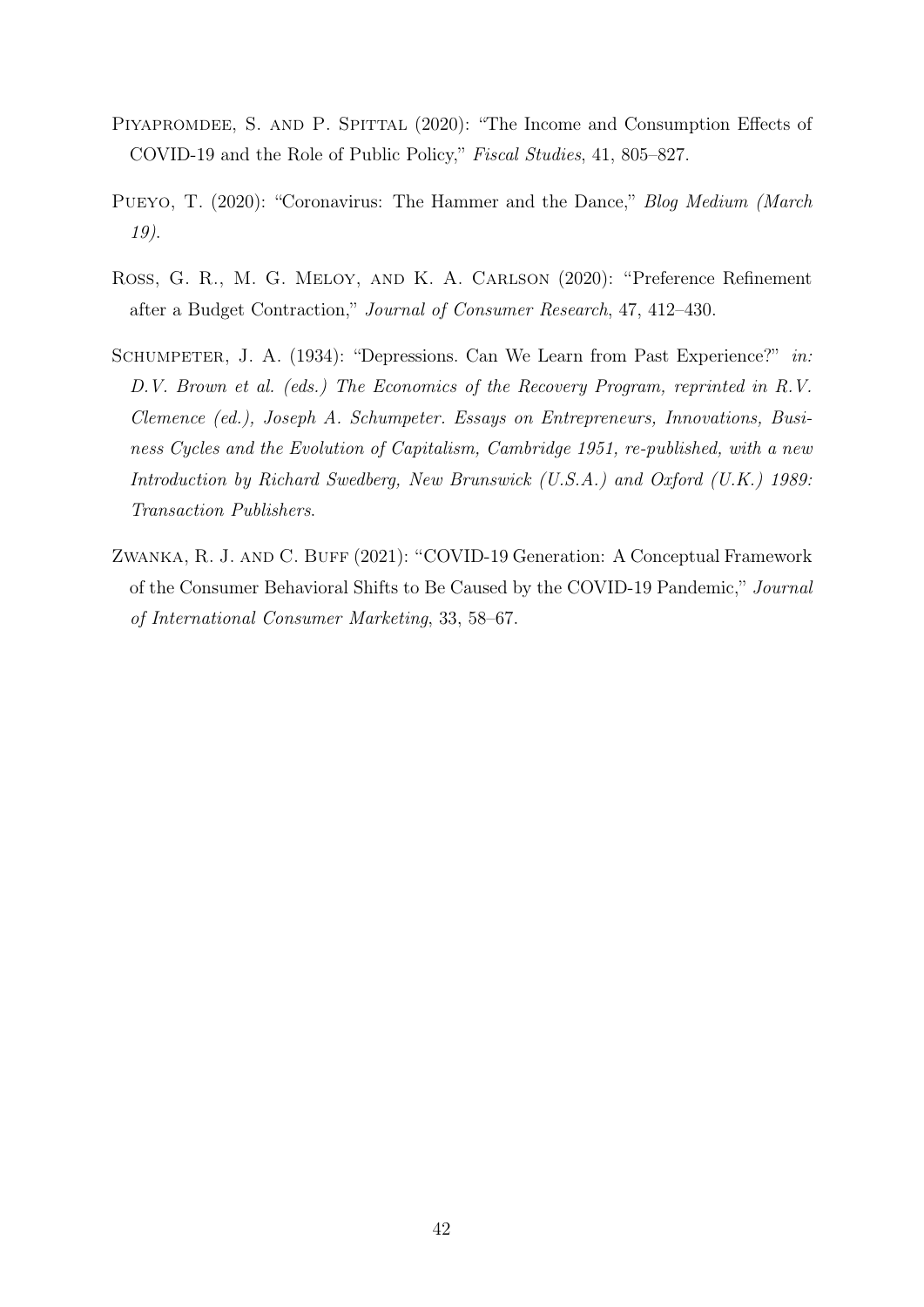## The COVID-19 Consumption Game–Changer:

Evidence from a Large-scale, Multi-country Survey

Alexander Hodbod, Cars Hommes, Stefanie J. Huber, Isabelle Salle

## Online Appendix

1. Descriptive statistics

- 2. Representativeness of the data
- 3. Additional results

## <span id="page-45-0"></span>1 Descriptive Statistics

| Sample Size     |       |         |  |  |  |  |  |  |
|-----------------|-------|---------|--|--|--|--|--|--|
|                 |       |         |  |  |  |  |  |  |
| France          | 1,500 | $20\%$  |  |  |  |  |  |  |
| Germany         | 1,500 | 20 %    |  |  |  |  |  |  |
| Italy           | 1,500 | 20 %    |  |  |  |  |  |  |
|                 |       |         |  |  |  |  |  |  |
| The Netherlands | 1,500 | $20\%$  |  |  |  |  |  |  |
| Spain           | 1,501 | $20\%$  |  |  |  |  |  |  |
| Total           | 7,501 | $100\%$ |  |  |  |  |  |  |

Table A1: Number of observations by country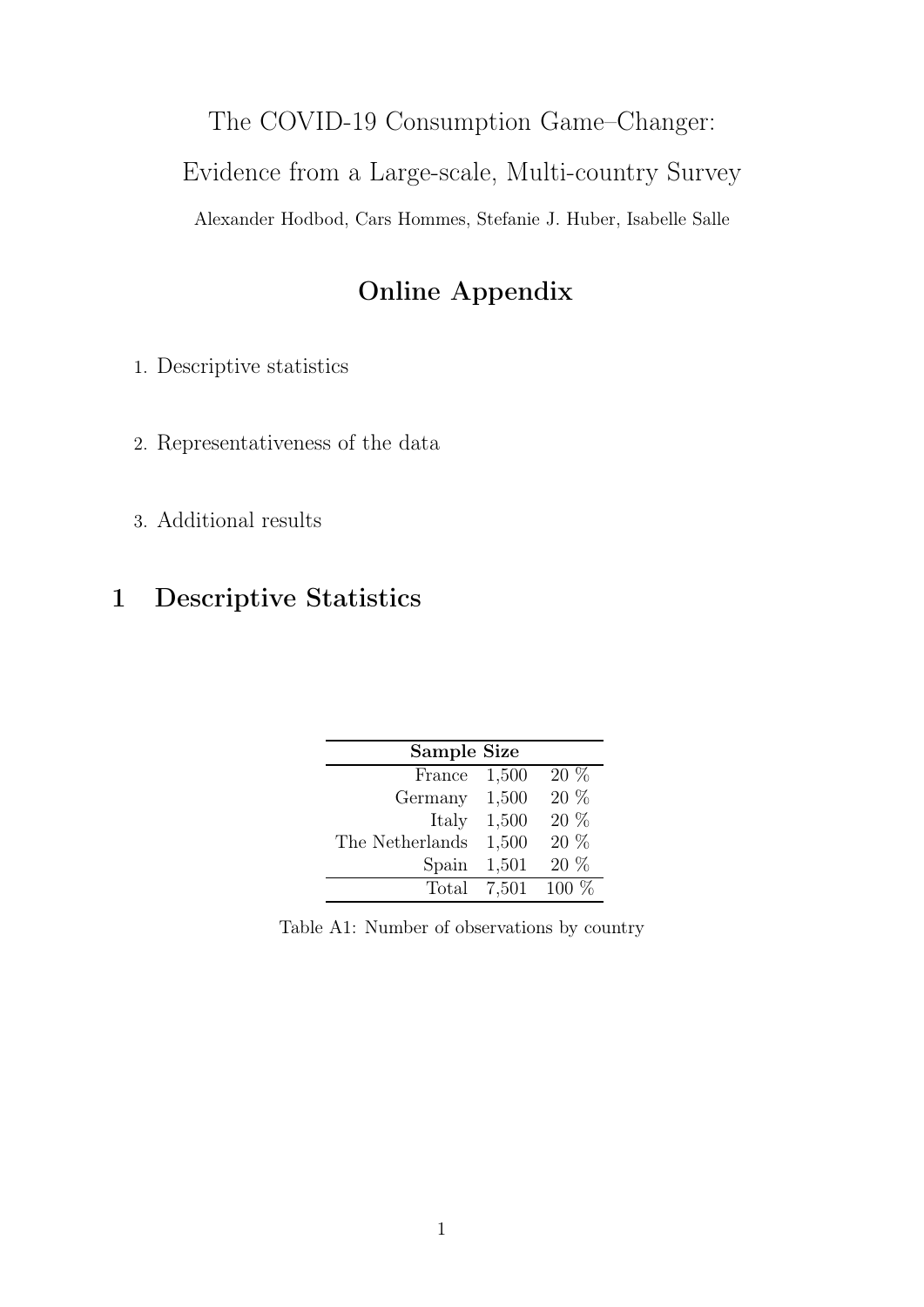<span id="page-46-0"></span>

| Country     |         |       |      |          | household size |       |           | education |      |
|-------------|---------|-------|------|----------|----------------|-------|-----------|-----------|------|
|             |         | age   | male | children | adults         | total | low       | middle    | high |
|             |         | (1)   | (2)  | (3)      | (4)            | (5)   | (6)       | (7)       | (8)  |
| France      | mean    | 50.85 | 0.48 | 1.43     | 1.06           | 2.4   | 0.25      | 0.44      | 0.31 |
|             | st. dev | 17.90 | 0.50 | 0.78     | 0.88           | 1.16  | 0.43      | $0.5\,$   | 0.46 |
|             | Ν       | 1500  | 1500 | 1176     | 1500           | 1500  | 1500      | 1500      | 1500 |
| Germany     | mean    | 50.97 | 0.49 | 1.37     | 0.94           | 2.21  | $\rm 0.2$ | 0.55      | 0.25 |
|             | st. dev | 17.04 | 0.50 | 0.76     | 0.86           | 1.13  | 0.40      | 0.50      | 0.43 |
|             | N       | 1500  | 1496 | 1106     | 1500           | 1500  | 1500      | 1500      | 1500 |
| Italy       | mean    | 50.44 | 0.49 | 1.44     | 1.56           | 2.96  | 0.41      | 0.43      | 0.17 |
|             | st. dev | 16.91 | 0.50 | 0.75     | 0.99           | 1.14  | 0.49      | 0.49      | 0.37 |
|             | Ν       | 1500  | 1499 | 1380     | 1500           | 1500  | 1500      | 1500      | 1500 |
| The         | mean    | 50.24 | 0.50 | 1.41     | 1.02           | 2.33  | 0.26      | 0.41      | 0.32 |
| Netherlands | st. dev | 17.23 | 0.50 | 0.85     | 0.99           | 1.25  | 0.44      | 0.49      | 0.47 |
|             | N       | 1500  | 1500 | 1109     | 1500           | 1500  | 1500      | 1500      | 1500 |
|             |         |       |      |          |                |       |           |           |      |
| Spain       | mean    | 48.49 | 0.49 | 1.46     | 1.53           | 2.96  | 0.41      | 0.26      | 0.34 |
|             | st. dev | 15.39 | 0.50 | 0.76     | 0.98           | 1.15  | 0.49      | 0.44      | 0.47 |
|             | N       | 1501  | 1500 | 1377     | 1501           | 1501  | 1501      | 1501      | 1501 |
| Total       | mean    | 50.2  | 0.49 | 1.42     | 1.22           | 2.57  | 0.31      | 0.42      | 0.28 |
|             | st. dev | 16.93 | 0.50 | 0.78     | 0.98           | 1.21  | 0.46      | 0.49      | 0.45 |
|             | Ν       | 7501  | 7495 | 6148     | 7501           | 7501  | 7501      | 7501      | 7501 |

Notes: Column (1) reports the average age of the household, Column (2) the fraction of male households. Column (3)-(5) report the households' average number of children younger than 14 years, the average number of adults, and the average number of people within a household. Columns (6)-(8) report the fraction of households having attained low, middle, and high education levels, respectively.

Table A2: Descriptive socio-economic statistics by country I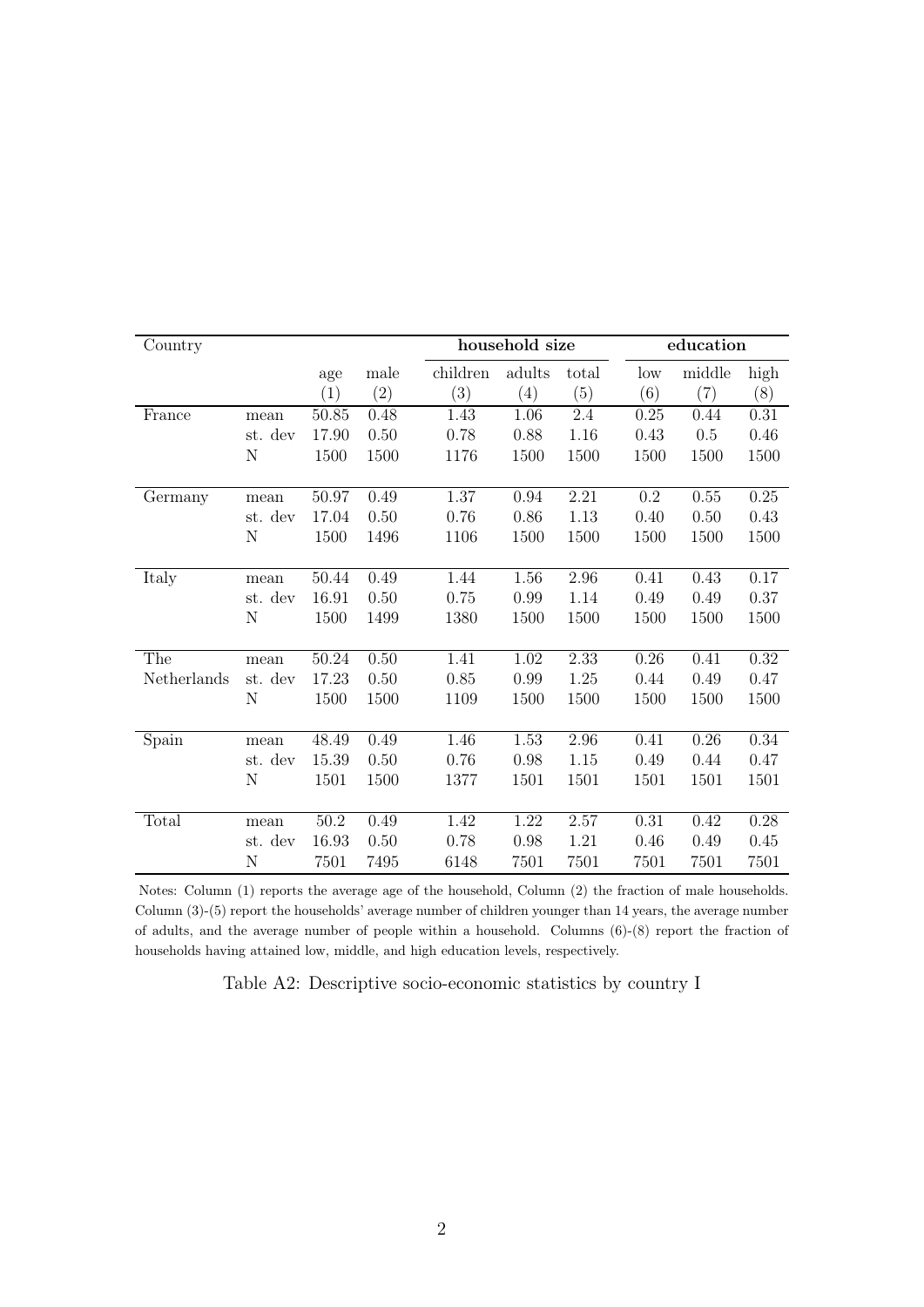<span id="page-47-0"></span>

| Country                   |         |            |                       | employment statistics |                               |         | financial statistics   |
|---------------------------|---------|------------|-----------------------|-----------------------|-------------------------------|---------|------------------------|
|                           |         | employment | not in<br>labor force | unemployment<br>rate  | past spell of<br>unemployment | savings | income<br>satisfaction |
|                           |         | (1)        | (2)                   | (3)                   | (4)                           | (5)     | (6)                    |
| France                    | mean    | 0.5        | 0.45                  | 0.06                  | 0.19                          | 0.65    | 3.16                   |
|                           | st. dev | $0.5\,$    | 0.5                   | 0.23                  | 0.39                          | 0.48    | $1.23\,$               |
|                           | N       | 1443       | 1443                  | 1443                  | 1481                          | 1351    | 1469                   |
|                           |         |            |                       |                       |                               |         |                        |
| Germany                   | mean    | 0.54       | 0.43                  | 0.03                  | 0.13                          | 0.69    | $\overline{3.3}$       |
|                           | st. dev | $0.5\,$    | 0.49                  | 0.17                  | 0.34                          | 0.46    | 1.19                   |
|                           | N       | 1460       | 1460                  | 1460                  | 1470                          | 1354    | 1454                   |
| Italy                     | mean    | 0.4        | 0.48                  | 0.12                  | $\overline{0.3}$              | 0.64    | 2.59                   |
|                           | st. dev | 0.49       | 0.5                   | 0.32                  | 0.46                          | 0.48    | 1.04                   |
|                           | N       | 1426       | 1426                  | 1426                  | 1468                          | 1270    | 1451                   |
| The                       | mean    | 0.47       | 0.47                  | 0.05                  | 0.19                          | 0.67    | 3.51                   |
| Netherlands               | st. dev | $0.5\,$    | 0.5                   | 0.22                  | 0.4                           | 0.47    | 1.19                   |
|                           | N       | 1454       | 1454                  | 1454                  | 1473                          | 1268    | 1456                   |
| $\overline{\text{Spain}}$ | mean    | $0.55\,$   | 0.32                  | 0.13                  | 0.39                          | 0.64    | $\overline{3.03}$      |
|                           | st. dev | 0.5        | 0.47                  | 0.34                  | 0.49                          | 0.48    | 1.16                   |
|                           | N       | 1464       | 1464                  | 1464                  | 1471                          | 1295    | 1455                   |
|                           |         |            |                       |                       |                               |         |                        |
| Total                     | mean    | 0.49       | 0.43                  | 0.08                  | 0.24                          | 0.66    | $\overline{3.12}$      |
|                           | st. dev | 0.5        | 0.5                   | 0.27                  | 0.43                          | 0.47    | 1.2                    |
|                           | N       | 7247       | 7247                  | 7247                  | 7363                          | 6538    | 7285                   |

Notes: Column (1) reports the fraction of households in paid work, Column (2) the fraction not being part of the labor force, and Column (3) the fraction being unemployed. Column (4) reports the fraction of households having experienced an unemployment spell over the past 5 years. The survey question is, "Have you been unemployed and seeking work for more than 3 months in the last 5 years?" Column (5) reports the fraction of households that have the ability to make an unexpected payment of one-month of income. The survey question is, "Does your household have savings (excluding the value of your home) worth at least one month of the total net income of your household?"  $(1=yes, 0=no)$ . Column  $(6)$  reports households' perception of how they cope financially with their income. The survey question is, "Which of these descriptions comes closest to how you feel about your household's income nowadays?" The variable is numeric, 5 categories: 1= Very difficult on present income and insufficient to cover all the expenses; 2= Difficult on present income; 3= Coping on present income; 4= Living comfortably on present income, but unable to save; 5= Living comfortably on present income and able to save.

Table A3: Descriptive employment and financial statistics by country II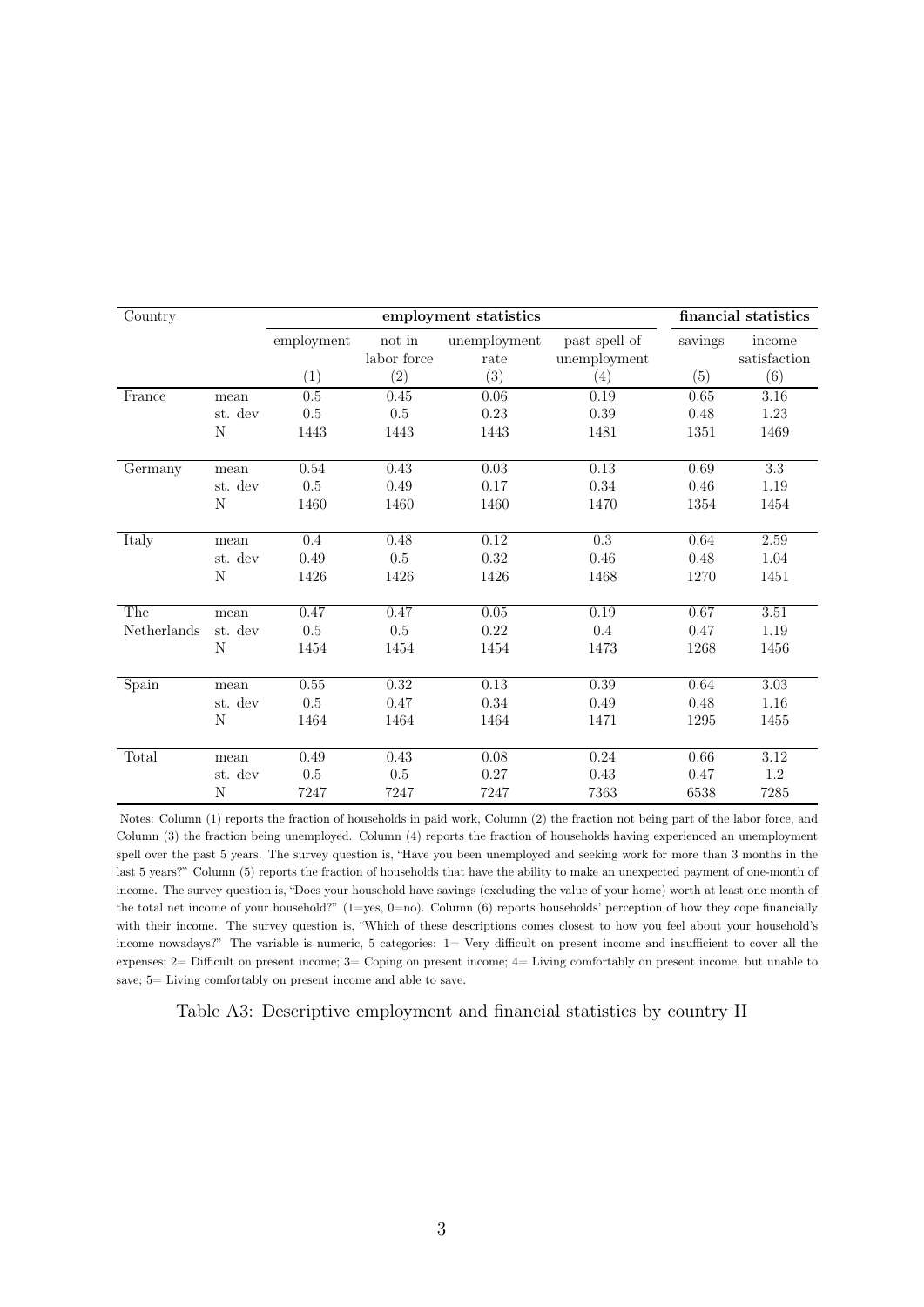<span id="page-48-0"></span>

| Country         | mean | st. dev | p10 | p25            | p50 | p75 | p90 |      |
|-----------------|------|---------|-----|----------------|-----|-----|-----|------|
| France          | 5.44 | 2.79    |     | 3              | 6   |     | 9   | 1384 |
| Germany         | 5.60 | 2.81    |     | 3              | 6   | 8   | 9   | 1329 |
| Italy           | 5.83 | 2.62    | 2   | $\overline{4}$ | 6   | 8   | 9   | 1369 |
| The Netherlands | 6.08 | 2.70    | 2   | 4              | 6   | 8   | 10  | 1283 |
| Spain           | 6.03 | 2.78    | 2   | $\overline{4}$ | 6   | 9   | 10  | 1323 |
| Total           | 5.79 | 2.75    | 2   | 4              | 6   | 8   | 10  | 6688 |

Notes: The survey question is, "Can you tell us which value describes your household's yearly total income, after tax and compulsory deductions, from all sources?" The reported income is then equivalized using the OECD formula on the grounds of family composition and compared with the empirical equivalized household income distribution in the given country to attribute the respondent to one of the 10 income deciles. The variable is then numeric, 10 categories. The non-adjusted income brackets are:

In France: 1= Less than 13,300 euros; 2= Between 13,301 and 19,800 euros; 3= Between 19,801 and 23,000 euros; 4= Between 23,001 and 26,700 euros; 5= Between 26,701 and 30,600 euros; 6= Between 30,601 and 34,900 euros; 7= Between 34,901 and 39,200 euros; 8= Between 39,201 and 44,800 euros; 9= Between 44,801 and 54,100 euros; 10= More than 54,100 euros.

In Germany: 1= Less than 13,670 euros; 2= Between 13,671 and 18,740 euros; 3= Between 18,741 and 23,360 euros;  $4=$  Between 23,361 and 27,910 euros;  $5=$  Between 27,911 and 32,900 euros; 6= Between 32,901 and 38,420 euros; 7= Between 38,421 and 45,040 euros; 8= Between 45,041 and 53,680 euros; 9= Between 53,681 and 68,030 euros; 10= More than 68,030 euros.

In Italy: 1= Less than 9,000 euros; 2= Between 9,001 and 14,000 euros; 3= Between 14,001 and 17,500 euros; 4= Between 17,501 and 21,000 euros; 5= Between 21,001 and 25,000 euros; 6= Between 25,001 and 29,500 euros; 7= Between 29,501 and 36,000 euros; 8 = Between 36,001 and 43,500 euros; 9 = Between 43,501 and 56,000 euros; 10 = More than 56,000 euros.

In the Netherlands:  $1 =$  Less than 13,000 euros;  $2 =$  Between 13,001 and 17,000 euros; 3= Between 17,001 and 20,000 euros; 4= Between 20,001 and 24,000 euros; 5= Between 24,001 and 28,000 euros; 6= Between 28,001 and 33,000 euros; 7= Between 33,001 and 39,000 euros; 8= Between 39,001 and 46,000 euros; 9= Between 46,001 and 58,000 euros; 10= More than 58,000 euros.

In Spain: 1= Less than 9,350 euros; 2= Between 9,350 and 12,000 euros; 3= Between 12,001 and 15,000 euros; 4= Between 15,001 and 18,000 euros; 5= Between 18,001 and 21,600 euros; 6= Between 21,601 and 26,400 euros; 7= Between 26,401 and 30,000 euros; 8= Between 30,001 and 34,200 euros; 9= Between 34,201 and 44,400 euros; 10= More than 44,400 euros.

Table A4: Descriptive household income statistics by country III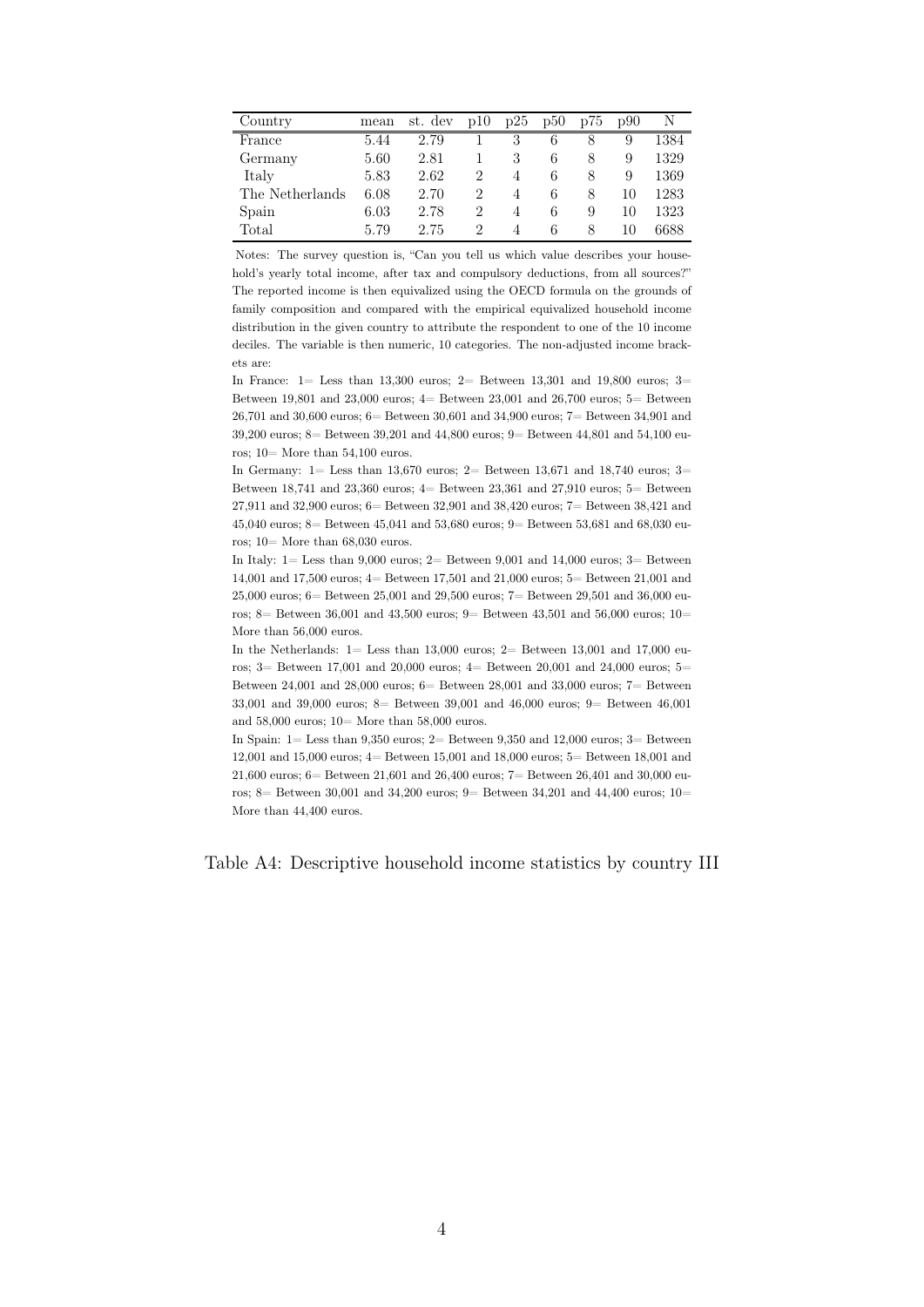<span id="page-49-0"></span>

|                         | worry finance |        | worry job past unemployment | unemployment |
|-------------------------|---------------|--------|-----------------------------|--------------|
|                         |               |        | experience                  | prediction   |
| worry finance           | 1.0000        |        |                             |              |
| worry job               | 0.5538        | 1.0000 |                             |              |
| past unemployment       | 0.2159        | 0.3127 | 1.0000                      |              |
| unemployment prediction | 0.2409        | 0.2548 | 0.1714                      | $1.0000\,$   |

Notes: Worry finance is measured by the survey question, "How concerned are you about the effects that the coronavirus might have for the financial situation your household?" Answer options: 0-10. 0 (= not at all concerned) to 10 (= extremely concerned). Worry job is measured by the survey question, "How worried are you about losing your job in the near future?" Answer options:  $1-3$ .  $1=$  not worried;  $2=$  somewhat worried;  $3=$  very worried. Past unemployment experience is measured by the survey question, "Have you been unemployed and seeking work for more than 3 months in the last 5 years?" Answer options: yes/no. Unemployment prediction is measured using the two survey questions, "Please indicate what you think the unemployment rate was before the crisis in your country" (point prediction) and "Please indicate what you think the unemployment rate will be in your country in one year from now" (point prediction). We use the difference of the two unemployment point predictions (one year from now – before the crisis).

Table A5: Correlations of explanatory variables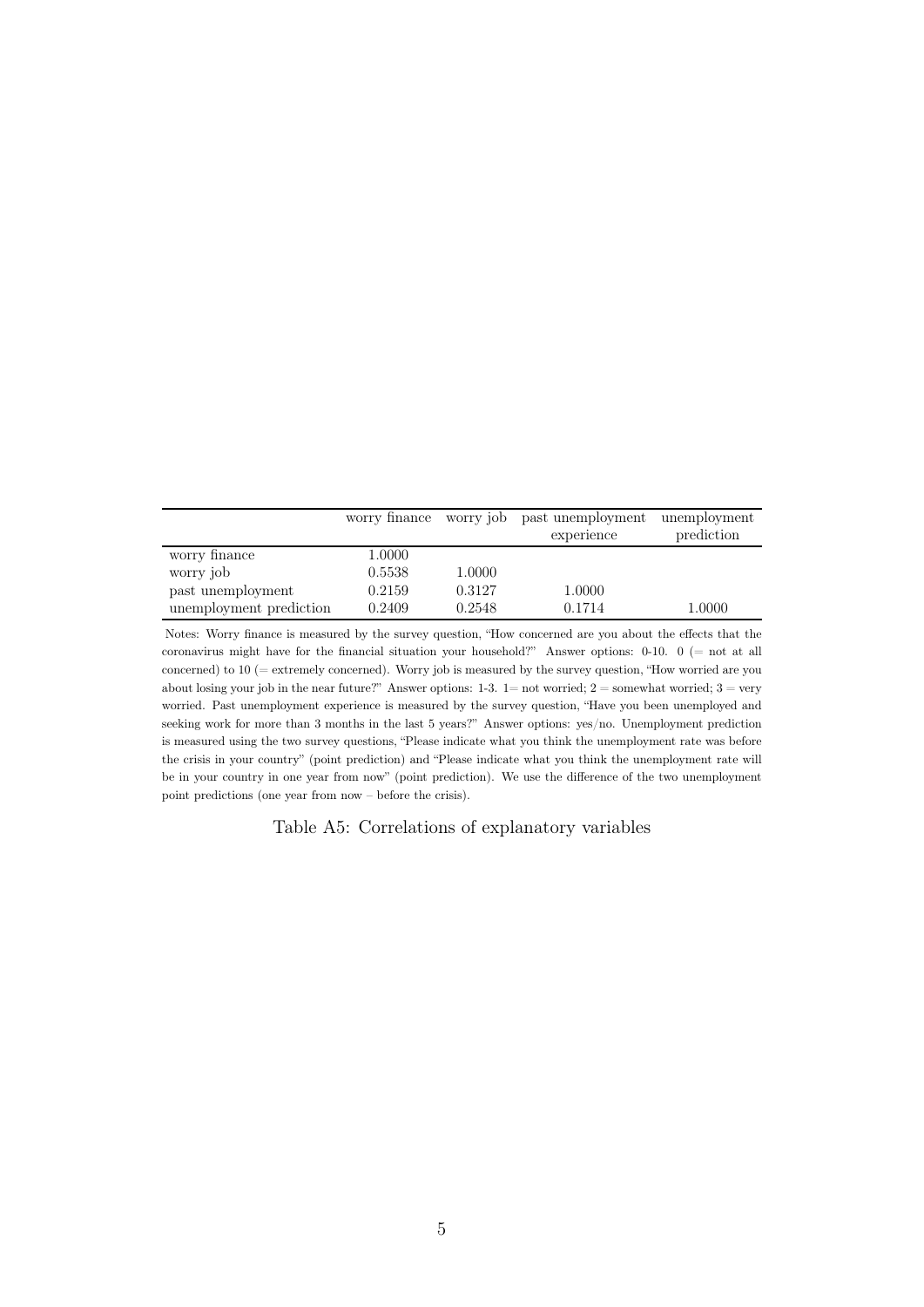### 2 Representativeness of the Data

This section investigates the representativeness of our sample. We have set "hard quotas" for the dimensions of gender, age, education, and region of residence. Appendix Table [A6,](#page-51-0) [A7,](#page-52-0) and [A8](#page-53-0) compare the key socio-economic characteristics of the samples to nationally representative statistics from Eurostat and the OECD. Appendix Table [A6](#page-51-0) and [A7](#page-52-0) show that our sample matches the nationally representative statistics in all five countries when comparing the gender distribution between men and women, the age distribution, the distribution of educational attainment, as well as the region of residence.

In addition, occupation and income were set as "soft quotas," which means that there could be some flexibility, up to 10 p.p., in achieving the required distributions. Appendix Table [A8](#page-53-0) shows that the sample distribution is hence roughly comparable to the employment distribution across occupational groups in the EU (Q3 2020), although some categories (e.g., "Clerical support workers" and "Service and sales workers" occupations) are over-represented. However, it is important to note that our response rate for the occupational employment question was low (missing values: 3,931/7,501), hence the discrepancy. Figure [A12](#page-54-0) reports on the representativeness of our sample along the income dimension. In most countries, the high-income category is underrepresented—the undercoverage of top incomes (the missing rich) is a known issue in the literature of household finance and is often the case in household surveys.

Furthermore, we have also looked into the representativeness of our sample beyond these five dimensions. When it comes to household size, our sample includes slightly larger households compared to the national statistics from Eurostat. This observation holds in all countries. The unemployment rate from Eurostat for June 2020 differs slightly from the July 2020 unemployment rate prevailing in our sample. One explanation for this could be the different measurement of the unemployment rate between the sample and the nationally representative statistics and the different age spans considered. For the sample, the unemployment rate measures the fraction of unemployed respondents (aged 18-74). It includes individuals who are actively looking for a job and those who want a job but who are not actively looking for one. However, Eurostat defines unemployed persons as persons aged 15 to 74 who are without work, are available to start work within the next two weeks, and have actively sought employment at some time during the previous four weeks. The unemployment rate is the number of people unemployed as a percentage of the labor force. In June 2020, the unemployment rate in the Euro area was 8.0 percent compared to 8.2 percent for our whole sample in July 2020 (Source: Eurostat; [unertm]).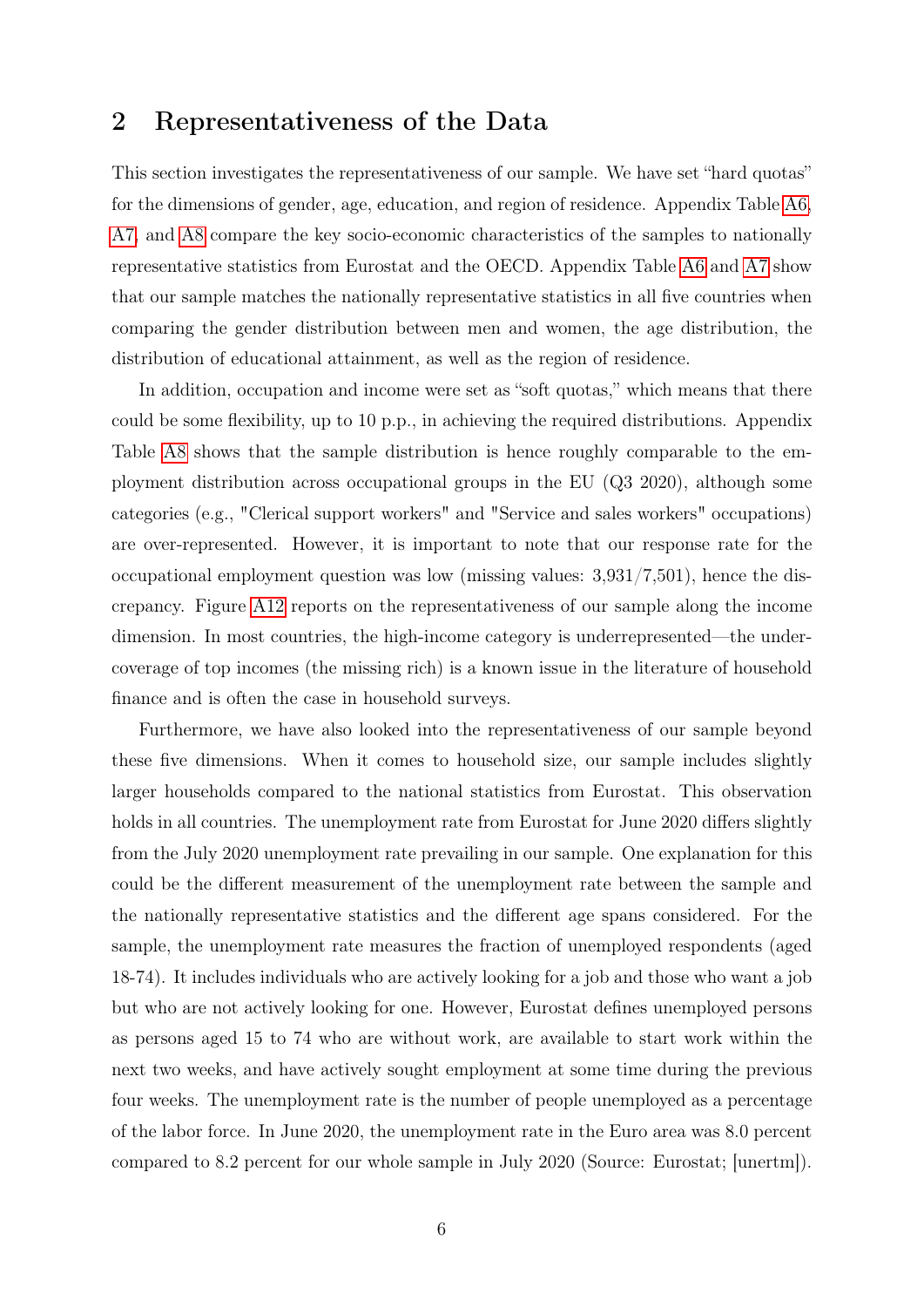|                                                                                                                                                                                                                                                                                                                                                                                                                                                                                                                                                                                                                                                                                                                                                                                                                                                                                                                                                                                                                                                                                                                                                                                                                                                                                                                                                                                                                                                                                                                                                                                                                               |                | <b>FRA</b>                          |                          | DEU             |                            | <b>NLD</b>                                                                                                                                |                 | ITA             |                | ESP                 |
|-------------------------------------------------------------------------------------------------------------------------------------------------------------------------------------------------------------------------------------------------------------------------------------------------------------------------------------------------------------------------------------------------------------------------------------------------------------------------------------------------------------------------------------------------------------------------------------------------------------------------------------------------------------------------------------------------------------------------------------------------------------------------------------------------------------------------------------------------------------------------------------------------------------------------------------------------------------------------------------------------------------------------------------------------------------------------------------------------------------------------------------------------------------------------------------------------------------------------------------------------------------------------------------------------------------------------------------------------------------------------------------------------------------------------------------------------------------------------------------------------------------------------------------------------------------------------------------------------------------------------------|----------------|-------------------------------------|--------------------------|-----------------|----------------------------|-------------------------------------------------------------------------------------------------------------------------------------------|-----------------|-----------------|----------------|---------------------|
| Male (%)                                                                                                                                                                                                                                                                                                                                                                                                                                                                                                                                                                                                                                                                                                                                                                                                                                                                                                                                                                                                                                                                                                                                                                                                                                                                                                                                                                                                                                                                                                                                                                                                                      | Sample         | <b>OECD</b>                         | Sample                   | OECD            | Sample                     | <b>OECD</b>                                                                                                                               | Sample          | <b>OECD</b>     | Sample         | OECD                |
|                                                                                                                                                                                                                                                                                                                                                                                                                                                                                                                                                                                                                                                                                                                                                                                                                                                                                                                                                                                                                                                                                                                                                                                                                                                                                                                                                                                                                                                                                                                                                                                                                               | $\frac{8}{3}$  | $\frac{8}{3}$                       | $\overline{6}$           | $\overline{6}$  | $\overline{50}$            | $\overline{50}$                                                                                                                           | ФÞ              | $\overline{6}$  | $\overline{6}$ | $\overline{6}$      |
| Household size (avg.)                                                                                                                                                                                                                                                                                                                                                                                                                                                                                                                                                                                                                                                                                                                                                                                                                                                                                                                                                                                                                                                                                                                                                                                                                                                                                                                                                                                                                                                                                                                                                                                                         |                | Sample Eurostat<br>$\overline{2.1}$ | Sample<br>2.2            | Eurostat<br>2.0 | Sample<br>$2.\overline{3}$ | Eurostat<br>2.1                                                                                                                           | Sample          | Eurostat<br>2.3 | Sample         | Eurostat<br>ς.<br>Σ |
| Age $(\%)$                                                                                                                                                                                                                                                                                                                                                                                                                                                                                                                                                                                                                                                                                                                                                                                                                                                                                                                                                                                                                                                                                                                                                                                                                                                                                                                                                                                                                                                                                                                                                                                                                    | Sample         | Eurostat                            | $S$ amp $\rm{le}$        | Eurostat        | $S$ ample                  | Eurostat                                                                                                                                  | Sample          | Eurostat        | Sample         | Eurostat            |
| 18-34                                                                                                                                                                                                                                                                                                                                                                                                                                                                                                                                                                                                                                                                                                                                                                                                                                                                                                                                                                                                                                                                                                                                                                                                                                                                                                                                                                                                                                                                                                                                                                                                                         | 24.33          | 25.55                               | 24.20                    | 24.50           | 25.93                      | 27.23                                                                                                                                     | 21.13           | 21.22           | 23.58          | 22.39               |
| 35-54                                                                                                                                                                                                                                                                                                                                                                                                                                                                                                                                                                                                                                                                                                                                                                                                                                                                                                                                                                                                                                                                                                                                                                                                                                                                                                                                                                                                                                                                                                                                                                                                                         | 41.47          | 33.29                               | 33.47                    | 32.29           | 34.20                      | 32.73                                                                                                                                     | 36.80           | 35.03           | 41.57          | 39.14               |
| $+54$                                                                                                                                                                                                                                                                                                                                                                                                                                                                                                                                                                                                                                                                                                                                                                                                                                                                                                                                                                                                                                                                                                                                                                                                                                                                                                                                                                                                                                                                                                                                                                                                                         | 34.20          | $41.16\,$                           | 42.33                    | 43.20           | 39.87                      | 40.03                                                                                                                                     | 42.07           | 43.75           | 34.84          | 38.47               |
| Education $(\%)$                                                                                                                                                                                                                                                                                                                                                                                                                                                                                                                                                                                                                                                                                                                                                                                                                                                                                                                                                                                                                                                                                                                                                                                                                                                                                                                                                                                                                                                                                                                                                                                                              | Sample         | Eurostat                            | Sample                   | Eurostat        | Sample                     | Eurostat                                                                                                                                  | Sample          | Eurostat        | Sample         | Eurostat            |
| $\overline{\text{low}}$                                                                                                                                                                                                                                                                                                                                                                                                                                                                                                                                                                                                                                                                                                                                                                                                                                                                                                                                                                                                                                                                                                                                                                                                                                                                                                                                                                                                                                                                                                                                                                                                       | 25             |                                     | $\overline{\mathcal{S}}$ | 20.1            | 26                         | 24.0                                                                                                                                      | $\overline{4}$  | 39.0            | $\overline{4}$ | 38.2                |
| middle                                                                                                                                                                                                                                                                                                                                                                                                                                                                                                                                                                                                                                                                                                                                                                                                                                                                                                                                                                                                                                                                                                                                                                                                                                                                                                                                                                                                                                                                                                                                                                                                                        | $\overline{4}$ | $22.3$<br>$42.8$                    | 25                       | 54.5            | 32                         | 34.8                                                                                                                                      | $43\,$          | $42.8\,$        | $26\,$         | $25.3$              |
| high                                                                                                                                                                                                                                                                                                                                                                                                                                                                                                                                                                                                                                                                                                                                                                                                                                                                                                                                                                                                                                                                                                                                                                                                                                                                                                                                                                                                                                                                                                                                                                                                                          | ವ              | 33.8                                | 55                       | 26.0            | $\overline{41}$            | 39.7                                                                                                                                      | $\overline{17}$ | 17.4            | 34             | 35.1                |
| Unemployment rate $(\%)$                                                                                                                                                                                                                                                                                                                                                                                                                                                                                                                                                                                                                                                                                                                                                                                                                                                                                                                                                                                                                                                                                                                                                                                                                                                                                                                                                                                                                                                                                                                                                                                                      | Sample         | Eurostat                            | Sample                   | Eurostat        | Sample                     | Eurostat                                                                                                                                  | Sample          | Eurostat        | Sample         | Eurostat            |
|                                                                                                                                                                                                                                                                                                                                                                                                                                                                                                                                                                                                                                                                                                                                                                                                                                                                                                                                                                                                                                                                                                                                                                                                                                                                                                                                                                                                                                                                                                                                                                                                                               | $\frac{1}{6}$  | 7.4                                 | 34                       | .<br>೧          | c.<br>S                    | 4.3                                                                                                                                       | 12.2            | 9.5             | 13.5           | 15.9                |
| using the raw data on the total number of the population by age for 2020 (Source: Eurostat; Population on January 1st, 2020 by age [demo <sub>p</sub> jan]). For education, we<br>use the ISCED classification for 2019. Low education measures the fraction having attained less than primary, primary, and lower secondary education (levels 0-2).<br>not actively looking for a job. However, Eurostat defines unemployed persons as persons aged 15 to 74 who are without work, are available to start work within the<br>Notes: The table shows the mean demographics of the July 2020 sample, which only includes individuals at least 18 years old. The nationally representative samples<br>2021 UTC (GMT) from OECD.Stat). The average household size for 2019 (Source: Eurostat; EU-SILC survey [ilc <sub>r</sub> oph01]). We computed the age distribution<br>Middle education measures the fraction having attained upper secondary and post-secondary non-tertiary education (levels 3 and 4). High education measures the<br>statistics: The measurement of the unemployment rate differs between the sample and the nationally representative statistics. For the sample, the unemployment rate<br>measures the fraction of unemployed respondents (aged 18-74). It includes individuals who are actively looking for a job and those who are wanting a job but who are<br>are collected from the following sources. The fraction of men as the percent of the total population for 2020 (Source: OECD statistics, data extracted on September 7,<br>fraction having attained tertiary education (levels 5-8). |                |                                     |                          |                 |                            | Source: Eurostat; population by educational attainment level $(\%);$ main indicators [edat <sub>1</sub> fse <sub>0</sub> 3]. Unemployment |                 |                 |                |                     |

Table A6: Representativeness of the sample by country  $(\mathrm{I})$ Table A6: Representativeness of the sample by country (I)

Eurostat;  $[une_r t_m]$ ).

<span id="page-51-0"></span>Eurostat;  $[une_rt_m]$ ).

next two weeks, and have actively sought employment at some time during the previous four weeks. The unemployment rate is the number of people unemployed as a percentage of the labor force. In June 2020, the unemployment rate in the Euro area was 8.0 percent compared to 8.2 percent for our sample in July 2020. (Source:

percentage of the labor force. In June 2020, the unemployment rate in the Euro area was 8.0 percent compared to 8.2 percent for our sample in July 2020. (Source:

next two weeks, and have actively sought employment at some time during the previous four weeks. The unemployment rate is the number of people unemployed as a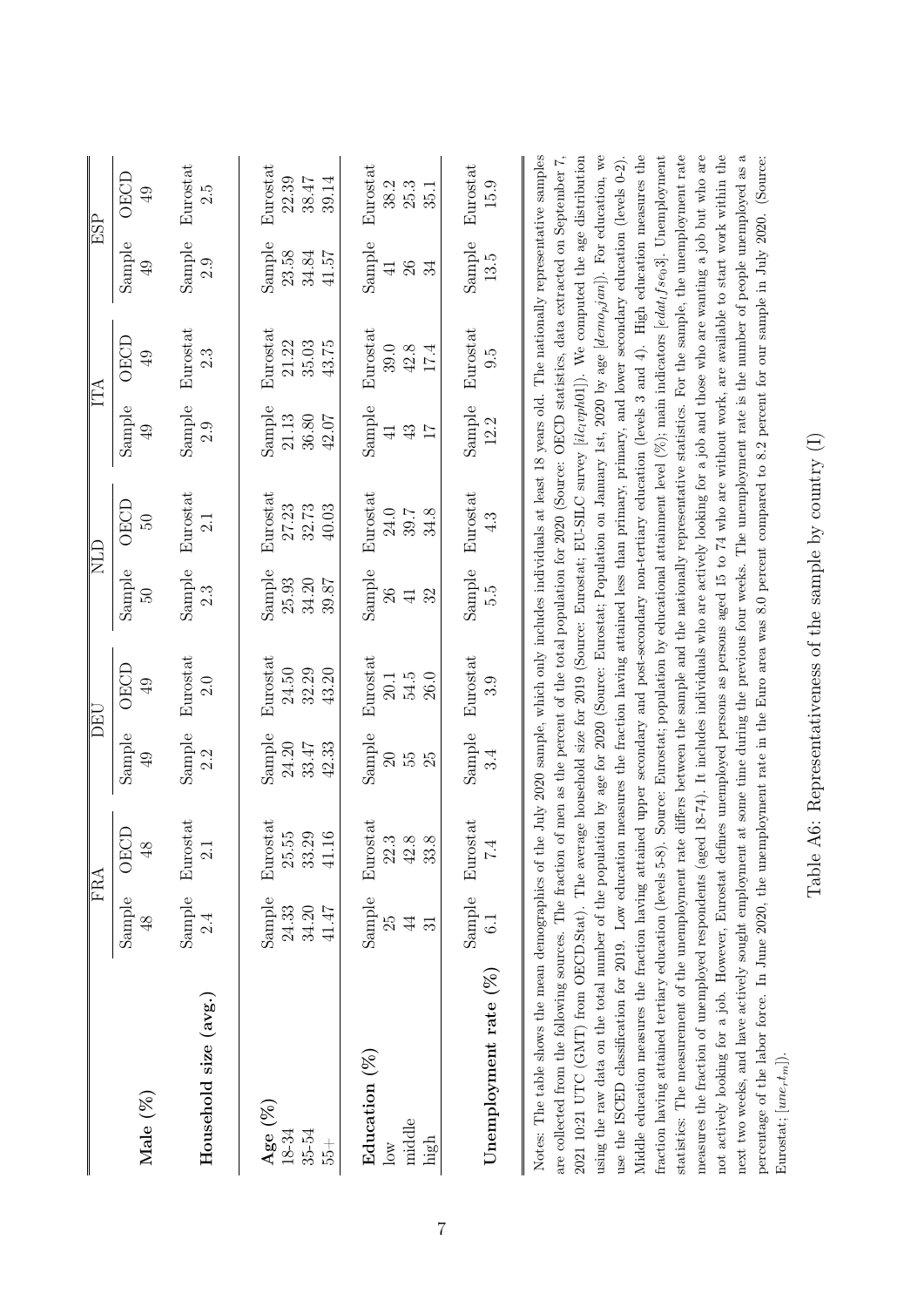<span id="page-52-0"></span>

| Eurostat<br>$3.9916$<br>$1.3074$<br>9.3<br>$9.\overline{5}$<br>Sample<br>$9.\overline{3}$<br>9.7<br>Commidad de Madrid<br>Centro<br>Este<br>Sur<br>Noroeste<br>Noreste<br>Canarias<br>Eurostat<br>26.6<br>Sample<br>$\frac{26.9}{18.5}$<br>$23.2$<br>11.3<br>$20.1\,$<br>Nord-Ovest<br>Nord-Est<br>Centro<br>Sud<br>Isole<br>Sample Eurostat<br>$\begin{array}{c} 10.1 \\ 21.1 \\ 47.6 \\ 21.3 \end{array}$<br>$\begin{array}{l} 21.2 \\ 50.1 \\ 18.6 \end{array}$<br>10.1<br>Noord-Nederland<br>Oost-Nederland<br>West-Nederland<br>Zuid-Nederland<br>Eurostat<br>13.3<br>15.7<br>$\frac{3}{4}$<br>3.0<br>$0.\overline{8}$<br>2.2<br>5.7<br>2.0<br>$_{0.6}$<br>21.7<br>4.9<br>1.2<br>4.8<br>2.7<br>2.6<br>Sample<br>13.3<br>15.9<br>21.7<br>$4.7\,$<br>2.8<br>1.3<br>2.5<br>$\frac{3}{4}$<br>7.6<br>5.0<br>$\frac{8}{2}$<br>7.5<br>3.4<br>$\frac{1}{1}$<br>Mecklenburg-Vorpommern<br>Baden-Württemberg<br>Nordrhein-Westfalen<br>Schleswig-Holstein<br>Rheinland-Pfalz<br>Sachsen-Anhalt<br>Niedersachsen<br>Brandenburg<br>Thüringen<br>Hamburg<br>Saarland<br>Bremen<br>Sachsen<br>Hessen<br>Bayern<br>Berlin<br>Eurostat<br>18.2<br>12.2<br>13.2<br>10.7<br>1.9<br>16.1<br>6.1<br>8.0<br>Sample<br>18.7<br>16.8<br>13.7<br>12.7<br>12.6<br>$\Xi$<br>8.3<br>6.0<br>Nord-Pas-de-Calais<br>Bassin Parisien<br>Ile de France<br>Méditerranée<br>Sud-Ouest<br>Centre-Est<br>Ouest<br>Est<br>8 |  | FRA |                                                                                                                                                                                                        | DEU |  | <b>QTIN</b> |  | ÉÁ |  | ESP |
|----------------------------------------------------------------------------------------------------------------------------------------------------------------------------------------------------------------------------------------------------------------------------------------------------------------------------------------------------------------------------------------------------------------------------------------------------------------------------------------------------------------------------------------------------------------------------------------------------------------------------------------------------------------------------------------------------------------------------------------------------------------------------------------------------------------------------------------------------------------------------------------------------------------------------------------------------------------------------------------------------------------------------------------------------------------------------------------------------------------------------------------------------------------------------------------------------------------------------------------------------------------------------------------------------------------------------------------------------------------------------------------------|--|-----|--------------------------------------------------------------------------------------------------------------------------------------------------------------------------------------------------------|-----|--|-------------|--|----|--|-----|
|                                                                                                                                                                                                                                                                                                                                                                                                                                                                                                                                                                                                                                                                                                                                                                                                                                                                                                                                                                                                                                                                                                                                                                                                                                                                                                                                                                                              |  |     |                                                                                                                                                                                                        |     |  |             |  |    |  |     |
|                                                                                                                                                                                                                                                                                                                                                                                                                                                                                                                                                                                                                                                                                                                                                                                                                                                                                                                                                                                                                                                                                                                                                                                                                                                                                                                                                                                              |  |     |                                                                                                                                                                                                        |     |  |             |  |    |  |     |
|                                                                                                                                                                                                                                                                                                                                                                                                                                                                                                                                                                                                                                                                                                                                                                                                                                                                                                                                                                                                                                                                                                                                                                                                                                                                                                                                                                                              |  |     |                                                                                                                                                                                                        |     |  |             |  |    |  |     |
|                                                                                                                                                                                                                                                                                                                                                                                                                                                                                                                                                                                                                                                                                                                                                                                                                                                                                                                                                                                                                                                                                                                                                                                                                                                                                                                                                                                              |  |     |                                                                                                                                                                                                        |     |  |             |  |    |  |     |
|                                                                                                                                                                                                                                                                                                                                                                                                                                                                                                                                                                                                                                                                                                                                                                                                                                                                                                                                                                                                                                                                                                                                                                                                                                                                                                                                                                                              |  |     |                                                                                                                                                                                                        |     |  |             |  |    |  |     |
|                                                                                                                                                                                                                                                                                                                                                                                                                                                                                                                                                                                                                                                                                                                                                                                                                                                                                                                                                                                                                                                                                                                                                                                                                                                                                                                                                                                              |  |     |                                                                                                                                                                                                        |     |  |             |  |    |  |     |
|                                                                                                                                                                                                                                                                                                                                                                                                                                                                                                                                                                                                                                                                                                                                                                                                                                                                                                                                                                                                                                                                                                                                                                                                                                                                                                                                                                                              |  |     |                                                                                                                                                                                                        |     |  |             |  |    |  |     |
|                                                                                                                                                                                                                                                                                                                                                                                                                                                                                                                                                                                                                                                                                                                                                                                                                                                                                                                                                                                                                                                                                                                                                                                                                                                                                                                                                                                              |  |     |                                                                                                                                                                                                        |     |  |             |  |    |  |     |
|                                                                                                                                                                                                                                                                                                                                                                                                                                                                                                                                                                                                                                                                                                                                                                                                                                                                                                                                                                                                                                                                                                                                                                                                                                                                                                                                                                                              |  |     |                                                                                                                                                                                                        |     |  |             |  |    |  |     |
|                                                                                                                                                                                                                                                                                                                                                                                                                                                                                                                                                                                                                                                                                                                                                                                                                                                                                                                                                                                                                                                                                                                                                                                                                                                                                                                                                                                              |  |     |                                                                                                                                                                                                        |     |  |             |  |    |  |     |
|                                                                                                                                                                                                                                                                                                                                                                                                                                                                                                                                                                                                                                                                                                                                                                                                                                                                                                                                                                                                                                                                                                                                                                                                                                                                                                                                                                                              |  |     |                                                                                                                                                                                                        |     |  |             |  |    |  |     |
|                                                                                                                                                                                                                                                                                                                                                                                                                                                                                                                                                                                                                                                                                                                                                                                                                                                                                                                                                                                                                                                                                                                                                                                                                                                                                                                                                                                              |  |     |                                                                                                                                                                                                        |     |  |             |  |    |  |     |
|                                                                                                                                                                                                                                                                                                                                                                                                                                                                                                                                                                                                                                                                                                                                                                                                                                                                                                                                                                                                                                                                                                                                                                                                                                                                                                                                                                                              |  |     |                                                                                                                                                                                                        |     |  |             |  |    |  |     |
|                                                                                                                                                                                                                                                                                                                                                                                                                                                                                                                                                                                                                                                                                                                                                                                                                                                                                                                                                                                                                                                                                                                                                                                                                                                                                                                                                                                              |  |     |                                                                                                                                                                                                        |     |  |             |  |    |  |     |
|                                                                                                                                                                                                                                                                                                                                                                                                                                                                                                                                                                                                                                                                                                                                                                                                                                                                                                                                                                                                                                                                                                                                                                                                                                                                                                                                                                                              |  |     |                                                                                                                                                                                                        |     |  |             |  |    |  |     |
|                                                                                                                                                                                                                                                                                                                                                                                                                                                                                                                                                                                                                                                                                                                                                                                                                                                                                                                                                                                                                                                                                                                                                                                                                                                                                                                                                                                              |  |     |                                                                                                                                                                                                        |     |  |             |  |    |  |     |
|                                                                                                                                                                                                                                                                                                                                                                                                                                                                                                                                                                                                                                                                                                                                                                                                                                                                                                                                                                                                                                                                                                                                                                                                                                                                                                                                                                                              |  |     |                                                                                                                                                                                                        |     |  |             |  |    |  |     |
|                                                                                                                                                                                                                                                                                                                                                                                                                                                                                                                                                                                                                                                                                                                                                                                                                                                                                                                                                                                                                                                                                                                                                                                                                                                                                                                                                                                              |  |     | Notes: The table shows the distribution of the July 2020 sample across each NUTS1 region as identified by the EU against the empirical distribution of the general population (source: Eurostat 2020). |     |  |             |  |    |  |     |

Notes: The table shows the distribution of the July 2020 sample across each NUTS1 region as identified by the EU against the empirical distribution of the general population (source: Eurostat 2020).

Table A7: Representativeness of the sample by country  $(\mathrm{II})$ Table A7: Representativeness of the sample by country (II)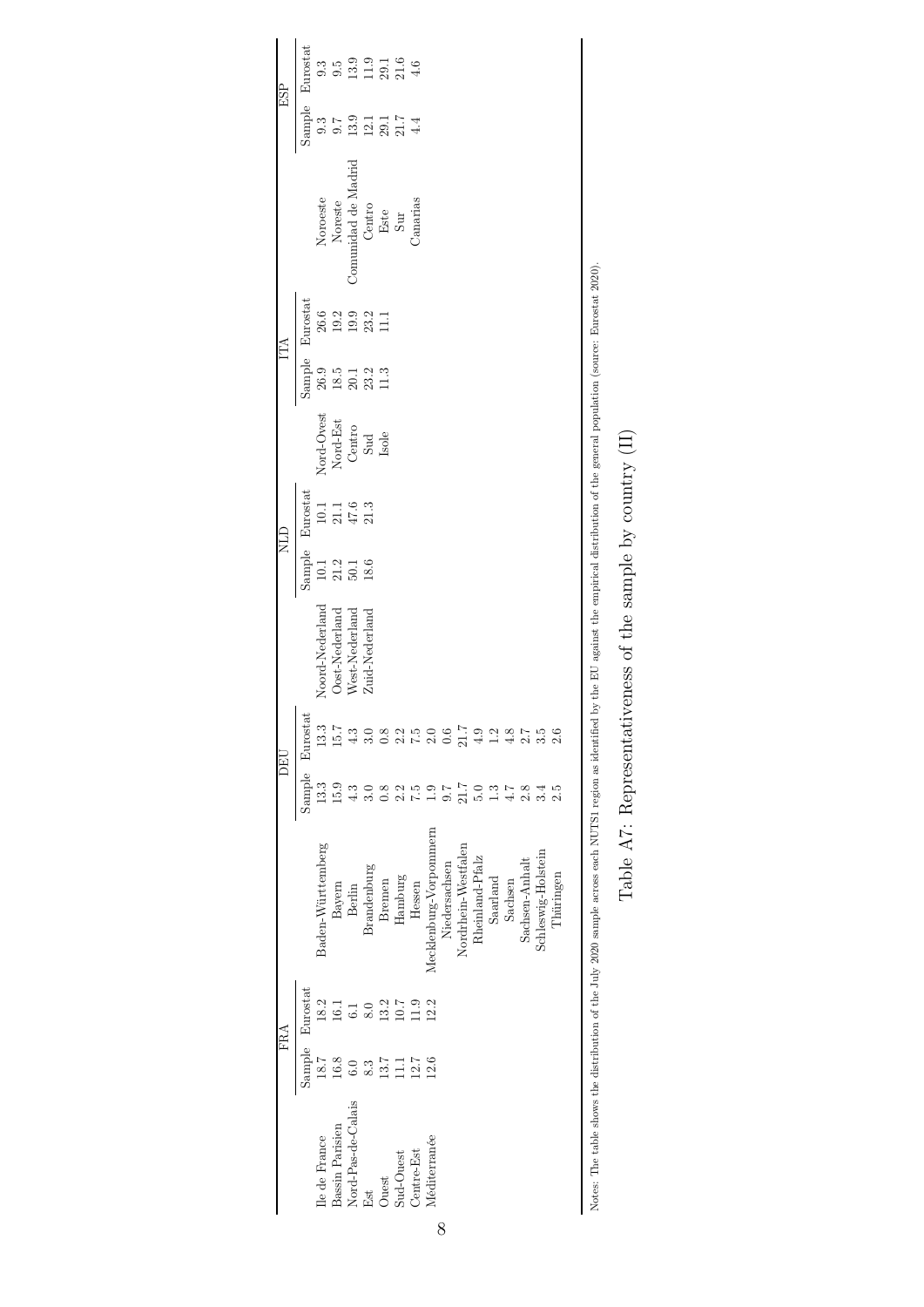<span id="page-53-0"></span>

|                                                    | Sample | Eurostat |
|----------------------------------------------------|--------|----------|
| Managers                                           | 6.9    | 5.0      |
| Professionals                                      | 14.8   | 20.3     |
| Technicians and associate professionals            | 13.8   | 16.1     |
| Clerical support workers                           | 25.4   | 9.7      |
| Service and sales workers                          | 17.3   | 15.8     |
| Skilled agricultural, forestry and fishery workers | 1.1    | 3.6      |
| Craft and related trades workers                   | 8.6    | 11.5     |
| Plant and machine operators, and assemblers        | 3.8    | 7.5      |
| Elementary occupations                             | 6.8    | 8.4      |
| Armed forces                                       | 1.5    | 0.6      |

Notes: The table shows the employment distribution by occupational group (in percent of the total employment). The first column reports the distribution for our July 2020 sample, which only includes individuals at least 18 years. The second column reports the representative sample for the European Union (Source: Eurostat; Q3 2020;  $[lfsq_eisn2]$ ).

Table A8: Employment distribution by occupational group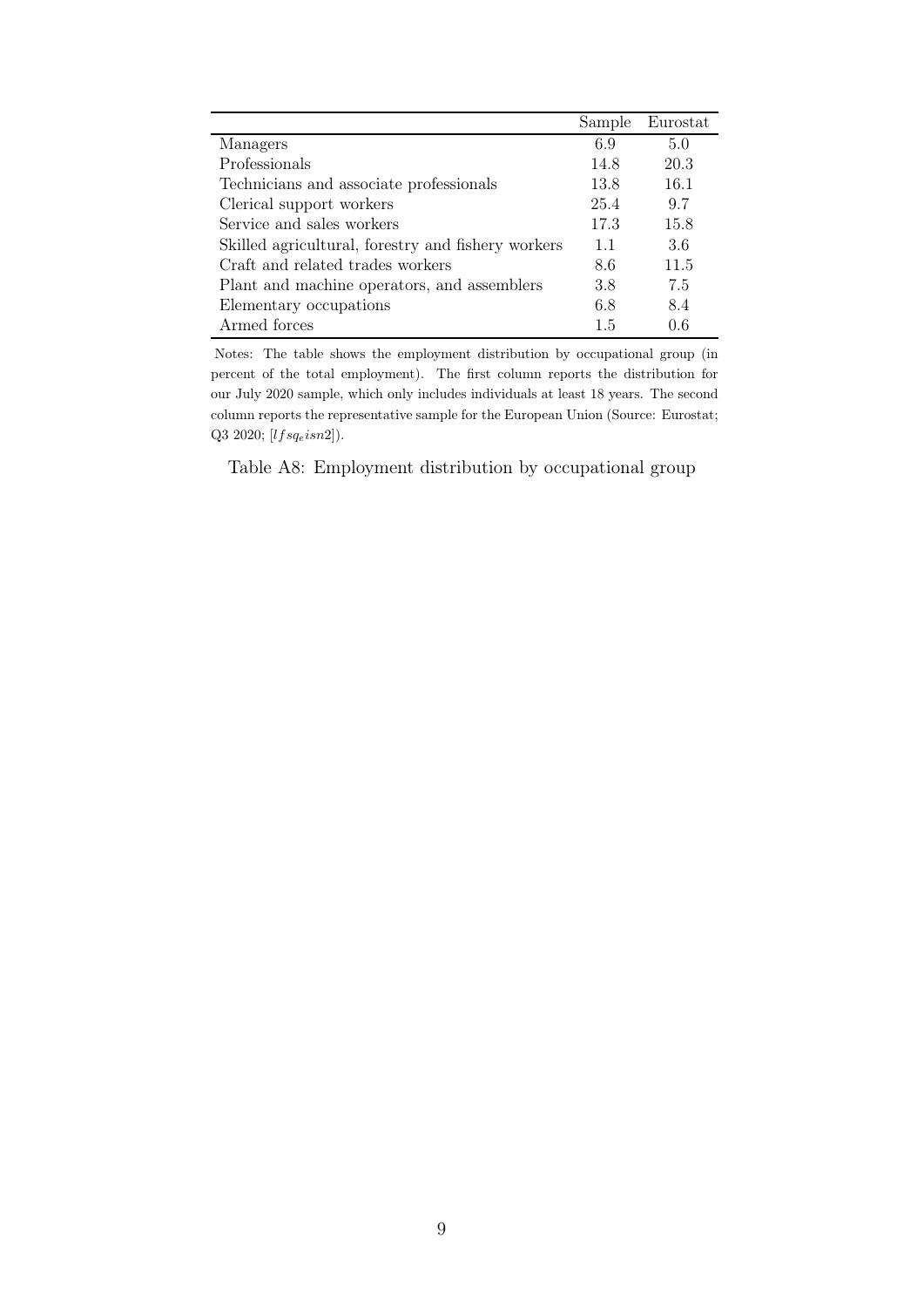<span id="page-54-0"></span>

Notes: The low-income category represents the first three deciles, the middle-income category gathers the next four deciles, and the high-income category the last three deciles. See Table [A4](#page-48-0) for the deciles per country. Hence, the empirical distribution of each category in the general population of each country is, respectively, 30 percent, 40 percent and 30 percent (Source: OECD equivalized household income distribution on the grounds of family composition; Q3 2020).

Figure A12: Distribution of household income by country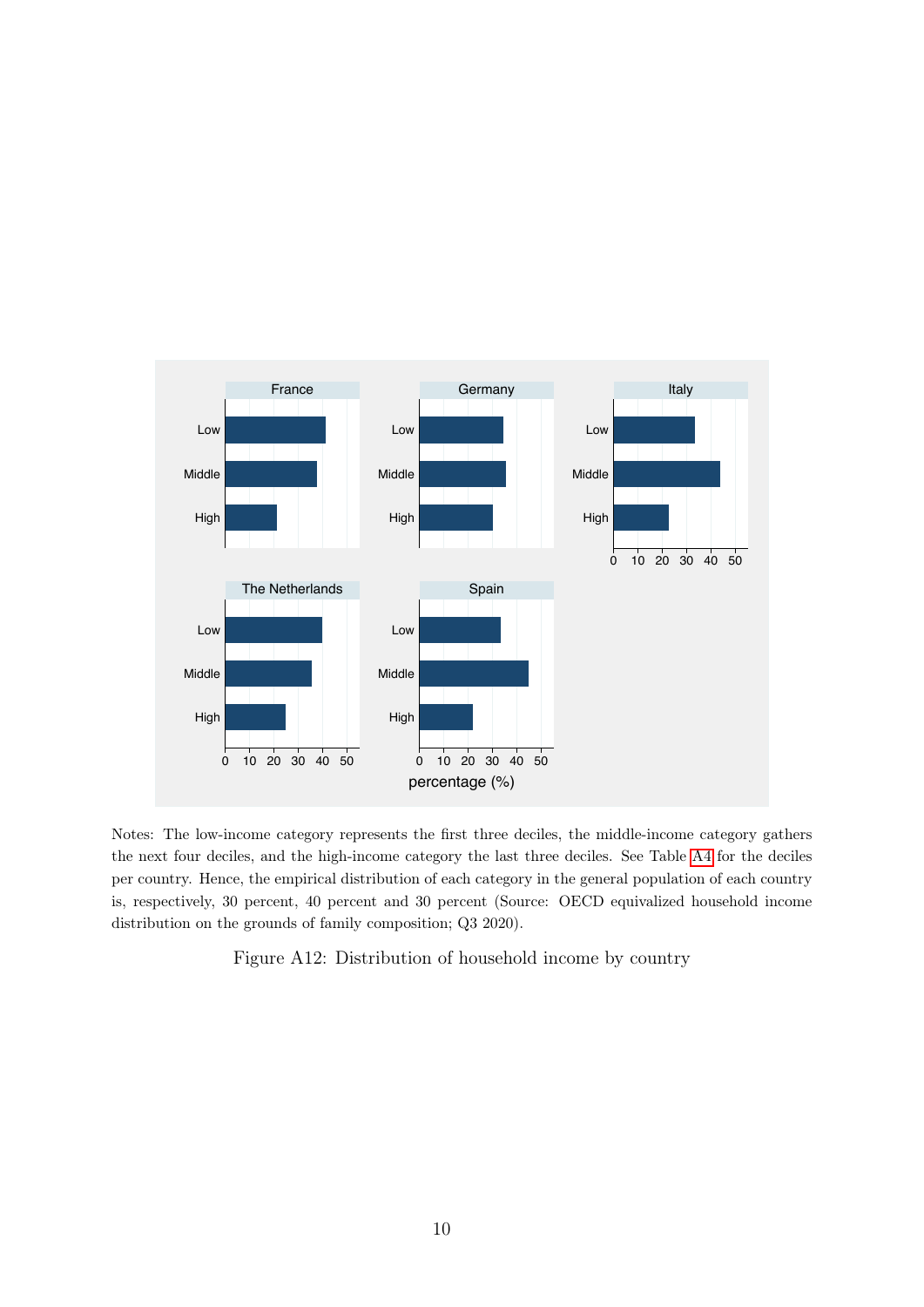## <span id="page-55-0"></span>3 Additional Results



The survey question is, "Compared to before the COVID-19 outbreak, how would you behave?" I would use public transports:  $1=$  more often than before;  $2=$  same as before;  $3=$  less often than before;  $4=$  not at all;  $5=$  I never did this before.

Figure A13: Usage of public transports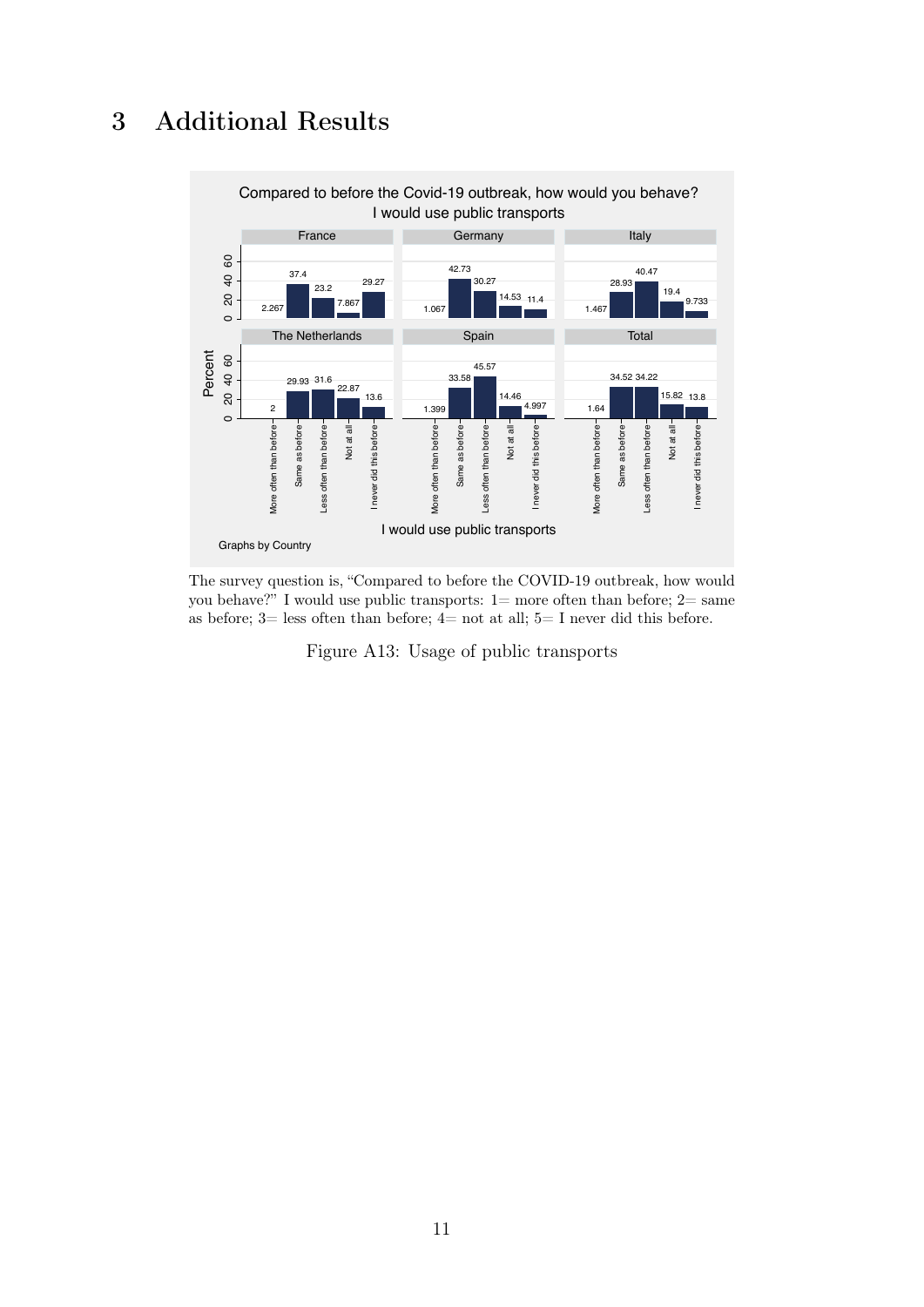

The survey question is, "Compared to before the COVID-19 outbreak, how would you behave?" I would travel abroad for private reasons:  $1=$  more often than before;  $2=$  same as before;  $3=$  less often than before;  $4=$  not at all;  $5=$  I never did this before.

Figure A14: Traveling abroad for private reasons



The survey question is, "Compared to before the COVID-19 outbreak, how would you behave?" I would visit restaurants, bars, and cafés: 1= more often than before;  $2=$  same as before;  $3=$  less often than before;  $4=$  not at all;  $5=$  I never did this before.

Figure A15: Visiting restaurants, bars, and cafés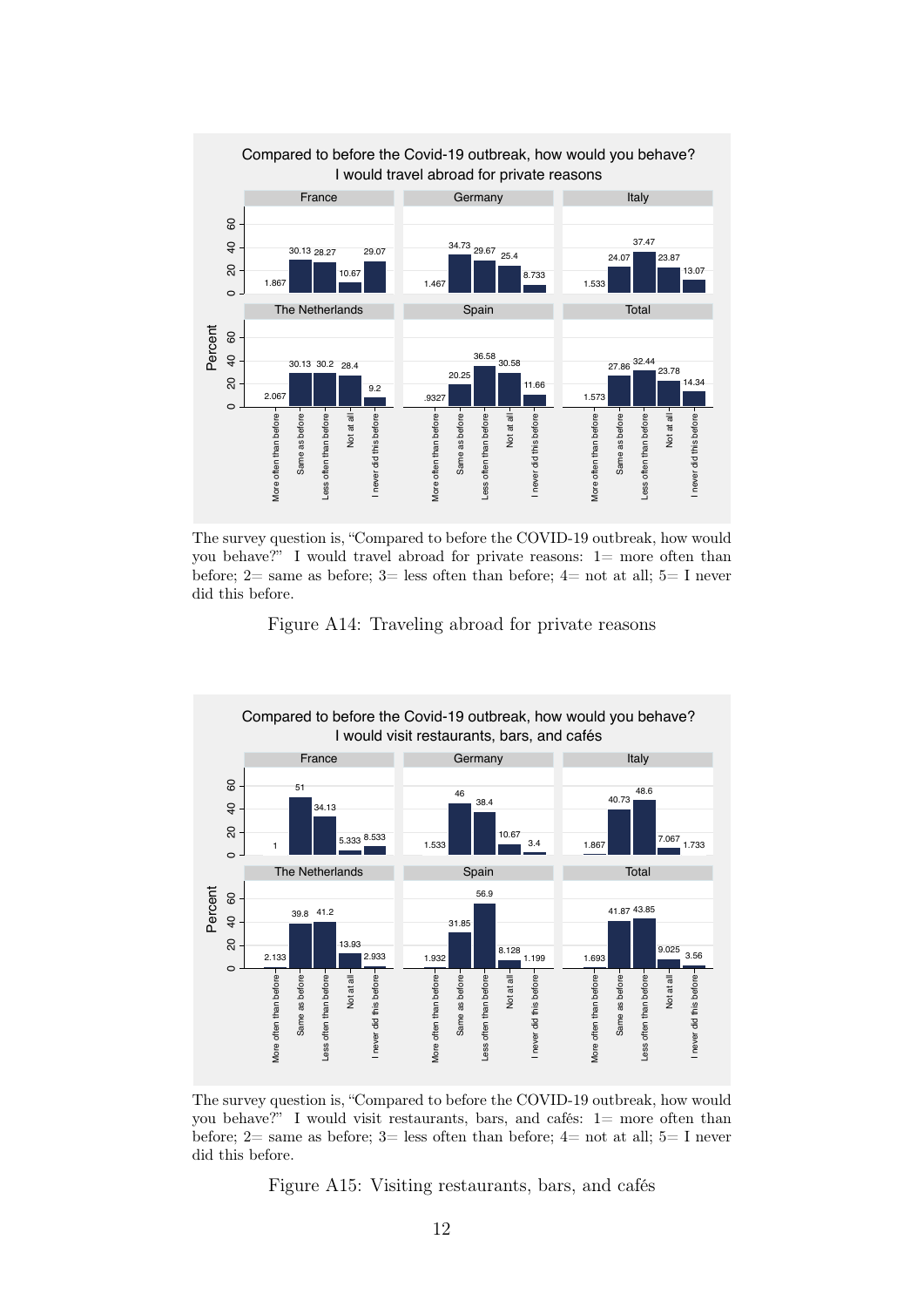

The survey question is, "Compared to before the COVID-19 outbreak, how would you behave?" I would use services such as hairdressers or beauty salons: 1= more often than before;  $2=$  same as before;  $3=$  less often than before;  $4=$  not at all; 5= I never did this before. Responses =5 are dropped and dummy created.



<span id="page-57-0"></span>

The survey question is, "Compared to before the COVID-19 outbreak, how would you behave?" I would shop in malls or other stores: 1= more often than before; 2= same as before; 3= less often than before; 4= not at all; 5= I never did this before.

Figure A17: Shopping in malls or other stores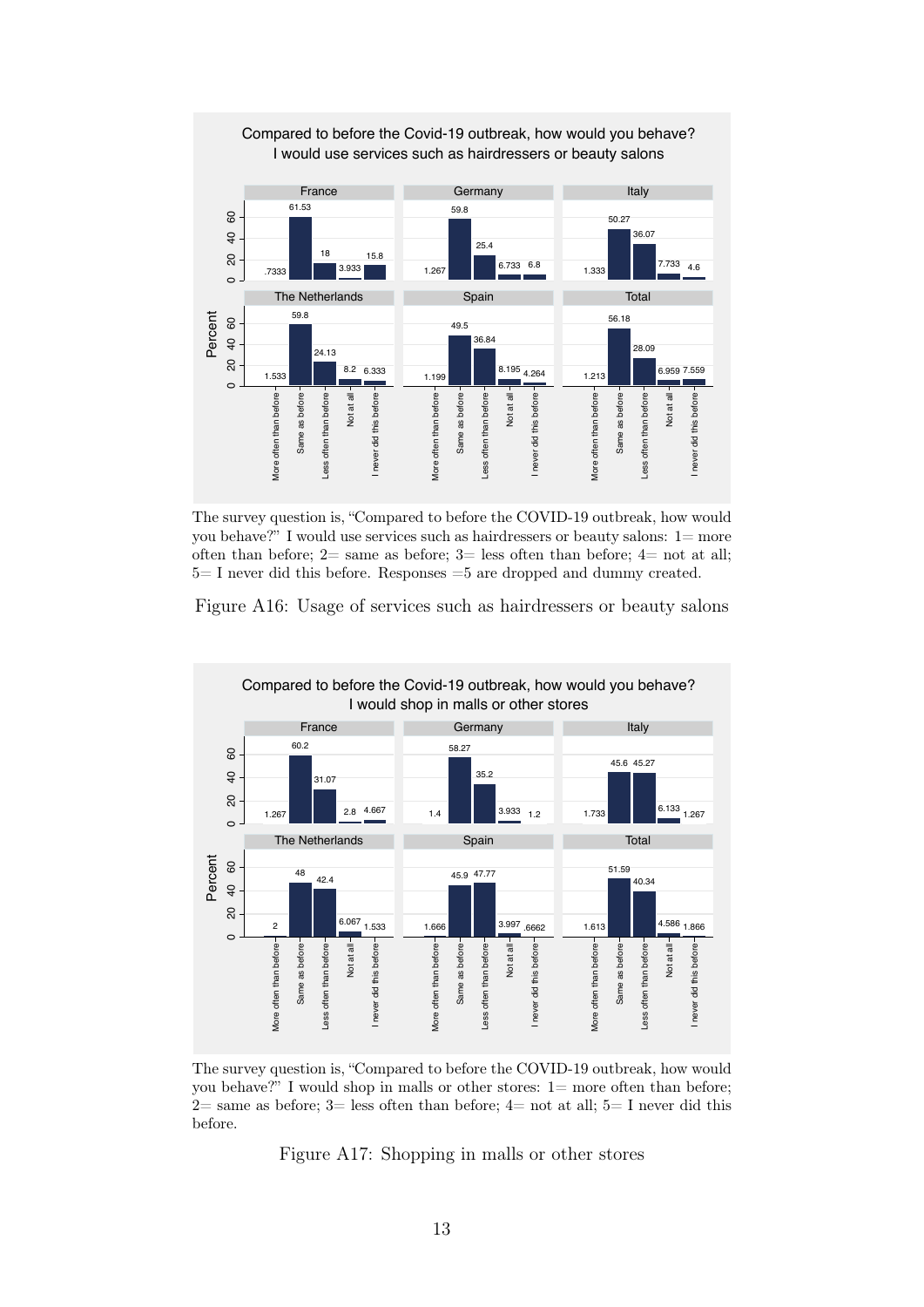<span id="page-58-0"></span>

|                     |           |               | standard statistics |                  | education   |                  |          | employment statistics  |                        |                                     |                            | financial statistics   |                                            |
|---------------------|-----------|---------------|---------------------|------------------|-------------|------------------|----------|------------------------|------------------------|-------------------------------------|----------------------------|------------------------|--------------------------------------------|
|                     | age       | male          | hh size             | $\log$           | middle      | $_{\rm high}$    | emp.     | not in                 | $\lim$                 | spell of                            | savings                    | income                 | income                                     |
| Public transports   |           |               |                     |                  |             |                  |          | H                      | emp.                   | unemp.                              |                            | satisfaction           |                                            |
| not missing it      | 50.26     | 0.53          | 2.58                | 0.29             | $0.45$      |                  | 0.48     | 0.43                   | 0.08                   | 0.21                                | 0.67                       | 3.12                   | 5.84                                       |
| wanting to save     | $40.95\,$ | $0.53\,$      | $\!2.94\!$          | 0.32             | 0.39        | $0.26$<br>$0.28$ | 0.58     | 0.29                   | 0.13                   | 0.39                                | 0.52                       | $2.65\,$               | $5.45$                                     |
| not affordable      | 45.34     | 0.48          | 2.96                | 0.46             | 0.32        | 0.22             | 0.4      | 0.4                    | 0.2                    | 0.43                                | $0.\overline{3}$           | 2.12                   |                                            |
| infection risk      | 51.56     | $0.46\,$      | 2.64                | 0.28             | 0.4         | 0.31             | 0.49     | 0.44                   | $0.07\,$               | 0.24                                | 0.72                       | 3.22                   | $3.84$<br>6.28                             |
|                     |           |               |                     |                  |             |                  |          |                        |                        |                                     |                            |                        |                                            |
|                     |           | standard st   | atistics            |                  | education   |                  |          | employment statistics  |                        |                                     |                            | financial statistics   |                                            |
|                     | age       | $_{\rm male}$ | hh size             | $_{\rm low}$     | middle      | high             | emp.     | not in                 | $\mathop{\mathrm{nn}}$ | đ<br>$_{\rm spell}$                 | savings                    | income                 | mcome                                      |
| Tourism             |           |               |                     |                  |             |                  |          | $\mathbb{H}$           | emp.                   | unemp.                              |                            | satisfaction           |                                            |
| not missing it      | 53.31     | 0.58          | 2.52                | 0.27             | <b>LF'0</b> | 0.25             | 747      | 0.48                   | 0.05                   | 0.18                                | 0.72                       | 3.28                   | $5.93\,$                                   |
| wanting to save     | 43.34     | 0.52          | $2.85\,$            | 0.29             | 0.4         | $0.\overline{3}$ | $\,0.62$ | 0.29                   | 0.09                   | 0.32                                | $0.66\,$                   | $2.85\,$               | $5.78\,$                                   |
| not affordable      | 48.71     | 0.45          | $2.63\,$            | 0.38             | 0.42        | 0.2              | 0.41     | 0.45                   | 0.14                   | 0.39                                | 0.39                       | 2.16                   | $4.51\,$                                   |
| infection risk      | 52.25     | 0.45          | 2.6                 | 0.26             | 0.41        | 0.33             | 0.49     | 0.45                   | 0.06                   | 0.21                                | 0.76                       | 3.39                   | 6.53                                       |
|                     |           | standard st   | atistics            |                  | education   |                  |          | employment statistics  |                        |                                     |                            | financial statistics   |                                            |
|                     | age       | $_{\rm male}$ | hh size             | $_{\rm low}$     | middle      | high             | emp.     | not in                 | $\frac{1}{2}$          | spell of                            | savings                    | income                 | income                                     |
| Services            |           |               |                     |                  |             |                  |          | $\mathbb{H}$           | emp.                   | unemp.                              |                            | satisfaction           |                                            |
| not missing it      | 48.32     | 0.49          | $2.68$              | 0.31             | 0.45        | 0.24             | 0.49     | 0.44                   | 0.07                   | 0.23                                | 0.68                       | 3.08                   | 5.59                                       |
| wanting to save     | 43.54     | 0.46          | 3.01                | 0.37             | 0.36        |                  | 0.56     | 0.32                   | $0.11\,$               | 0.36                                | 0.58                       | $2.64\,$               |                                            |
| not affordable      | 46.82     | 0.33          | $2.6\,$             | 0.4              | $0.38\,$    | $0.28$<br>$0.22$ | $0.38\,$ | 0.45                   | 0.17                   | 0.41                                | $0.32$<br>$0.7$            | $2.02\,$               | $\begin{array}{c} 5.42 \\ 4.2 \end{array}$ |
| infection risk      | $51.07\,$ | 0.44          | 2.71                | 0.31             | 0.39        | $0.\overline{3}$ | 0.49     | 0.43                   | 0.08                   | 0.25                                |                            | 3.12                   | 6.14                                       |
|                     |           |               |                     |                  |             |                  |          |                        |                        |                                     |                            |                        |                                            |
|                     |           | standard st   | atistics            |                  | education   |                  |          | employment statistics  |                        |                                     |                            | financial statistics   |                                            |
|                     | age       | male          | hh size             | $_{\rm low}$     | middle      | $_{\rm high}$    | emp.     | not in                 | $\rm{m}$               | spell of                            | savings                    | income                 | income                                     |
| Hospitality         |           |               |                     |                  |             |                  |          | H                      | emp.                   | unemp.                              |                            | satisfaction           |                                            |
| not missing it      | 51.97     | 0.53          | 2.57                | 0.29             | 0.46        | 0.25             | 0.46     | 0.48                   | 0.06                   | 0.19                                | $\overline{0.7}$           | 3.23                   | 5.82                                       |
| wanting to save     | 44.2      | 0.46          | $2.81\,$            | 0.34             | 0.39        | 0.26             | 0.56     | $\rm 0.34$             | $\overline{0.1}$       | 0.35                                | 0.59                       | 2.71                   | 5.38                                       |
| not affordable      | 49.11     | $0.41\,$      | $2.63$              | 0.4              | $0.41\,$    | 0.19             | 0.38     | 0.45                   | 0.17                   | 0.38                                | 0.36                       | 2.09                   | 4.3                                        |
| infection risk      | 52.36     | 0.45          | 2.6                 | 0.29             | 0.38        | 0.33             | 0.48     | $0.46\,$               | $0.06\,$               | $0.22\,$                            | $0.74\,$                   | 3.32                   | $6.29\,$                                   |
| online alternatives | 40.22     | 0.48          | 2.77                | 0.25             | 0.42        | 0.33             | 0.58     | 0.32                   | 0.11                   | 0.28                                | 0.56                       | 2.69                   | 5.65                                       |
|                     |           | standard st   | atistics            |                  | education   |                  |          | employment statistics  |                        |                                     |                            | financial statistics   |                                            |
|                     |           |               |                     |                  |             |                  |          |                        |                        |                                     |                            |                        |                                            |
| Retail              | age       | male          | hh size             | $_{\rm low}$     | middle      | $_{\rm high}$    | emp.     | not in<br>$\mathbb{E}$ | emp.<br>$un-$          | $\operatorname{spell}$ of<br>unemp. | savings                    | satisfaction<br>income | income                                     |
| not missing it      | 51.97     | $0.46\,$      | 2.58                | 0.26             | 0.44        | $0.\overline{3}$ | 0.49     | 0.46                   | $0.05\,$               | 0.19                                | 7.0                        | 3.19                   | 5.96                                       |
| wanting to save     | 43.07     | 0.49          | $2.89\,$            | 0.33             | 0.39        | 0.28             | 0.56     | $0.\overline{3}$       | $\!0.13$               | 0.35                                | 0.55                       | 2.68                   | 5.52                                       |
| not affordable      | 46.1      | $0.36\,$      | 2.77                | 0.42             | $0.37\,$    | 0.21             | $0.35\,$ | $0.46\,$               | 0.19                   | 0.45                                |                            | $1.92\,$               | $4.12\,$                                   |
| infection risk      | 52.28     | 0.42          | $2.57$<br>$2.84$    | $0.\overline{3}$ | 0.39        | $0.31$<br>$0.32$ | 0.47     | $0.47$<br>$0.34$       | 0.06                   | 0.22                                | $0.32$<br>$0.71$<br>$0.71$ | $3.27$<br>$3.12$       | 6.19<br>6.09                               |
| buy more online     | 45.37     | 0.42          |                     | 0.26             | 0.42        |                  | 0.6      |                        | 0.06                   | 0.24                                |                            |                        |                                            |

Table A9: Descriptive socio-economic household statistics by sector and by reason for consumption reduction Table A9: Descriptive socio-economic household statistics by sector and by reason for consumption reduction